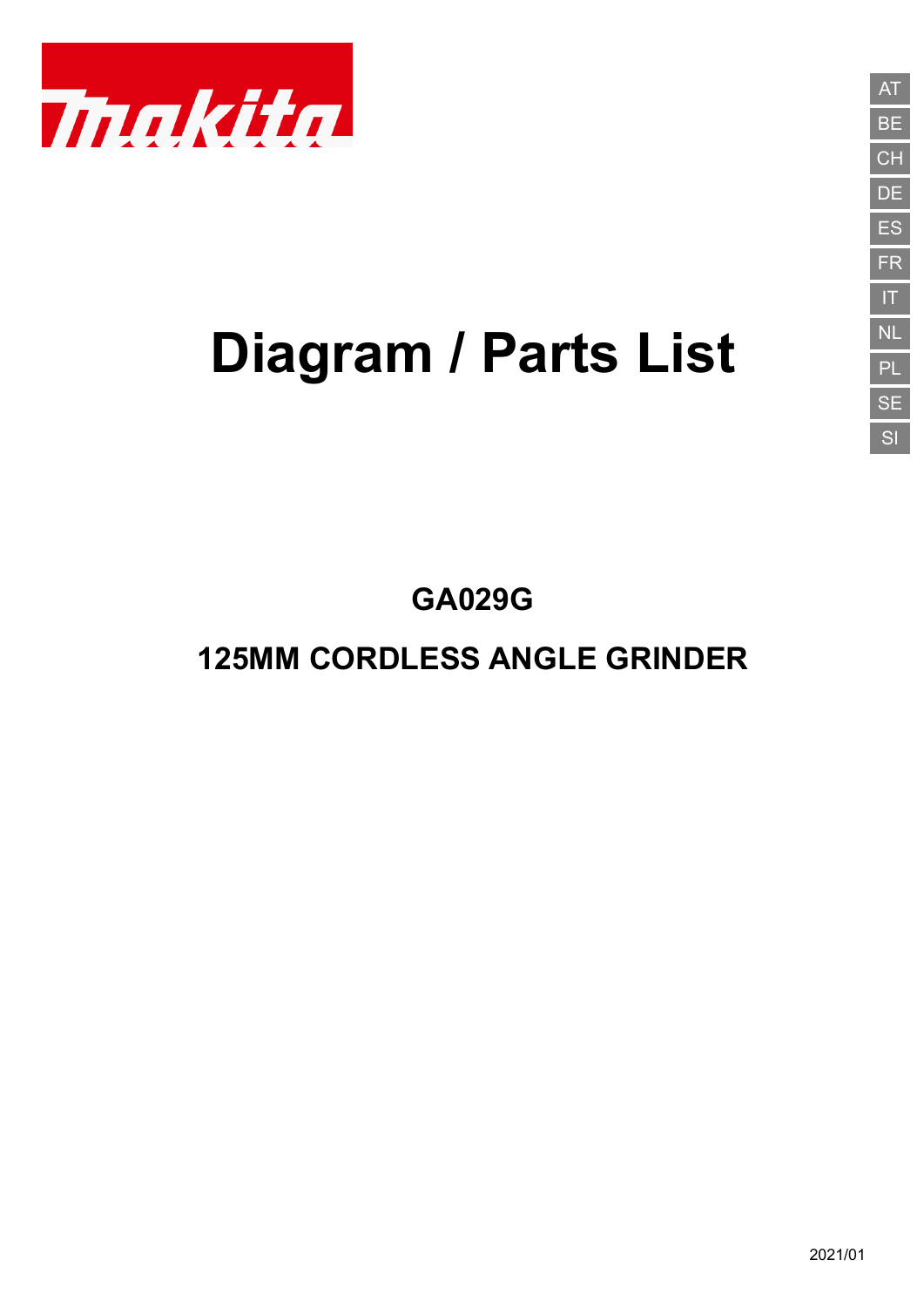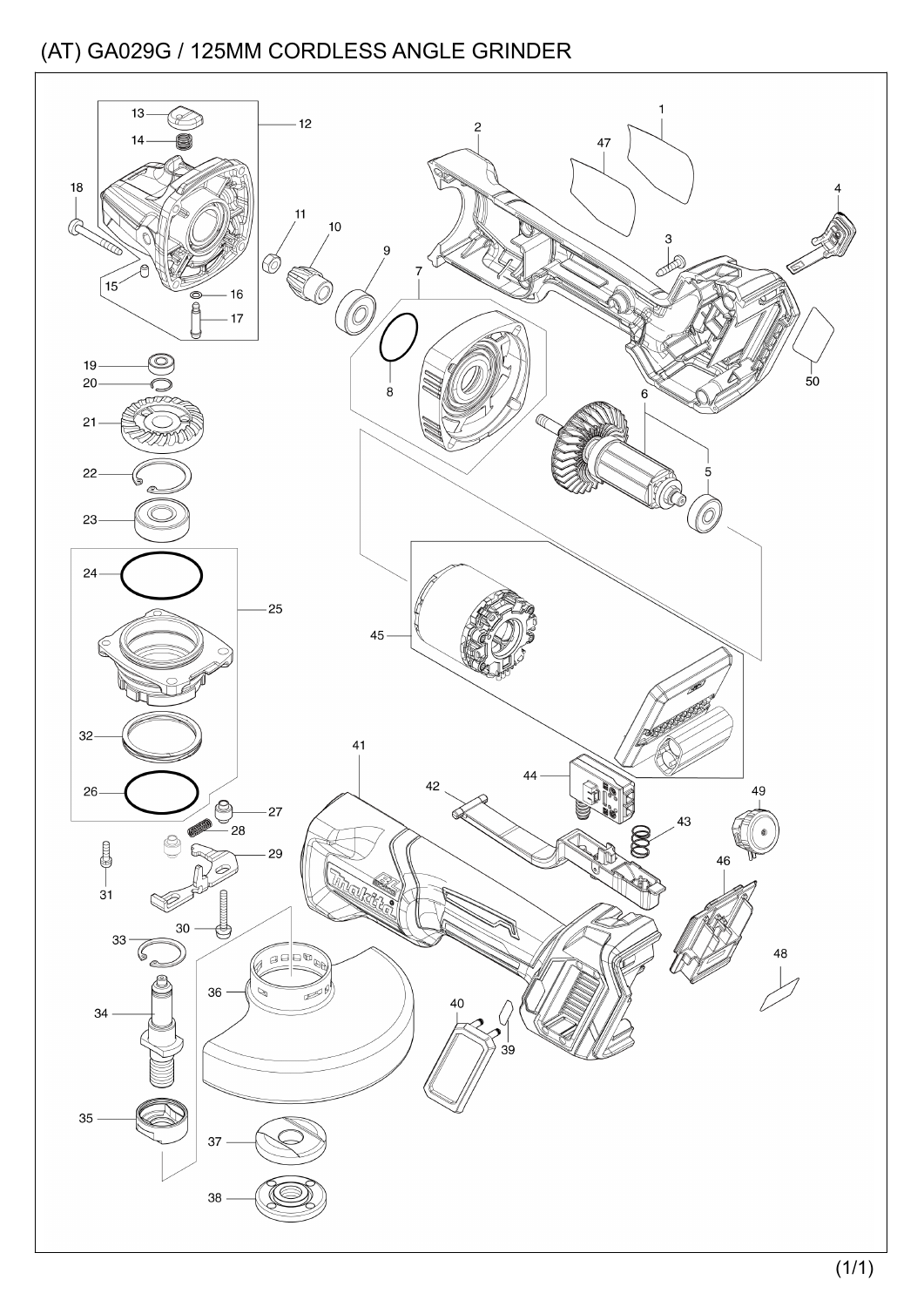# **AT AUSTRIA**

# **GA029G / 125MM CORDLESS ANGLE GRINDER**

| Item                    |                 | Sub   Parts No.                      | Parts Description                           | Qty                          | $I/C$ E/C No. | Close No. Remark               |                                                                                                                                             |
|-------------------------|-----------------|--------------------------------------|---------------------------------------------|------------------------------|---------------|--------------------------------|---------------------------------------------------------------------------------------------------------------------------------------------|
| 001                     |                 | 8008U5-3                             | <b>CLEAR LABEL</b>                          | 1                            |               |                                |                                                                                                                                             |
| 002                     |                 | 183P78-5                             | <b>MOTOR HOUSING SET</b>                    | $\mathbf{1}$                 |               |                                |                                                                                                                                             |
|                         | C <sub>10</sub> | 263005-3                             | <b>RUBBER PIN 6</b>                         | $\overline{c}$               |               |                                |                                                                                                                                             |
|                         | D <sub>10</sub> |                                      | <b>INC. 41</b>                              |                              |               |                                |                                                                                                                                             |
| 003                     |                 | 266326-2                             | TAPPING SCREW 4X18                          | 5                            |               |                                |                                                                                                                                             |
| 004                     |                 | 140G30-2<br>C <sub>10</sub> 213218-6 | CAP COMPLETE<br>O RING 16                   | $\mathbf{1}$                 |               |                                |                                                                                                                                             |
|                         |                 | C20 818H48-4                         | <b>CAP LABEL</b>                            | $\mathbf{1}$<br>$\mathbf{1}$ |               |                                |                                                                                                                                             |
| 005                     |                 | 210023-2                             | <b>BALL BEARING 627DDW</b>                  | $\mathbf{1}$                 |               |                                |                                                                                                                                             |
| 006                     |                 | 519595-7                             | <b>ROTOR ASS'Y</b>                          | $\mathbf{1}$                 |               |                                |                                                                                                                                             |
|                         | D <sub>10</sub> |                                      | <b>INC. 5</b>                               |                              |               |                                |                                                                                                                                             |
| 007                     |                 | 136190-4                             | GEAR HOUSING COVER ASS'Y                    | $\mathbf{1}$                 |               |                                |                                                                                                                                             |
|                         | D <sub>10</sub> |                                      | INC. 8                                      |                              |               |                                |                                                                                                                                             |
| 008                     |                 | 213445-5                             | O-RING 26                                   | $\mathbf{1}$                 |               |                                |                                                                                                                                             |
| 009                     |                 | 210042-8                             | <b>BALL BEARING 629LLB</b>                  | $\mathbf{1}$                 |               |                                |                                                                                                                                             |
| 010                     |                 | 226976-5                             | SPIRAL BEVEL GEAR 10                        | 1                            |               |                                |                                                                                                                                             |
| 011                     |                 | 252186-8                             | HEX. NUT M6                                 | $\mathbf{1}$                 |               |                                |                                                                                                                                             |
| $\overline{012}$        | D <sub>10</sub> | 136198-8                             | <b>GEAR HOUSING ASS'Y</b><br>INC. 13-17     | $\mathbf{1}$                 |               |                                |                                                                                                                                             |
| 013                     |                 | 412234-7                             | PIN CAP                                     | 1                            |               |                                |                                                                                                                                             |
| 014                     |                 | 233072-2                             | <b>COMPRESSION SPRING 8</b>                 | $\mathbf{1}$                 |               |                                |                                                                                                                                             |
| 015                     |                 | 263002-9                             | <b>RUBBER PIN 4</b>                         | $\mathbf{1}$                 |               |                                |                                                                                                                                             |
| 016                     |                 | 213960-9                             | O RING 5                                    | $\mathbf{1}$                 |               |                                |                                                                                                                                             |
| 017                     |                 | 256546-6                             | SHOULDER PIN 4                              | $\mathbf{1}$                 |               |                                |                                                                                                                                             |
| 018                     |                 | 266048-4                             | <b>TAPPING SCREW 4X40</b>                   | 4                            |               |                                |                                                                                                                                             |
| 019                     |                 | 210033-9                             | <b>BALL BEARING 696ZZ</b>                   | $\mathbf{1}$                 |               |                                |                                                                                                                                             |
| 020                     |                 | 233950-6                             | RING SPRING 11                              | $\mathbf{1}$                 |               |                                |                                                                                                                                             |
| 021                     |                 | 226862-0                             | SPIRAL BEVEL GEAR 37                        | $\mathbf{1}$                 |               |                                |                                                                                                                                             |
| 022                     |                 | 962151-6                             | <b>RETAINING RING R-32</b>                  | $\mathbf{1}$                 |               |                                |                                                                                                                                             |
| 023                     |                 | 211129-9                             | <b>BALL BEARING 6201DDW</b>                 | $\mathbf{1}$                 |               |                                |                                                                                                                                             |
| 024<br>$\overline{025}$ |                 | 213622-9<br>136262-5                 | O RING 45<br><b>BEARING BOX ASS'Y</b>       | $\mathbf{1}$<br>$\mathbf{1}$ |               |                                |                                                                                                                                             |
|                         | D <sub>10</sub> |                                      | INC. 24,26,32                               |                              |               |                                |                                                                                                                                             |
| 026                     |                 | 213510-0                             | O RING 36                                   | $\mathbf{1}$                 |               |                                |                                                                                                                                             |
| 027                     |                 | 327322-6                             | <b>SLEEVE 4</b>                             | $\overline{c}$               |               |                                |                                                                                                                                             |
| 028                     |                 | 232490-1                             | <b>COMPRESSION SPRING 4</b>                 | $\mathbf{1}$                 |               |                                |                                                                                                                                             |
| 029                     |                 | 347641-4                             | LEVER B                                     | $\mathbf{1}$                 |               |                                |                                                                                                                                             |
| 030                     |                 | 911159-7                             | PAN HEAD SCREW M4X30                        | $\overline{2}$               |               |                                |                                                                                                                                             |
| 031                     |                 | 911138-5                             | P.H.SCREW M4X20 WITH WR                     | $\overline{c}$               |               |                                |                                                                                                                                             |
| 032                     |                 | 232542-8                             | <b>SCROW WAVE SPRING 41</b>                 | 1                            |               |                                |                                                                                                                                             |
| 033                     |                 | 962105-3                             | <b>RETAINING RING R-26</b>                  | $\mathbf{1}$                 |               |                                |                                                                                                                                             |
| 034                     |                 | 326672-6                             | <b>SPINDLE</b>                              | 1                            |               |                                |                                                                                                                                             |
| 035                     |                 | 310514-4<br>347480-2                 | <b>LEAD FLANGE</b><br>WHEEL COVER 125       | $\mathbf{1}$<br>$\mathbf{1}$ |               |                                |                                                                                                                                             |
| 036<br>037              |                 | 224447-6                             | <b>INNER FLANGE 42B</b>                     | $\mathbf{1}$                 |               |                                |                                                                                                                                             |
| 038                     |                 | 224554-5                             | LOCK NUT 14-45                              | $\mathbf{1}$                 |               |                                |                                                                                                                                             |
| 039                     |                 | 8005T5-8                             | <b>XGT LOGO LABEL</b>                       | $\mathbf{1}$                 |               |                                |                                                                                                                                             |
| 040                     |                 | 422610-7                             | <b>DUST COVER</b>                           | $\mathbf{1}$                 |               |                                |                                                                                                                                             |
| 041                     |                 | 183P78-5                             | <b>MOTOR HOUSING SET</b>                    | $\mathbf{1}$                 |               |                                |                                                                                                                                             |
|                         | C10             | 263005-3                             | <b>RUBBER PIN 6</b>                         | $\overline{2}$               |               |                                |                                                                                                                                             |
|                         | D <sub>10</sub> |                                      | INC. 2                                      |                              |               |                                |                                                                                                                                             |
| 042                     |                 | 140T33-4                             | SWITCH LEVER COMPLETE                       | $\mathbf{1}$                 |               |                                |                                                                                                                                             |
| 043                     |                 | 233263-5                             | <b>COMPRESSION SPRING 9</b>                 | $\mathbf{1}$                 |               |                                |                                                                                                                                             |
| 044<br>045              |                 | 651083-9<br>629A00-3                 | SWITCH C3XA-1PSPM<br><b>STATOR COMPLETE</b> | $\mathbf{1}$<br>$\mathbf{1}$ |               |                                |                                                                                                                                             |
| 046                     |                 | 632P65-6                             | <b>TERMINAL UNIT</b>                        | $\mathbf{1}$                 |               |                                |                                                                                                                                             |
| 047                     |                 | 857H80-3                             | GA029G NAME PLATE                           | $\mathbf{1}$                 |               |                                |                                                                                                                                             |
| 048                     |                 | 857H86-1                             | GA029G SERIAL NO. LABEL                     | $\mathbf{1}$                 |               |                                |                                                                                                                                             |
| 049                     |                 | 620D30-5                             | <b>DIAL CIRCUIT</b>                         | $\mathbf{1}$                 |               |                                |                                                                                                                                             |
| 050                     |                 | 8015J1-9                             | <b>INDICATION LABEL</b>                     | $\mathbf{1}$                 |               |                                |                                                                                                                                             |
| A01                     |                 | 158237-4                             | <b>GRIP 36 COMPLETE</b>                     | $\mathbf{1}$                 |               |                                |                                                                                                                                             |
| A02                     |                 | A-80656                              | GRINDING WHEEL 125 WA36N                    | $\mathbf{1}$                 |               |                                |                                                                                                                                             |
| A03                     |                 | 782423-1                             | <b>LOCK NUT WRENCH 35</b>                   | $\mathbf{1}$                 |               |                                |                                                                                                                                             |
| A04B                    |                 | 412393-7                             | <b>BATTERY COVER</b>                        | 2                            |               |                                |                                                                                                                                             |
| A05B                    |                 | ***DC40RA                            | DC40RA FAST CHARGER                         | $\mathbf{1}$                 |               |                                |                                                                                                                                             |
| B:GA029GM201(H)         |                 |                                      |                                             |                              |               | Interchange<br>O: Yes<br>X: No | <: the new part can be substituted for the current.<br>>: the current part can be substituted for the new.<br>S : Interchangeable as a set. |

AT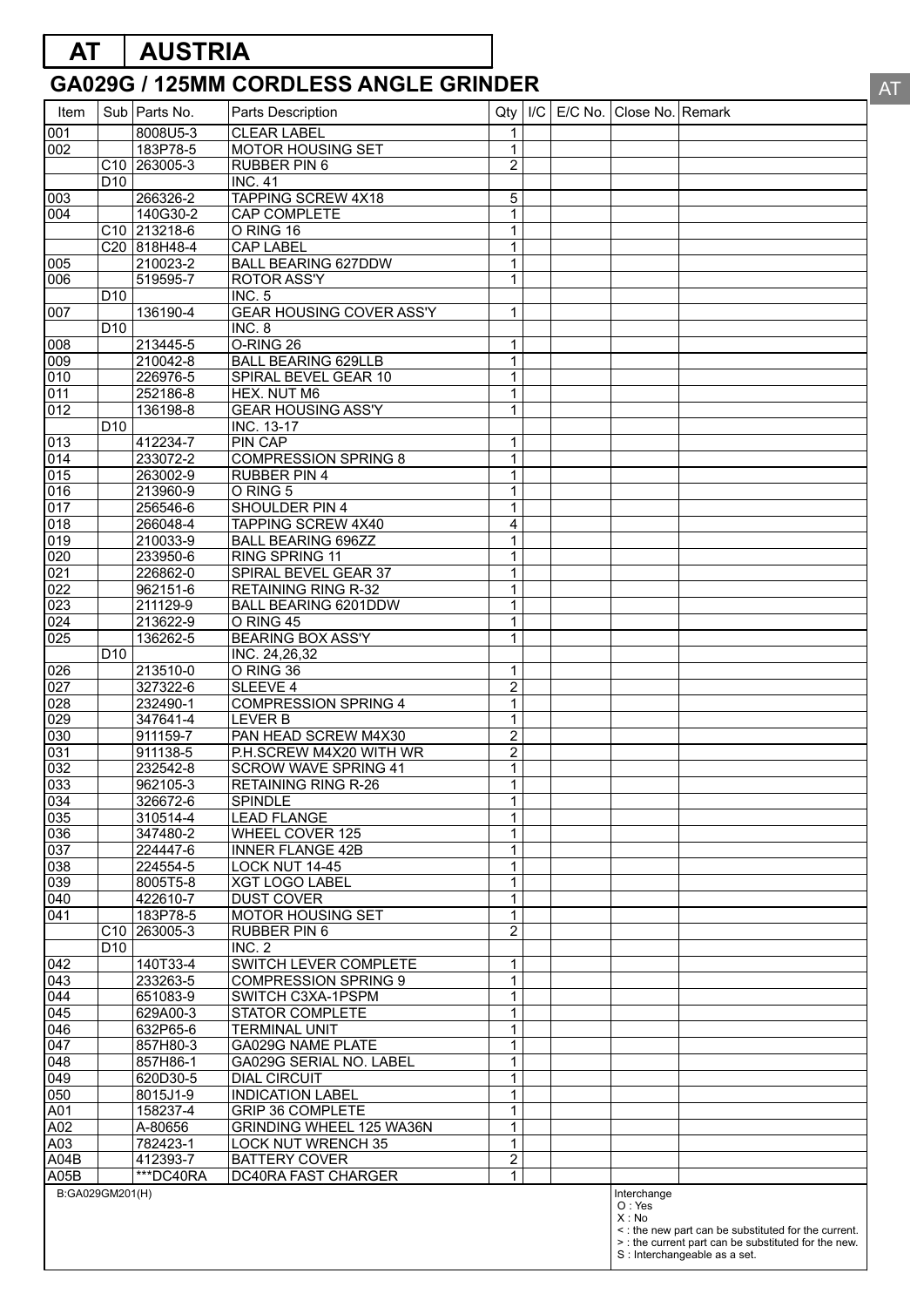# D<sub>10</sub> COMPO-PARTS A06B 191B26-6 BATTERY BL4040 SET 2 A07B 821552-6 CONNECTOR PLASTIC CASE (TYPE4) 1<br>C10 453974-8 LATCH 4 C10 453974-8 LATCH 4<br>8017W0-4 GA029GM201 PLASTIC CASE LABEL 2 A08B 8017W0-4 GA029GM201 PLASTIC CASE LABEL<br>A09B 8017V9-9 GA029GM201 INDICATION LABEL A09B 8017V9-9 GA029GM201 INDICATION LABEL 1 A10B 835E79-0 INNER TRAY 1 **GA029G / 125MM CORDLESS ANGLE GRINDER** Item  $\vert$  Sub Parts No. Parts Description  $\vert$  Qty  $\vert$  I/C  $\vert$  E/C No. Close No. Remark **AT AUSTRIA** Interchange O : Yes X : No < : the new part can be substituted for the current. > : the current part can be substituted for the new. S : Interchangeable as a set. B:GA029GM201(H)

AT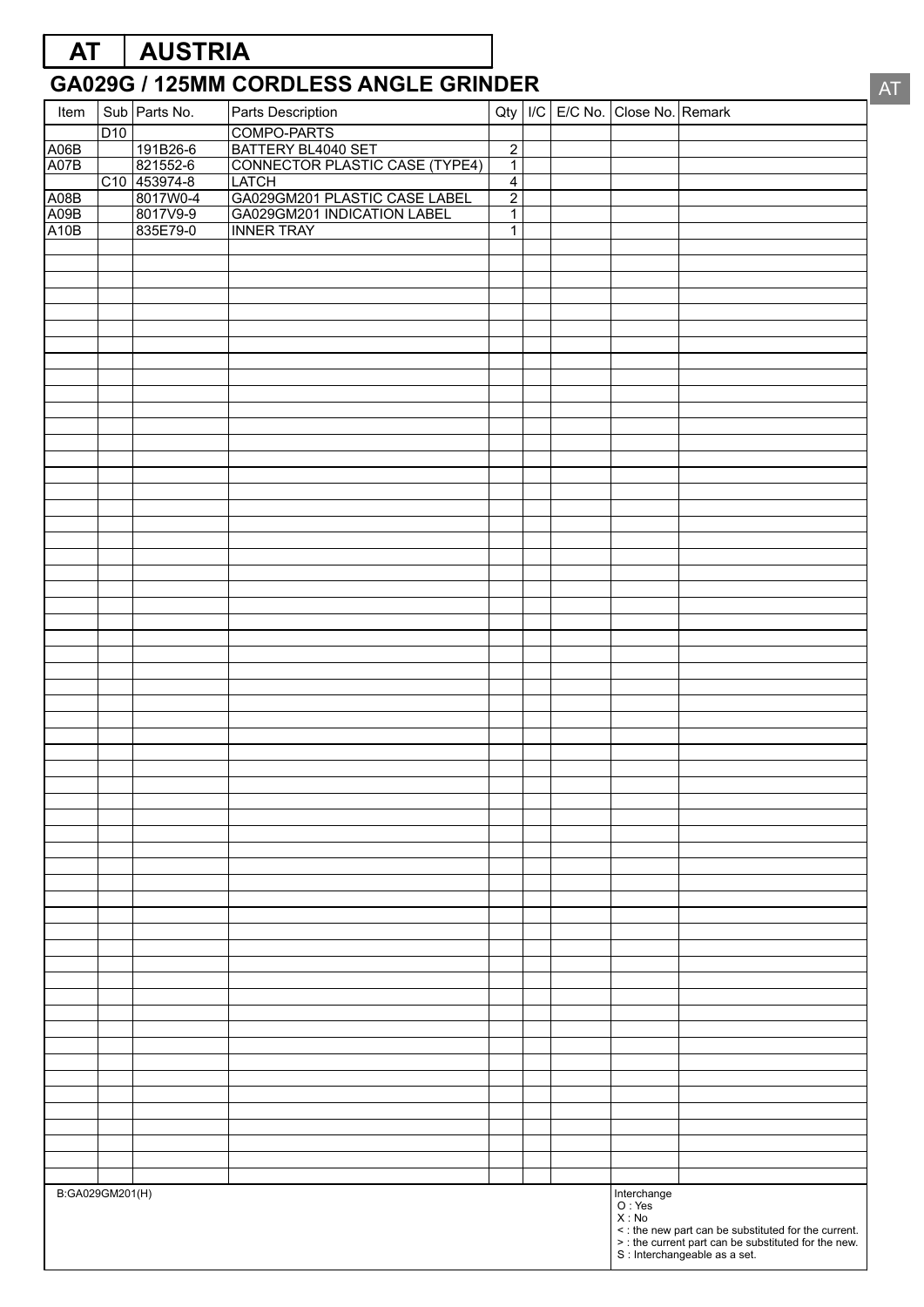![](_page_4_Figure_1.jpeg)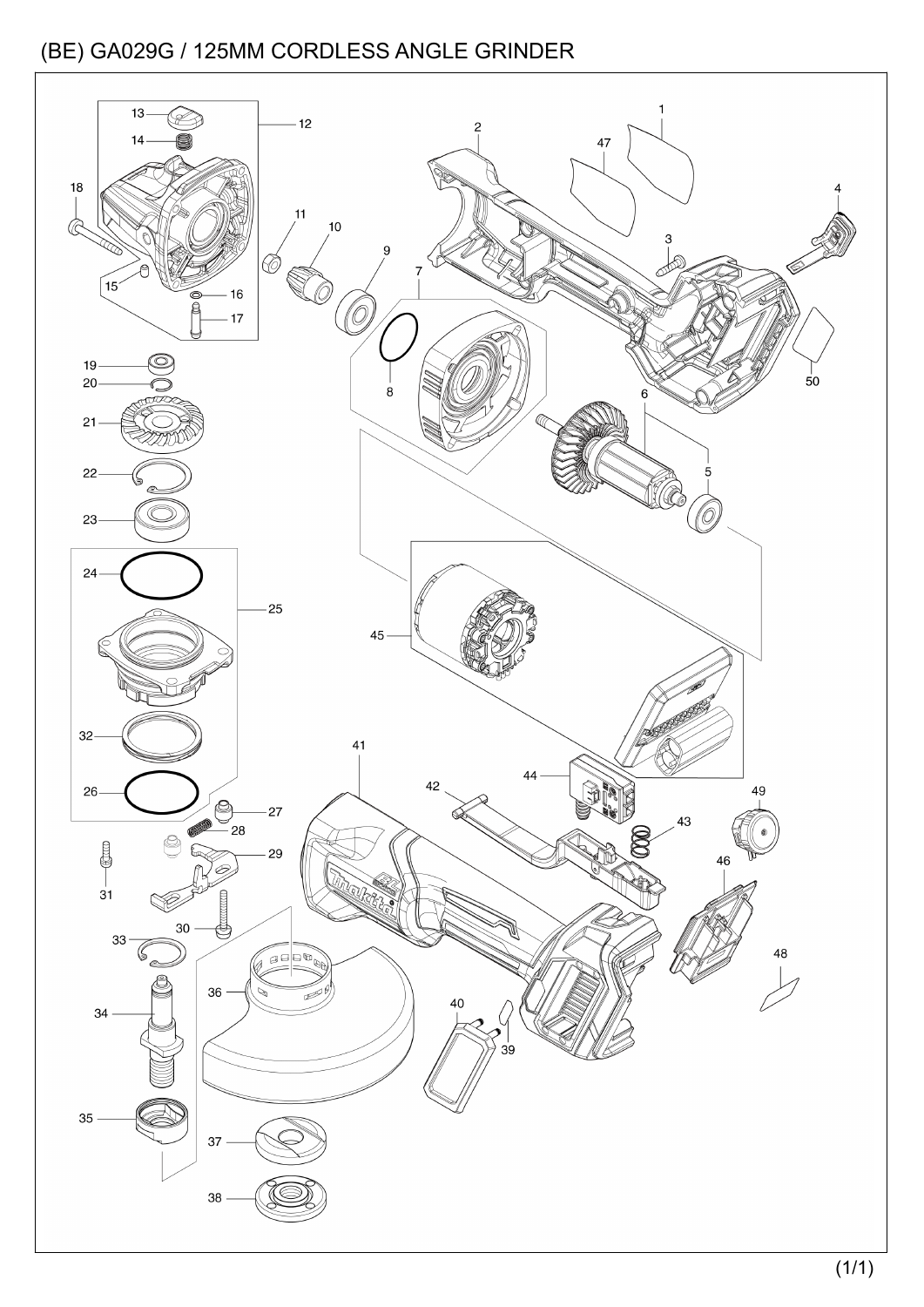# **BE BELGIUM**

| Item             |                 | Sub   Parts No.          | Parts Description               | Qty            | I/C | E/C No.   Close No.   Remark |                                                                                       | <b>BE</b> |
|------------------|-----------------|--------------------------|---------------------------------|----------------|-----|------------------------------|---------------------------------------------------------------------------------------|-----------|
| 001              |                 | 8008U5-3                 | <b>CLEAR LABEL</b>              | 1              |     |                              |                                                                                       |           |
| 002              |                 | 183P78-5                 | MOTOR HOUSING SET               | 1              |     |                              |                                                                                       |           |
|                  |                 | C <sub>10</sub> 263005-3 | RUBBER PIN 6                    | $\overline{2}$ |     |                              |                                                                                       |           |
|                  | D <sub>10</sub> |                          | <b>INC. 41</b>                  |                |     |                              |                                                                                       |           |
| 003              |                 | 266326-2                 | <b>TAPPING SCREW 4X18</b>       | 5              |     |                              |                                                                                       |           |
| 004              |                 | 140G30-2                 | <b>CAP COMPLETE</b>             | 1              |     |                              |                                                                                       |           |
|                  |                 | C <sub>10</sub> 213218-6 | O RING 16                       | 1              |     |                              |                                                                                       |           |
|                  |                 | C20 818H48-4             | <b>CAP LABEL</b>                | 1              |     |                              |                                                                                       |           |
| 005              |                 | 210023-2                 | <b>BALL BEARING 627DDW</b>      | 1              |     |                              |                                                                                       |           |
| 006              |                 | 519595-7                 | <b>ROTOR ASS'Y</b>              | 1              |     |                              |                                                                                       |           |
|                  | D <sub>10</sub> |                          | <b>INC. 5</b>                   |                |     |                              |                                                                                       |           |
| 007              |                 | 136190-4                 | <b>GEAR HOUSING COVER ASS'Y</b> | 1              |     |                              |                                                                                       |           |
| 008              | D <sub>10</sub> | 213445-5                 | INC. 8<br>O-RING 26             |                |     |                              |                                                                                       |           |
| 009              |                 | 210042-8                 | <b>BALL BEARING 629LLB</b>      | 1<br>1         |     |                              |                                                                                       |           |
| 010              |                 | 226976-5                 | SPIRAL BEVEL GEAR 10            | 1              |     |                              |                                                                                       |           |
| 011              |                 | 252186-8                 | HEX. NUT M6                     | 1              |     |                              |                                                                                       |           |
| 012              |                 | 136198-8                 | <b>GEAR HOUSING ASS'Y</b>       | 1              |     |                              |                                                                                       |           |
|                  | D <sub>10</sub> |                          | <b>INC. 13-17</b>               |                |     |                              |                                                                                       |           |
| 013              |                 | 412234-7                 | <b>PIN CAP</b>                  | 1              |     |                              |                                                                                       |           |
| 014              |                 | 233072-2                 | <b>COMPRESSION SPRING 8</b>     | 1              |     |                              |                                                                                       |           |
| 015              |                 | 263002-9                 | <b>RUBBER PIN 4</b>             | 1              |     |                              |                                                                                       |           |
| 016              |                 | 213960-9                 | O RING 5                        | 1              |     |                              |                                                                                       |           |
| 017              |                 | 256546-6                 | SHOULDER PIN 4                  | 1              |     |                              |                                                                                       |           |
| 018              |                 | 266048-4                 | TAPPING SCREW 4X40              | 4              |     |                              |                                                                                       |           |
| 019              |                 | 210033-9                 | BALL BEARING 696ZZ              | 1              |     |                              |                                                                                       |           |
| 020              |                 | 233950-6                 | RING SPRING 11                  | 1              |     |                              |                                                                                       |           |
| 021              |                 | 226862-0                 | SPIRAL BEVEL GEAR 37            | 1              |     |                              |                                                                                       |           |
| $\overline{022}$ |                 | 962151-6                 | <b>RETAINING RING R-32</b>      | 1              |     |                              |                                                                                       |           |
| 023              |                 | 211129-9                 | BALL BEARING 6201DDW            | 1              |     |                              |                                                                                       |           |
| 024              |                 | 213622-9                 | O RING 45                       | 1              |     |                              |                                                                                       |           |
| 025              |                 | 136262-5                 | <b>BEARING BOX ASS'Y</b>        | 1              |     |                              |                                                                                       |           |
|                  | D <sub>10</sub> |                          | INC. 24,26,32                   |                |     |                              |                                                                                       |           |
| 026              |                 | 213510-0                 | O RING 36                       | 1              |     |                              |                                                                                       |           |
| 027              |                 | 327322-6                 | <b>SLEEVE 4</b>                 | $\overline{2}$ |     |                              |                                                                                       |           |
| 028              |                 | 232490-1                 | <b>COMPRESSION SPRING 4</b>     | 1              |     |                              |                                                                                       |           |
| 029              |                 | 347641-4                 | <b>LEVER B</b>                  | 1              |     |                              |                                                                                       |           |
| 030              |                 | 911159-7                 | PAN HEAD SCREW M4X30            | 2              |     |                              |                                                                                       |           |
| 031              |                 | 911138-5                 | P.H.SCREW M4X20 WITH WR         | $\overline{2}$ |     |                              |                                                                                       |           |
| 032              |                 | 232542-8                 | <b>SCROW WAVE SPRING 41</b>     | 1              |     |                              |                                                                                       |           |
| 033              |                 | 962105-3                 | <b>RETAINING RING R-26</b>      | 1              |     |                              |                                                                                       |           |
| 034              |                 | 326672-6                 | <b>SPINDLE</b>                  | 1              |     |                              |                                                                                       |           |
| 035              |                 | 310514-4                 | <b>LEAD FLANGE</b>              | 1              |     |                              |                                                                                       |           |
| 036              |                 | 347480-2                 | WHEEL COVER 125                 | 1              |     |                              |                                                                                       |           |
| 037              |                 | 224447-6                 | <b>INNER FLANGE 42B</b>         | 1              |     |                              |                                                                                       |           |
| 038              |                 | 224554-5                 | LOCK NUT 14-45                  | 1              |     |                              |                                                                                       |           |
| 039              |                 | 8005T5-8                 | <b>XGT LOGO LABEL</b>           | 1              |     |                              |                                                                                       |           |
| 040              |                 | 422610-7                 | <b>DUST COVER</b>               | $\mathbf{1}$   |     |                              |                                                                                       |           |
| 041              |                 | 183P78-5                 | MOTOR HOUSING SET               | 1              |     |                              |                                                                                       |           |
|                  |                 | C <sub>10</sub> 263005-3 | <b>RUBBER PIN 6</b>             | $\overline{c}$ |     |                              |                                                                                       |           |
|                  | D <sub>10</sub> |                          | INC. 2                          |                |     |                              |                                                                                       |           |
| 042              |                 | 140T33-4                 | SWITCH LEVER COMPLETE           | 1              |     |                              |                                                                                       |           |
| 043              |                 | 233263-5                 | <b>COMPRESSION SPRING 9</b>     | 1              |     |                              |                                                                                       |           |
| 044              |                 | 651083-9                 | SWITCH C3XA-1PSPM               | 1              |     |                              |                                                                                       |           |
| 045              |                 | 629A00-3                 | <b>STATOR COMPLETE</b>          | 1              |     |                              |                                                                                       |           |
| 046              |                 | 632P65-6                 | <b>TERMINAL UNIT</b>            | 1              |     |                              |                                                                                       |           |
| 047              |                 | 857H80-3                 | GA029G NAME PLATE               | 1              |     |                              |                                                                                       |           |
| 048              |                 | 857H86-1                 | GA029G SERIAL NO. LABEL         | 1              |     |                              |                                                                                       |           |
| 049              |                 | 620D30-5                 | <b>DIAL CIRCUIT</b>             | 1              |     |                              |                                                                                       |           |
| 050              |                 | 8015J1-9                 | <b>INDICATION LABEL</b>         | 1              |     |                              |                                                                                       |           |
| A01              |                 | 158237-4                 | <b>GRIP 36 COMPLETE</b>         | 1              |     |                              |                                                                                       |           |
| A02              |                 | A-80656                  | GRINDING WHEEL 125 WA36N        | 1              |     |                              |                                                                                       |           |
| A03              |                 | 782423-1                 | <b>LOCK NUT WRENCH 35</b>       | 1              |     |                              |                                                                                       |           |
| A04B             |                 | 412393-7                 | <b>BATTERY COVER</b>            | $\overline{2}$ |     |                              |                                                                                       |           |
| A05B             |                 | ***DC40RA                | DC40RA FAST CHARGER             | $\mathbf{1}$   |     |                              |                                                                                       |           |
| B:GA029GM201(H)  |                 |                          |                                 |                |     | Interchange<br>O: Yes        |                                                                                       |           |
|                  |                 |                          |                                 |                |     | X: No                        |                                                                                       |           |
|                  |                 |                          |                                 |                |     |                              | <: the new part can be substituted for the current.                                   |           |
|                  |                 |                          |                                 |                |     |                              | > : the current part can be substituted for the new.<br>S : Interchangeable as a set. |           |
|                  |                 |                          |                                 |                |     |                              |                                                                                       |           |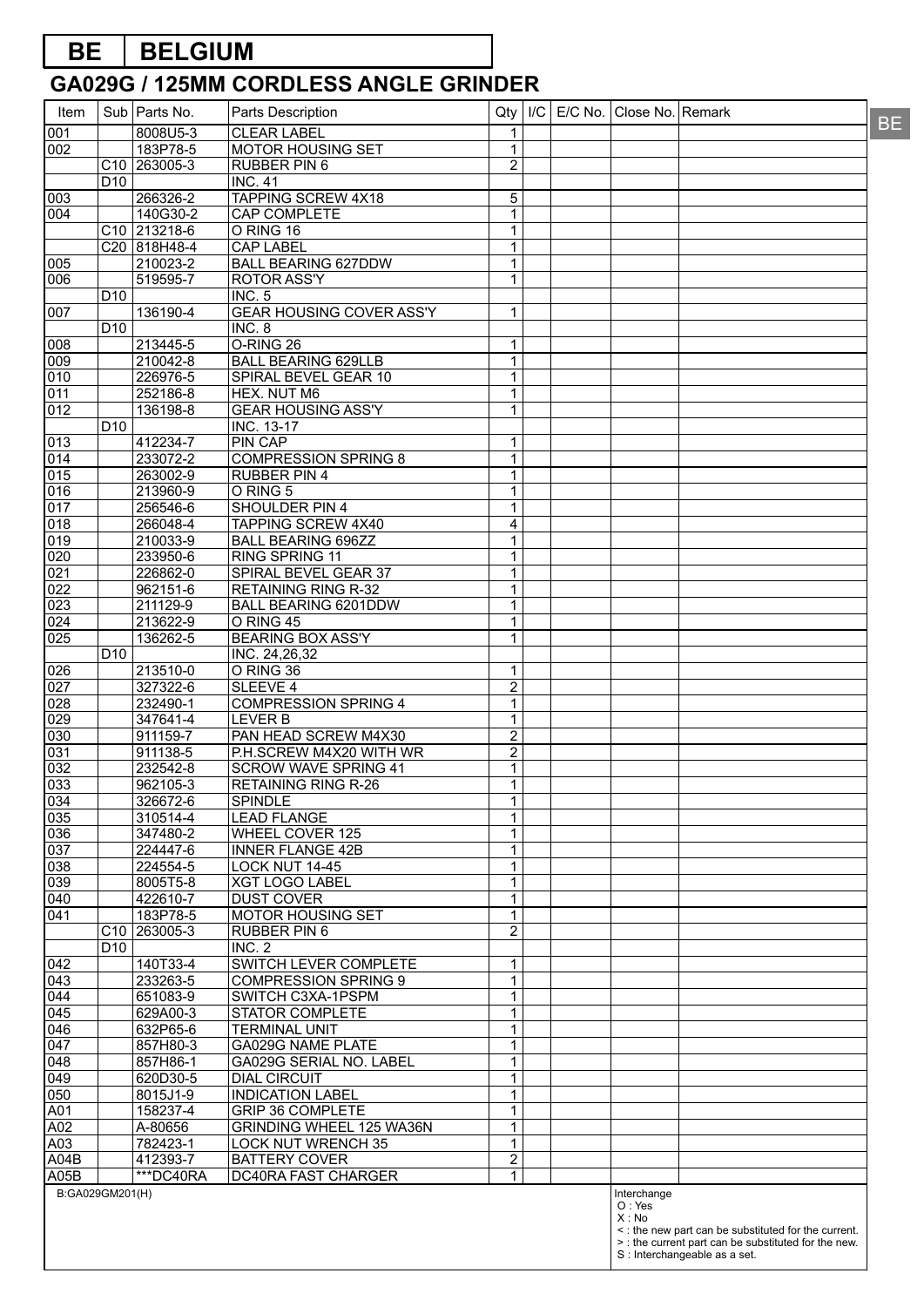# **BE BELGIUM**

| Item            |                 | Sub Parts No.        | Parts Description                                    |                                  |  |  | Qty   I/C   E/C No.   Close No.   Remark |  |    |  |
|-----------------|-----------------|----------------------|------------------------------------------------------|----------------------------------|--|--|------------------------------------------|--|----|--|
|                 | D <sub>10</sub> |                      | COMPO-PARTS                                          |                                  |  |  |                                          |  | BE |  |
| A06B            |                 | 191B26-6             | BATTERY BL4040 SET<br>CONNECTOR PLASTIC CASE (TYPE4) | $\overline{2}$                   |  |  |                                          |  |    |  |
| A07B            |                 | 821552-6             |                                                      | $\overline{1}$                   |  |  |                                          |  |    |  |
|                 |                 | C10 453974-8         | LATCH                                                | $\overline{4}$                   |  |  |                                          |  |    |  |
| A08B            |                 | 8017W0-4             | GA029GM201 PLASTIC CASE LABEL                        | $\overline{2}$                   |  |  |                                          |  |    |  |
| A09B<br>A10B    |                 | 8017V9-9<br>835E79-0 | GA029GM201 INDICATION LABEL                          | $\overline{1}$<br>$\overline{1}$ |  |  |                                          |  |    |  |
|                 |                 |                      | <b>INNER TRAY</b>                                    |                                  |  |  |                                          |  |    |  |
|                 |                 |                      |                                                      |                                  |  |  |                                          |  |    |  |
|                 |                 |                      |                                                      |                                  |  |  |                                          |  |    |  |
|                 |                 |                      |                                                      |                                  |  |  |                                          |  |    |  |
|                 |                 |                      |                                                      |                                  |  |  |                                          |  |    |  |
|                 |                 |                      |                                                      |                                  |  |  |                                          |  |    |  |
|                 |                 |                      |                                                      |                                  |  |  |                                          |  |    |  |
|                 |                 |                      |                                                      |                                  |  |  |                                          |  |    |  |
|                 |                 |                      |                                                      |                                  |  |  |                                          |  |    |  |
|                 |                 |                      |                                                      |                                  |  |  |                                          |  |    |  |
|                 |                 |                      |                                                      |                                  |  |  |                                          |  |    |  |
|                 |                 |                      |                                                      |                                  |  |  |                                          |  |    |  |
|                 |                 |                      |                                                      |                                  |  |  |                                          |  |    |  |
|                 |                 |                      |                                                      |                                  |  |  |                                          |  |    |  |
|                 |                 |                      |                                                      |                                  |  |  |                                          |  |    |  |
|                 |                 |                      |                                                      |                                  |  |  |                                          |  |    |  |
|                 |                 |                      |                                                      |                                  |  |  |                                          |  |    |  |
|                 |                 |                      |                                                      |                                  |  |  |                                          |  |    |  |
|                 |                 |                      |                                                      |                                  |  |  |                                          |  |    |  |
|                 |                 |                      |                                                      |                                  |  |  |                                          |  |    |  |
|                 |                 |                      |                                                      |                                  |  |  |                                          |  |    |  |
|                 |                 |                      |                                                      |                                  |  |  |                                          |  |    |  |
|                 |                 |                      |                                                      |                                  |  |  |                                          |  |    |  |
|                 |                 |                      |                                                      |                                  |  |  |                                          |  |    |  |
|                 |                 |                      |                                                      |                                  |  |  |                                          |  |    |  |
|                 |                 |                      |                                                      |                                  |  |  |                                          |  |    |  |
|                 |                 |                      |                                                      |                                  |  |  |                                          |  |    |  |
|                 |                 |                      |                                                      |                                  |  |  |                                          |  |    |  |
|                 |                 |                      |                                                      |                                  |  |  |                                          |  |    |  |
|                 |                 |                      |                                                      |                                  |  |  |                                          |  |    |  |
|                 |                 |                      |                                                      |                                  |  |  |                                          |  |    |  |
|                 |                 |                      |                                                      |                                  |  |  |                                          |  |    |  |
|                 |                 |                      |                                                      |                                  |  |  |                                          |  |    |  |
|                 |                 |                      |                                                      |                                  |  |  |                                          |  |    |  |
|                 |                 |                      |                                                      |                                  |  |  |                                          |  |    |  |
|                 |                 |                      |                                                      |                                  |  |  |                                          |  |    |  |
|                 |                 |                      |                                                      |                                  |  |  |                                          |  |    |  |
|                 |                 |                      |                                                      |                                  |  |  |                                          |  |    |  |
|                 |                 |                      |                                                      |                                  |  |  |                                          |  |    |  |
|                 |                 |                      |                                                      |                                  |  |  |                                          |  |    |  |
|                 |                 |                      |                                                      |                                  |  |  |                                          |  |    |  |
|                 |                 |                      |                                                      |                                  |  |  |                                          |  |    |  |
|                 |                 |                      |                                                      |                                  |  |  |                                          |  |    |  |
|                 |                 |                      |                                                      |                                  |  |  |                                          |  |    |  |
|                 |                 |                      |                                                      |                                  |  |  |                                          |  |    |  |
|                 |                 |                      |                                                      |                                  |  |  |                                          |  |    |  |
|                 |                 |                      |                                                      |                                  |  |  |                                          |  |    |  |
|                 |                 |                      |                                                      |                                  |  |  |                                          |  |    |  |
|                 |                 |                      |                                                      |                                  |  |  |                                          |  |    |  |
|                 |                 |                      |                                                      |                                  |  |  |                                          |  |    |  |
|                 |                 |                      |                                                      |                                  |  |  |                                          |  |    |  |
|                 |                 |                      |                                                      |                                  |  |  |                                          |  |    |  |
| B:GA029GM201(H) |                 |                      |                                                      |                                  |  |  | Interchange                              |  |    |  |
|                 |                 |                      |                                                      |                                  |  |  | O: Yes<br>X : No                         |  |    |  |
|                 |                 |                      |                                                      |                                  |  |  |                                          |  |    |  |
|                 |                 |                      |                                                      |                                  |  |  |                                          |  |    |  |
|                 |                 |                      |                                                      |                                  |  |  |                                          |  |    |  |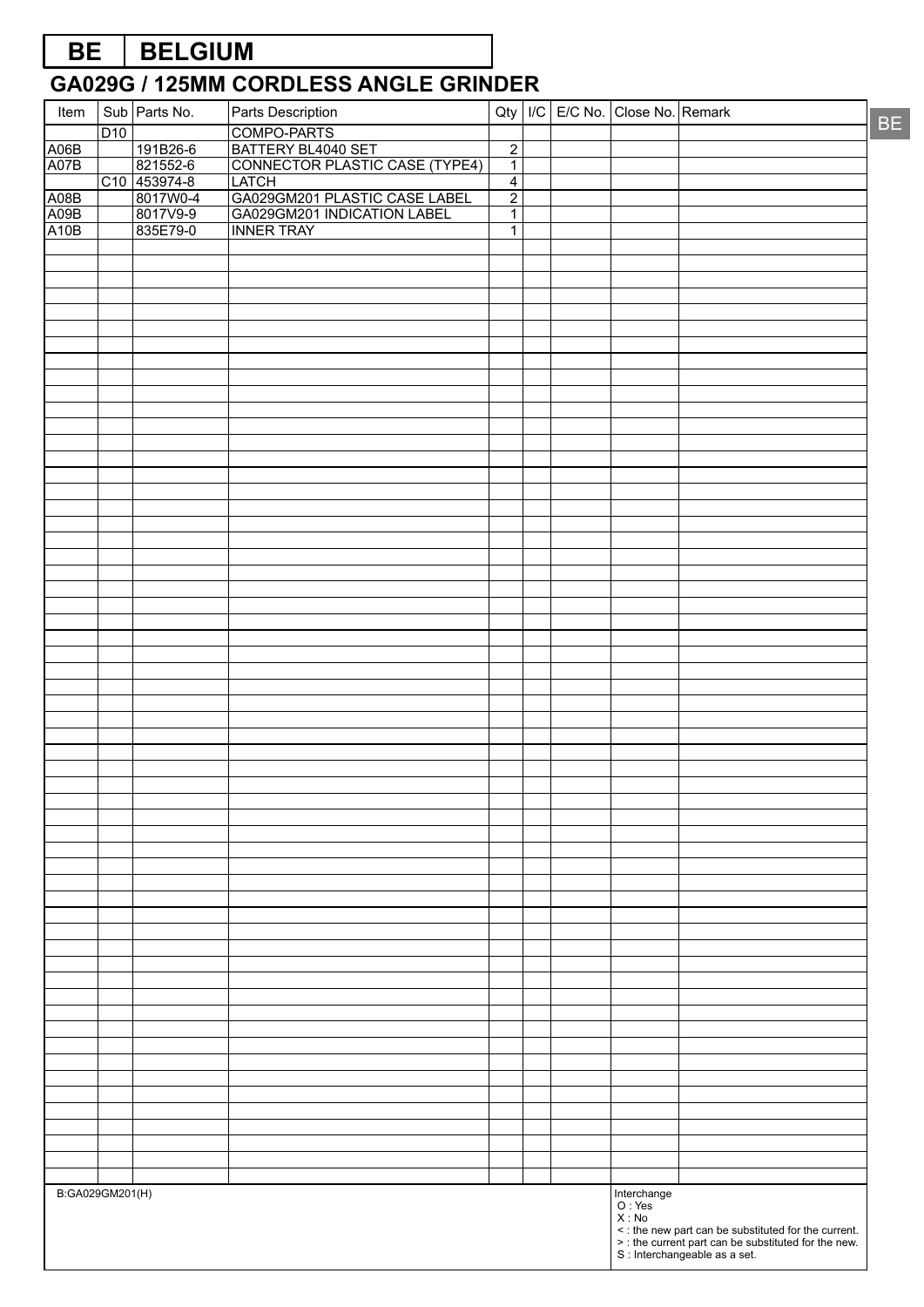![](_page_7_Figure_1.jpeg)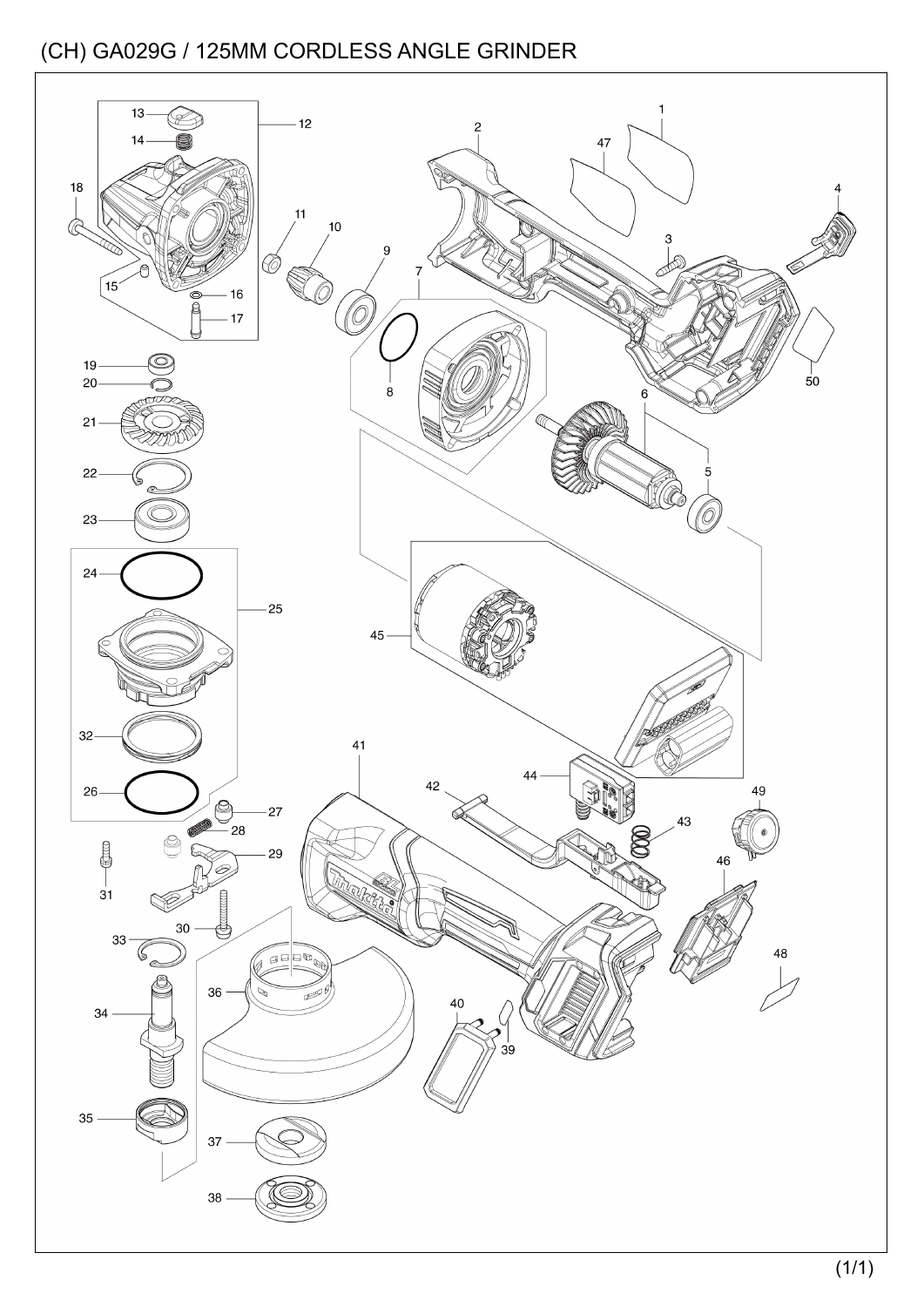# **CH SWITZERLAND**

| Item            |                 | Sub   Parts No.                      | Parts Description                     |                                |  | Qty   I/C   E/C No.   Close No.   Remark |                                                      |           |
|-----------------|-----------------|--------------------------------------|---------------------------------------|--------------------------------|--|------------------------------------------|------------------------------------------------------|-----------|
| 001             |                 | 8008U5-3                             | <b>CLEAR LABEL</b>                    | 1                              |  |                                          |                                                      |           |
| 002             |                 | 183P78-5                             | <b>MOTOR HOUSING SET</b>              | $\mathbf{1}$                   |  |                                          |                                                      |           |
|                 |                 | C10 263005-3                         | <b>RUBBER PIN 6</b>                   | 2                              |  |                                          |                                                      | <b>CH</b> |
|                 | D <sub>10</sub> |                                      | <b>INC. 41</b>                        |                                |  |                                          |                                                      |           |
| 003             |                 | 266326-2                             | <b>TAPPING SCREW 4X18</b>             | 5                              |  |                                          |                                                      |           |
| 004             |                 | 140G30-2                             | CAP COMPLETE                          | $\mathbf{1}$                   |  |                                          |                                                      |           |
|                 |                 | C <sub>10</sub> 213218-6             | O RING 16                             | $\mathbf{1}$                   |  |                                          |                                                      |           |
|                 |                 | C20 818H48-4                         | <b>CAP LABEL</b>                      | 1                              |  |                                          |                                                      |           |
| 005             |                 | 210023-2                             | <b>BALL BEARING 627DDW</b>            | $\mathbf{1}$                   |  |                                          |                                                      |           |
| 006             |                 | 519595-7                             | <b>ROTOR ASS'Y</b>                    | $\mathbf{1}$                   |  |                                          |                                                      |           |
|                 | D <sub>10</sub> |                                      | <b>INC. 5</b>                         |                                |  |                                          |                                                      |           |
| 007             |                 | 136190-4                             | <b>GEAR HOUSING COVER ASS'Y</b>       | 1                              |  |                                          |                                                      |           |
|                 | D <sub>10</sub> |                                      | INC. 8                                |                                |  |                                          |                                                      |           |
| 008             |                 | 213445-5                             | O-RING 26                             | 1                              |  |                                          |                                                      |           |
| 009             |                 | 210042-8                             | <b>BALL BEARING 629LLB</b>            | $\mathbf{1}$                   |  |                                          |                                                      |           |
| 010             |                 | 226976-5                             | SPIRAL BEVEL GEAR 10                  | 1                              |  |                                          |                                                      |           |
| 011             |                 | 252186-8                             | HEX. NUT M6                           | $\mathbf 1$                    |  |                                          |                                                      |           |
| 012             |                 | 136198-8                             | <b>GEAR HOUSING ASS'Y</b>             | $\mathbf{1}$                   |  |                                          |                                                      |           |
|                 | D <sub>10</sub> |                                      | INC. 13-17                            |                                |  |                                          |                                                      |           |
| 013             |                 | 412234-7                             | PIN CAP                               | 1                              |  |                                          |                                                      |           |
| 014             |                 | 233072-2                             | <b>COMPRESSION SPRING 8</b>           | $\mathbf 1$                    |  |                                          |                                                      |           |
| 015             |                 | 263002-9                             | <b>RUBBER PIN 4</b>                   | $\mathbf{1}$                   |  |                                          |                                                      |           |
| 016             |                 | 213960-9                             | O RING 5                              | $\mathbf{1}$                   |  |                                          |                                                      |           |
| 017             |                 | 256546-6                             | SHOULDER PIN 4                        | 1                              |  |                                          |                                                      |           |
| 018             |                 | 266048-4                             | TAPPING SCREW 4X40                    | 4                              |  |                                          |                                                      |           |
| 019             |                 | 210033-9                             | <b>BALL BEARING 696ZZ</b>             | $\mathbf{1}$                   |  |                                          |                                                      |           |
| 020             |                 | 233950-6                             | <b>RING SPRING 11</b>                 | $\mathbf{1}$                   |  |                                          |                                                      |           |
| 021             |                 | 226862-0                             | SPIRAL BEVEL GEAR 37                  | 1                              |  |                                          |                                                      |           |
| 022             |                 | 962151-6                             | <b>RETAINING RING R-32</b>            | $\mathbf{1}$                   |  |                                          |                                                      |           |
| 023             |                 | 211129-9                             | BALL BEARING 6201DDW                  | $\mathbf{1}$                   |  |                                          |                                                      |           |
| 024             |                 | 213622-9                             | O RING 45                             | $\mathbf{1}$                   |  |                                          |                                                      |           |
| 025             |                 | 136262-5                             | <b>BEARING BOX ASS'Y</b>              | 1                              |  |                                          |                                                      |           |
|                 | D <sub>10</sub> |                                      | INC. 24,26,32                         |                                |  |                                          |                                                      |           |
| 026             |                 | 213510-0                             | O RING 36                             | 1                              |  |                                          |                                                      |           |
| 027             |                 | 327322-6                             | <b>SLEEVE 4</b>                       | $\boldsymbol{2}$               |  |                                          |                                                      |           |
| 028             |                 | 232490-1                             | <b>COMPRESSION SPRING 4</b>           | 1                              |  |                                          |                                                      |           |
| 029             |                 | 347641-4                             | <b>LEVER B</b>                        | $\mathbf{1}$                   |  |                                          |                                                      |           |
| 030             |                 | 911159-7                             | PAN HEAD SCREW M4X30                  | $\boldsymbol{2}$               |  |                                          |                                                      |           |
| 031             |                 | 911138-5                             | P.H.SCREW M4X20 WITH WR               | $\boldsymbol{2}$               |  |                                          |                                                      |           |
| 032             |                 | 232542-8                             | SCROW WAVE SPRING 41                  | 1                              |  |                                          |                                                      |           |
| 033             |                 | 962105-3                             | RETAINING RING R-26                   | $\mathbf{1}$                   |  |                                          |                                                      |           |
| 034             |                 | 326672-6                             | SPINDLE                               | $\mathbf 1$                    |  |                                          |                                                      |           |
|                 |                 |                                      |                                       | $\mathbf{1}$                   |  |                                          |                                                      |           |
| 035             |                 | 310514-4<br>347480-2                 | <b>LEAD FLANGE</b><br>WHEEL COVER 125 |                                |  |                                          |                                                      |           |
| 036             |                 | 224447-6                             |                                       | 1<br>$\mathbf{1}$              |  |                                          |                                                      |           |
| 037             |                 |                                      | <b>INNER FLANGE 42B</b>               |                                |  |                                          |                                                      |           |
| 038             |                 | 224554-5                             | LOCK NUT 14-45                        | $\mathbf{1}$                   |  |                                          |                                                      |           |
| 039             |                 | 8005T5-8                             | <b>XGT LOGO LABEL</b>                 | $\mathbf{1}$                   |  |                                          |                                                      |           |
| 040             |                 | 422610-7                             | <b>DUST COVER</b>                     | 1                              |  |                                          |                                                      |           |
| 041             |                 | 183P78-5<br>C <sub>10</sub> 263005-3 | MOTOR HOUSING SET                     | $\mathbf{1}$<br>$\overline{2}$ |  |                                          |                                                      |           |
|                 |                 |                                      | RUBBER PIN 6                          |                                |  |                                          |                                                      |           |
|                 | D <sub>10</sub> |                                      | <b>INC. 2</b>                         |                                |  |                                          |                                                      |           |
| 042             |                 | 140T33-4                             | SWITCH LEVER COMPLETE                 | 1                              |  |                                          |                                                      |           |
| 043             |                 | 233263-5                             | <b>COMPRESSION SPRING 9</b>           | $\mathbf{1}$                   |  |                                          |                                                      |           |
| 044             |                 | 651083-9                             | SWITCH C3XA-1PSPM                     | $\mathbf{1}$                   |  |                                          |                                                      |           |
| 045             |                 | 629A00-3                             | STATOR COMPLETE                       | $\mathbf{1}$                   |  |                                          |                                                      |           |
| 046             |                 | 632P65-6                             | <b>TERMINAL UNIT</b>                  | 1                              |  |                                          |                                                      |           |
| 047             |                 | 857H80-3                             | GA029G NAME PLATE                     | $\mathbf{1}$                   |  |                                          |                                                      |           |
| 048             |                 | 857H86-1                             | GA029G SERIAL NO. LABEL               | $\mathbf{1}$                   |  |                                          |                                                      |           |
| 049             |                 | 620D30-5                             | <b>DIAL CIRCUIT</b>                   | $\mathbf{1}$                   |  |                                          |                                                      |           |
| 050             |                 | 8015J1-9                             | <b>INDICATION LABEL</b>               | 1                              |  |                                          |                                                      |           |
| A01             |                 | 158237-4                             | <b>GRIP 36 COMPLETE</b>               | $\mathbf{1}$                   |  |                                          |                                                      |           |
| A02             |                 | A-80656                              | GRINDING WHEEL 125 WA36N              | $\mathbf{1}$                   |  |                                          |                                                      |           |
| A03             |                 | 782423-1                             | <b>LOCK NUT WRENCH 35</b>             | $\mathbf{1}$                   |  |                                          |                                                      |           |
| A04B            |                 | 412393-7                             | <b>BATTERY COVER</b>                  | $\overline{\mathbf{c}}$        |  |                                          |                                                      |           |
| A05B            |                 | ***DC40RA                            | DC40RA FAST CHARGER                   | $\mathbf{1}$                   |  |                                          |                                                      |           |
| B:GA029GM201(H) |                 |                                      |                                       |                                |  | Interchange                              |                                                      |           |
|                 |                 |                                      |                                       |                                |  | O: Yes<br>X : No                         |                                                      |           |
|                 |                 |                                      |                                       |                                |  |                                          | <: the new part can be substituted for the current.  |           |
|                 |                 |                                      |                                       |                                |  |                                          | > : the current part can be substituted for the new. |           |
|                 |                 |                                      |                                       |                                |  |                                          | S : Interchangeable as a set.                        |           |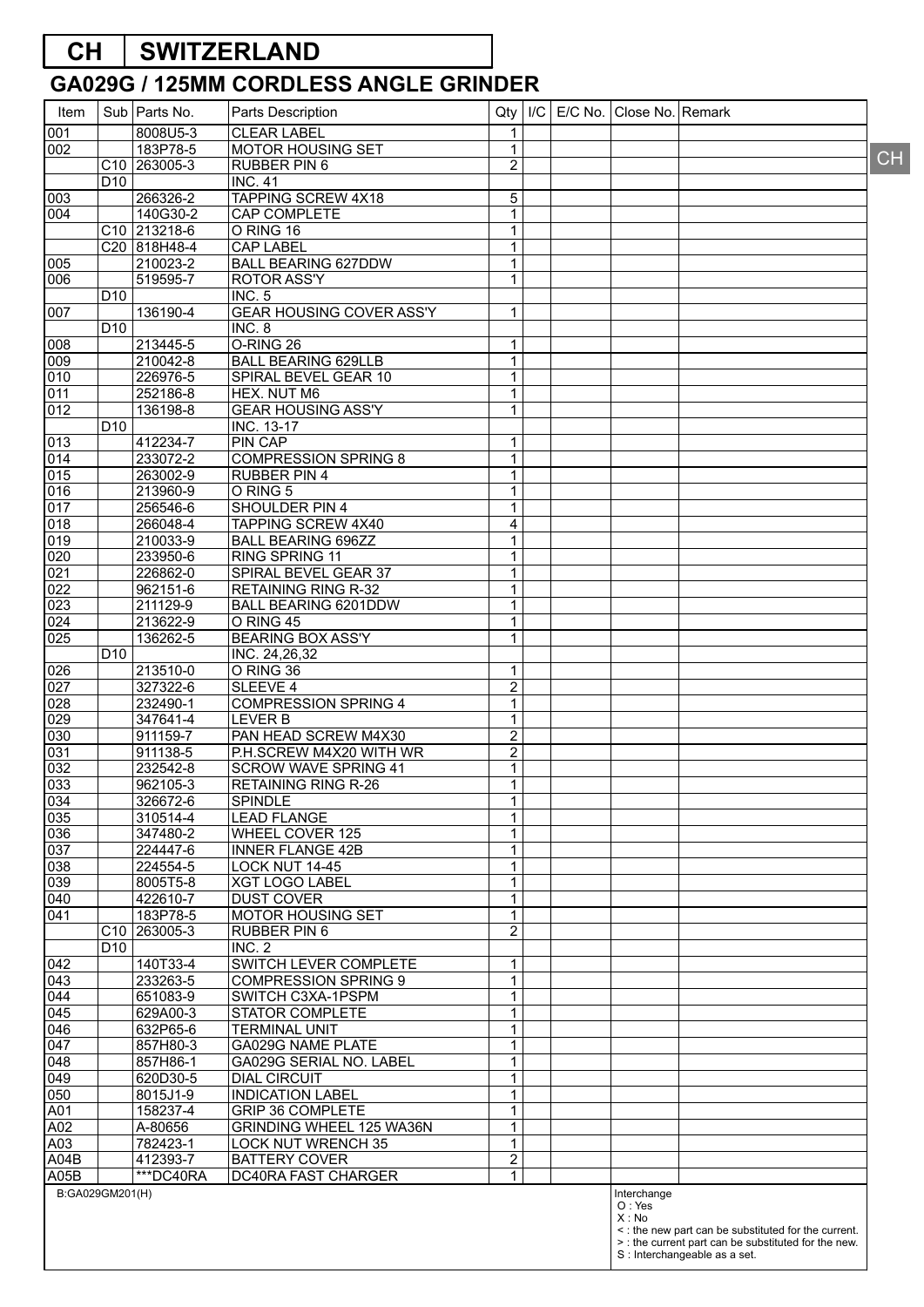# **CH SWITZERLAND**

| Item            |     | Sub Parts No.        | Parts Description                                            |                                  |  |  | Qty   I/C   E/C No.   Close No.   Remark |    |
|-----------------|-----|----------------------|--------------------------------------------------------------|----------------------------------|--|--|------------------------------------------|----|
|                 | D10 |                      | COMPO-PARTS                                                  |                                  |  |  |                                          |    |
| A06B            |     | 191B26-6<br>821552-6 | BATTERY BL4040 SET                                           | $\overline{2}$                   |  |  |                                          | CH |
| A07B            |     |                      | CONNECTOR PLASTIC CASE (TYPE4)                               | $\overline{1}$                   |  |  |                                          |    |
|                 |     | C10 453974-8         | LATCH                                                        | $\overline{4}$                   |  |  |                                          |    |
| A08B<br>A09B    |     | 8017W0-4             | GA029GM201 PLASTIC CASE LABEL<br>GA029GM201 INDICATION LABEL | $\overline{2}$<br>$\overline{1}$ |  |  |                                          |    |
| A10B            |     | 8017V9-9<br>835E79-0 | <b>INNER TRAY</b>                                            | $\overline{1}$                   |  |  |                                          |    |
|                 |     |                      |                                                              |                                  |  |  |                                          |    |
|                 |     |                      |                                                              |                                  |  |  |                                          |    |
|                 |     |                      |                                                              |                                  |  |  |                                          |    |
|                 |     |                      |                                                              |                                  |  |  |                                          |    |
|                 |     |                      |                                                              |                                  |  |  |                                          |    |
|                 |     |                      |                                                              |                                  |  |  |                                          |    |
|                 |     |                      |                                                              |                                  |  |  |                                          |    |
|                 |     |                      |                                                              |                                  |  |  |                                          |    |
|                 |     |                      |                                                              |                                  |  |  |                                          |    |
|                 |     |                      |                                                              |                                  |  |  |                                          |    |
|                 |     |                      |                                                              |                                  |  |  |                                          |    |
|                 |     |                      |                                                              |                                  |  |  |                                          |    |
|                 |     |                      |                                                              |                                  |  |  |                                          |    |
|                 |     |                      |                                                              |                                  |  |  |                                          |    |
|                 |     |                      |                                                              |                                  |  |  |                                          |    |
|                 |     |                      |                                                              |                                  |  |  |                                          |    |
|                 |     |                      |                                                              |                                  |  |  |                                          |    |
|                 |     |                      |                                                              |                                  |  |  |                                          |    |
|                 |     |                      |                                                              |                                  |  |  |                                          |    |
|                 |     |                      |                                                              |                                  |  |  |                                          |    |
|                 |     |                      |                                                              |                                  |  |  |                                          |    |
|                 |     |                      |                                                              |                                  |  |  |                                          |    |
|                 |     |                      |                                                              |                                  |  |  |                                          |    |
|                 |     |                      |                                                              |                                  |  |  |                                          |    |
|                 |     |                      |                                                              |                                  |  |  |                                          |    |
|                 |     |                      |                                                              |                                  |  |  |                                          |    |
|                 |     |                      |                                                              |                                  |  |  |                                          |    |
|                 |     |                      |                                                              |                                  |  |  |                                          |    |
|                 |     |                      |                                                              |                                  |  |  |                                          |    |
|                 |     |                      |                                                              |                                  |  |  |                                          |    |
|                 |     |                      |                                                              |                                  |  |  |                                          |    |
|                 |     |                      |                                                              |                                  |  |  |                                          |    |
|                 |     |                      |                                                              |                                  |  |  |                                          |    |
|                 |     |                      |                                                              |                                  |  |  |                                          |    |
|                 |     |                      |                                                              |                                  |  |  |                                          |    |
|                 |     |                      |                                                              |                                  |  |  |                                          |    |
|                 |     |                      |                                                              |                                  |  |  |                                          |    |
|                 |     |                      |                                                              |                                  |  |  |                                          |    |
|                 |     |                      |                                                              |                                  |  |  |                                          |    |
|                 |     |                      |                                                              |                                  |  |  |                                          |    |
|                 |     |                      |                                                              |                                  |  |  |                                          |    |
|                 |     |                      |                                                              |                                  |  |  |                                          |    |
|                 |     |                      |                                                              |                                  |  |  |                                          |    |
|                 |     |                      |                                                              |                                  |  |  |                                          |    |
|                 |     |                      |                                                              |                                  |  |  |                                          |    |
|                 |     |                      |                                                              |                                  |  |  |                                          |    |
|                 |     |                      |                                                              |                                  |  |  |                                          |    |
|                 |     |                      |                                                              |                                  |  |  |                                          |    |
|                 |     |                      |                                                              |                                  |  |  |                                          |    |
|                 |     |                      |                                                              |                                  |  |  |                                          |    |
|                 |     |                      |                                                              |                                  |  |  |                                          |    |
|                 |     |                      |                                                              |                                  |  |  |                                          |    |
| B:GA029GM201(H) |     |                      |                                                              |                                  |  |  | Interchange<br>O:Yes<br>X : No           |    |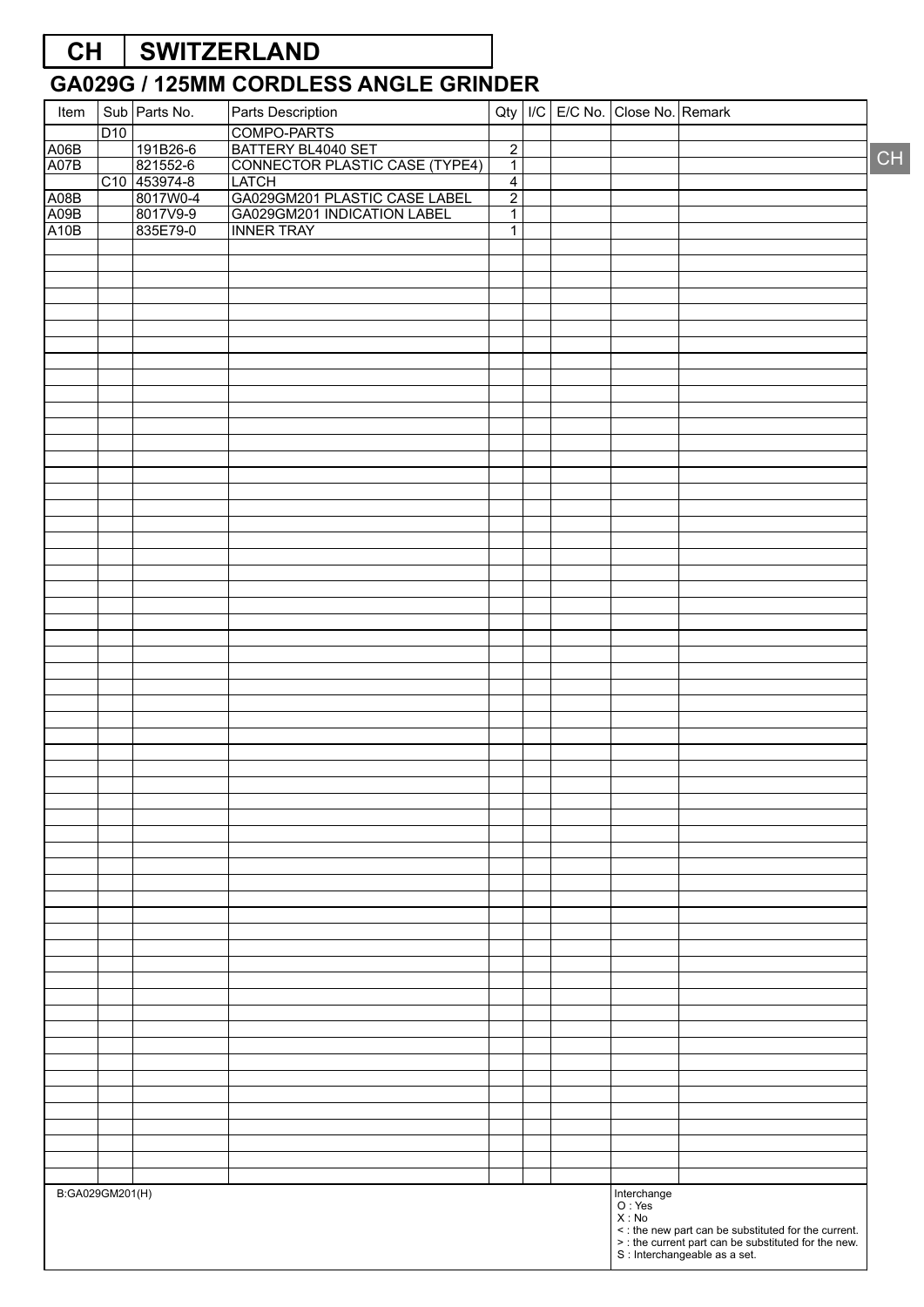![](_page_10_Figure_1.jpeg)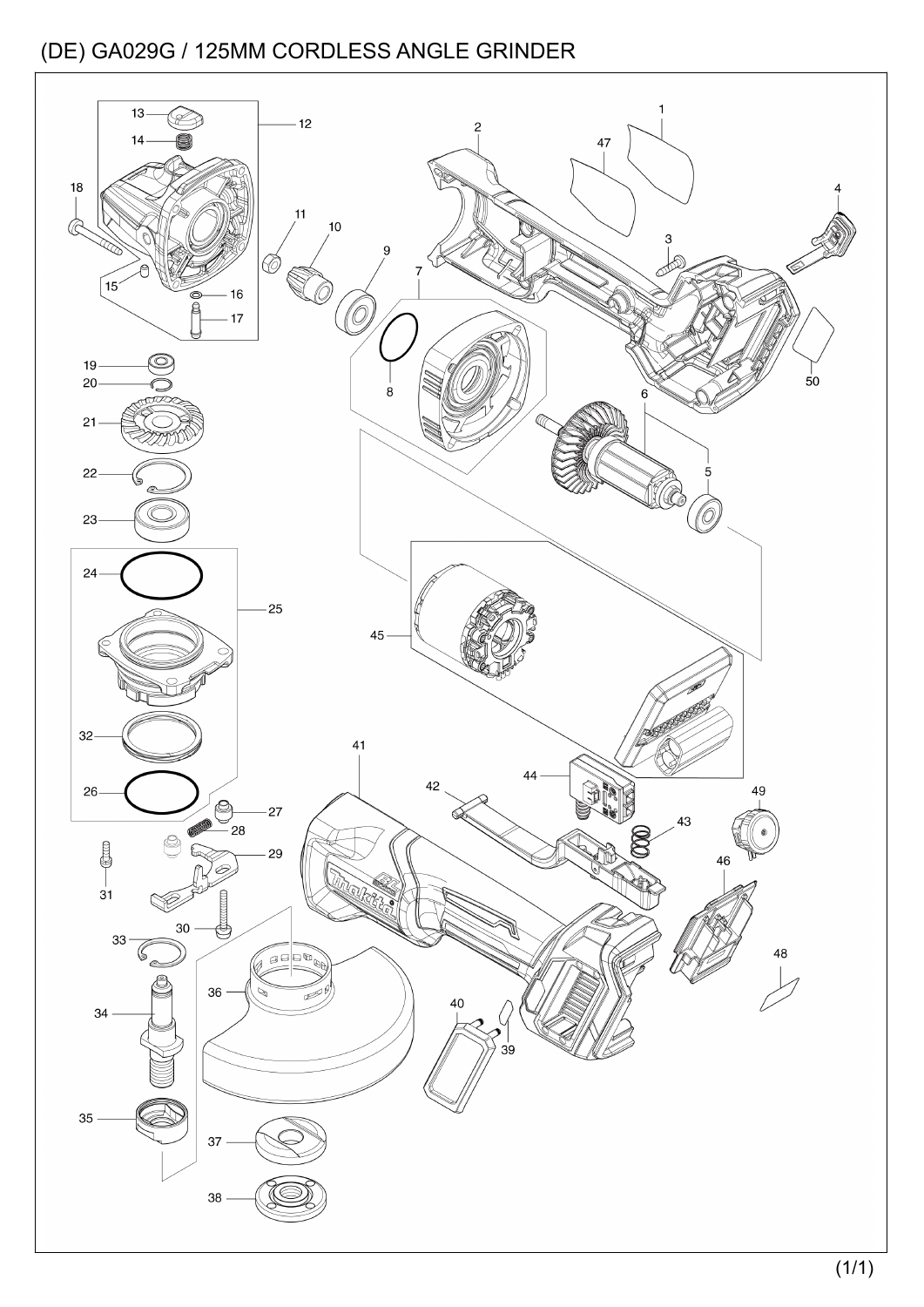# **DE GERMANY**

#### **GA029G / 125MM CORDLESS ANGLE GRINDER**

| Item                    |                                    | Sub   Parts No.          | Parts Description                   | Qty               |  | I/C   E/C No.   Close No.   Remark |                                                                                                                                              |  |
|-------------------------|------------------------------------|--------------------------|-------------------------------------|-------------------|--|------------------------------------|----------------------------------------------------------------------------------------------------------------------------------------------|--|
| 001                     |                                    | 8008U5-3                 | <b>CLEAR LABEL</b>                  | 1.                |  |                                    |                                                                                                                                              |  |
| 002                     |                                    | 183P78-5                 | MOTOR HOUSING SET                   | 1                 |  |                                    |                                                                                                                                              |  |
|                         |                                    | C <sub>10</sub> 263005-3 | RUBBER PIN 6                        | $\overline{2}$    |  |                                    |                                                                                                                                              |  |
|                         | D <sub>10</sub>                    |                          | <b>INC. 41</b>                      |                   |  |                                    |                                                                                                                                              |  |
| 003                     |                                    | 266326-2                 | TAPPING SCREW 4X18                  | 5                 |  |                                    |                                                                                                                                              |  |
| 004                     |                                    | 140G30-2                 | CAP COMPLETE                        | 1                 |  |                                    |                                                                                                                                              |  |
|                         |                                    | $C10$ 213218-6           | O RING 16                           | 1                 |  |                                    |                                                                                                                                              |  |
|                         |                                    | C20 818H48-4             | <b>CAP LABEL</b>                    | $\mathbf{1}$      |  |                                    |                                                                                                                                              |  |
| 005<br>006              |                                    | 210023-2<br>519595-7     | <b>BALL BEARING 627DDW</b>          | 1<br>$\mathbf{1}$ |  |                                    |                                                                                                                                              |  |
|                         | D <sub>10</sub>                    |                          | <b>ROTOR ASS'Y</b><br><b>INC. 5</b> |                   |  |                                    |                                                                                                                                              |  |
| 007                     |                                    | 136190-4                 | <b>GEAR HOUSING COVER ASS'Y</b>     | $\mathbf{1}$      |  |                                    |                                                                                                                                              |  |
|                         | D <sub>10</sub>                    |                          | INC. 8                              |                   |  |                                    |                                                                                                                                              |  |
| 008                     |                                    | 213445-5                 | O-RING 26                           | 1                 |  |                                    |                                                                                                                                              |  |
| 009                     |                                    | 210042-8                 | <b>BALL BEARING 629LLB</b>          | 1                 |  |                                    |                                                                                                                                              |  |
| 010                     |                                    | 226976-5                 | SPIRAL BEVEL GEAR 10                | $\mathbf{1}$      |  |                                    |                                                                                                                                              |  |
| 011                     |                                    | 252186-8                 | HEX. NUT M6                         | 1                 |  |                                    |                                                                                                                                              |  |
| 012                     |                                    | 136198-8                 | <b>GEAR HOUSING ASS'Y</b>           | $\mathbf{1}$      |  |                                    |                                                                                                                                              |  |
|                         | D <sub>10</sub>                    |                          | <b>INC. 13-17</b>                   |                   |  |                                    |                                                                                                                                              |  |
| 013                     |                                    | 412234-7                 | <b>PIN CAP</b>                      | 1                 |  |                                    |                                                                                                                                              |  |
| 014                     |                                    | 233072-2                 | <b>COMPRESSION SPRING 8</b>         | 1                 |  |                                    |                                                                                                                                              |  |
| 015                     |                                    | 263002-9                 | <b>RUBBER PIN 4</b>                 | $\mathbf{1}$      |  |                                    |                                                                                                                                              |  |
| 016                     |                                    | 213960-9                 | O RING 5                            | 1                 |  |                                    |                                                                                                                                              |  |
| 017                     |                                    | 256546-6                 | SHOULDER PIN 4                      | $\mathbf{1}$      |  |                                    |                                                                                                                                              |  |
| 018                     |                                    | 266048-4                 | TAPPING SCREW 4X40                  | 4                 |  |                                    |                                                                                                                                              |  |
| 019                     |                                    | 210033-9                 | <b>BALL BEARING 696ZZ</b>           | 1                 |  |                                    |                                                                                                                                              |  |
| 020                     |                                    | 233950-6                 | RING SPRING 11                      | $\mathbf{1}$      |  |                                    |                                                                                                                                              |  |
| $\overline{021}$        |                                    | 226862-0                 | SPIRAL BEVEL GEAR 37                | $\mathbf{1}$      |  |                                    |                                                                                                                                              |  |
| 022                     |                                    | 962151-6                 | <b>RETAINING RING R-32</b>          | 1                 |  |                                    |                                                                                                                                              |  |
| 023<br>$\overline{024}$ |                                    | 211129-9                 | BALL BEARING 6201DDW<br>O RING 45   | $\mathbf{1}$<br>1 |  |                                    |                                                                                                                                              |  |
| $\overline{025}$        |                                    | 213622-9<br>136262-5     | <b>BEARING BOX ASS'Y</b>            | $\mathbf{1}$      |  |                                    |                                                                                                                                              |  |
|                         | D <sub>10</sub>                    |                          | INC. 24,26,32                       |                   |  |                                    |                                                                                                                                              |  |
| 026                     |                                    | 213510-0                 | O RING 36                           | 1                 |  |                                    |                                                                                                                                              |  |
| 027                     |                                    | 327322-6                 | <b>SLEEVE 4</b>                     | $\overline{2}$    |  |                                    |                                                                                                                                              |  |
| 028                     |                                    | 232490-1                 | <b>COMPRESSION SPRING 4</b>         | $\mathbf{1}$      |  |                                    |                                                                                                                                              |  |
| 029                     |                                    | 347641-4                 | <b>LEVER B</b>                      | 1                 |  |                                    |                                                                                                                                              |  |
| 030                     |                                    | 911159-7                 | PAN HEAD SCREW M4X30                | $\overline{2}$    |  |                                    |                                                                                                                                              |  |
| 031                     |                                    | 911138-5                 | P.H.SCREW M4X20 WITH WR             | $\overline{2}$    |  |                                    |                                                                                                                                              |  |
| 032                     |                                    | 232542-8                 | <b>SCROW WAVE SPRING 41</b>         | $\mathbf{1}$      |  |                                    |                                                                                                                                              |  |
| 033                     |                                    | 962105-3                 | RETAINING RING R-26                 | 1                 |  |                                    |                                                                                                                                              |  |
| 034                     |                                    | 326672-6                 | SPINDLE                             | 1                 |  |                                    |                                                                                                                                              |  |
| 035                     |                                    | 310514-4                 | <b>LEAD FLANGE</b>                  | $\mathbf{1}$      |  |                                    |                                                                                                                                              |  |
| 036                     |                                    | 347480-2                 | WHEEL COVER 125                     | 1                 |  |                                    |                                                                                                                                              |  |
| 037                     |                                    | 224447-6                 | <b>INNER FLANGE 42B</b>             | 1                 |  |                                    |                                                                                                                                              |  |
| 038                     |                                    | 224554-5                 | LOCK NUT 14-45                      | 1                 |  |                                    |                                                                                                                                              |  |
| 039                     |                                    | 8005T5-8                 | <b>XGT LOGO LABEL</b>               | $\mathbf{1}$      |  |                                    |                                                                                                                                              |  |
| 040                     |                                    | 422610-7                 | <b>DUST COVER</b>                   | $\mathbf{1}$      |  |                                    |                                                                                                                                              |  |
| 041                     |                                    | 183P78-5                 | MOTOR HOUSING SET                   | 1                 |  |                                    |                                                                                                                                              |  |
|                         | C <sub>10</sub><br>D <sub>10</sub> | 263005-3                 | <b>RUBBER PIN 6</b><br>INC. 2       | $\overline{2}$    |  |                                    |                                                                                                                                              |  |
| 042                     |                                    | 140T33-4                 | SWITCH LEVER COMPLETE               | 1                 |  |                                    |                                                                                                                                              |  |
| 043                     |                                    | 233263-5                 | <b>COMPRESSION SPRING 9</b>         | 1                 |  |                                    |                                                                                                                                              |  |
| 044                     |                                    | 651083-9                 | SWITCH C3XA-1PSPM                   | 1                 |  |                                    |                                                                                                                                              |  |
| 045                     |                                    | 629A00-3                 | STATOR COMPLETE                     | $\mathbf{1}$      |  |                                    |                                                                                                                                              |  |
| 046                     |                                    | 632P65-6                 | <b>TERMINAL UNIT</b>                | $\mathbf{1}$      |  |                                    |                                                                                                                                              |  |
| 047                     |                                    | 857H80-3                 | GA029G NAME PLATE                   | 1                 |  |                                    |                                                                                                                                              |  |
| 048                     |                                    | 857H86-1                 | GA029G SERIAL NO. LABEL             | 1                 |  |                                    |                                                                                                                                              |  |
| 049                     |                                    | 620D30-5                 | <b>DIAL CIRCUIT</b>                 | 1                 |  |                                    |                                                                                                                                              |  |
| 050                     |                                    | 8015J1-9                 | <b>INDICATION LABEL</b>             | $\mathbf{1}$      |  |                                    |                                                                                                                                              |  |
| A01                     |                                    | 158237-4                 | <b>GRIP 36 COMPLETE</b>             | 1                 |  |                                    |                                                                                                                                              |  |
| A02                     |                                    | A-80656                  | GRINDING WHEEL 125 WA36N            | $\mathbf{1}$      |  |                                    |                                                                                                                                              |  |
| A03                     |                                    | 782423-1                 | <b>LOCK NUT WRENCH 35</b>           | $\mathbf{1}$      |  |                                    |                                                                                                                                              |  |
| A04B                    |                                    | 412393-7                 | <b>BATTERY COVER</b>                | $\overline{2}$    |  |                                    |                                                                                                                                              |  |
| A05B                    |                                    | ***DC40RA                | DC40RA FAST CHARGER                 | $\mathbf{1}$      |  |                                    |                                                                                                                                              |  |
| B:GA029GM201(H)         |                                    |                          |                                     |                   |  | Interchange<br>O: Yes<br>$X:$ No   | <: the new part can be substituted for the current.<br>> : the current part can be substituted for the new.<br>S : Interchangeable as a set. |  |

DE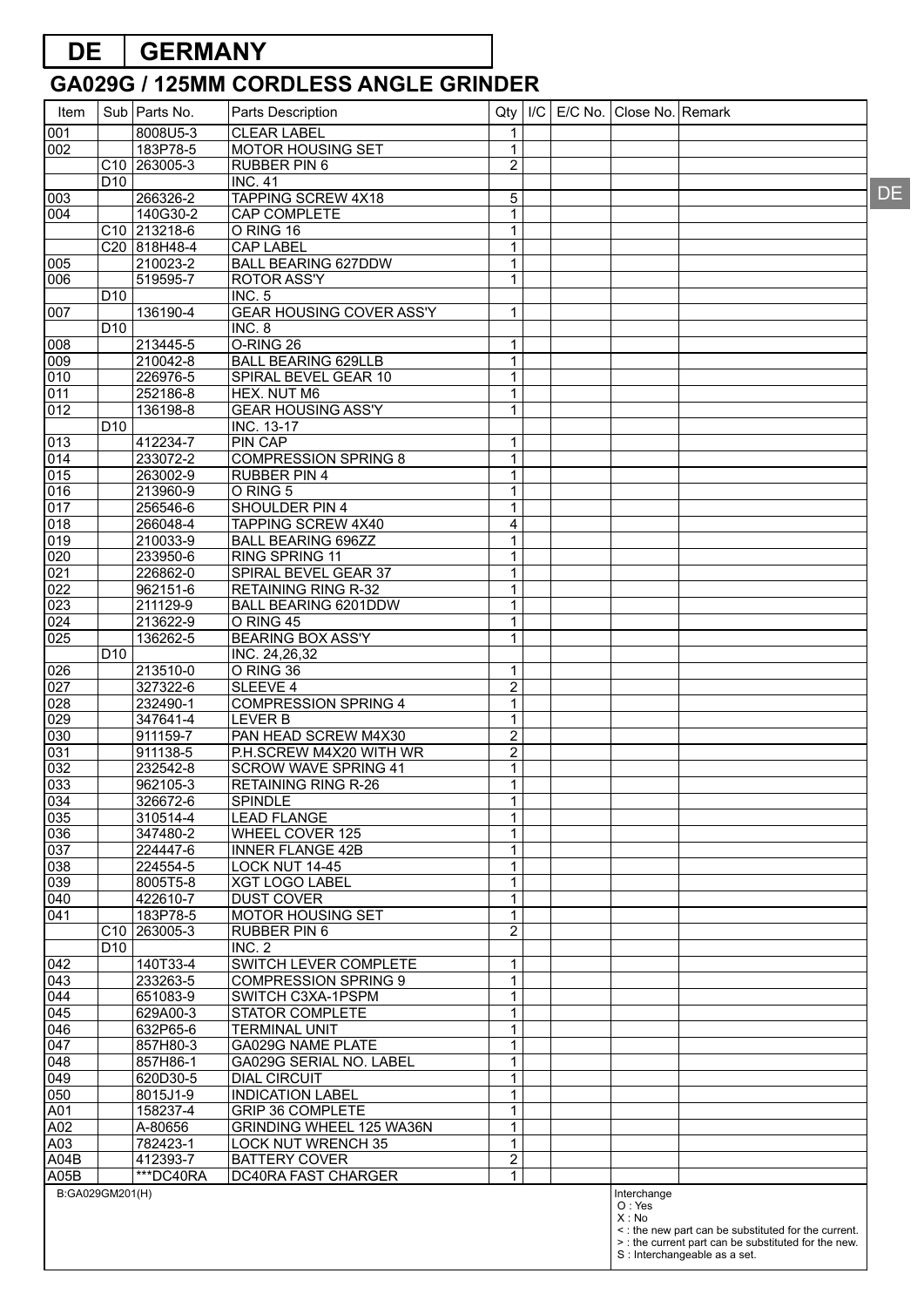# **DE GERMANY**

# **GA029G / 125MM CORDLESS ANGLE GRINDER**

| COMPO-PARTS<br>D <sub>10</sub><br>BATTERY BL4040 SET<br>191B26-6<br>$\overline{2}$<br>A06B<br>CONNECTOR PLASTIC CASE (TYPE4)<br>$\overline{1}$<br>821552-6<br>C10 453974-8<br>$\overline{4}$<br>8017W0-4<br>GA029GM201 PLASTIC CASE LABEL<br>$\overline{2}$<br>8017V9-9<br>GA029GM201 INDICATION LABEL<br>$\overline{1}$<br>835E79-0<br><b>INNER TRAY</b><br>$\overline{1}$<br>B:GA029GM201(H)<br>Interchange<br>O : Yes<br>X: No | Item | Sub Parts No. | Parts Description |  | Qty   I/C   E/C No.   Close No.   Remark |  |
|-----------------------------------------------------------------------------------------------------------------------------------------------------------------------------------------------------------------------------------------------------------------------------------------------------------------------------------------------------------------------------------------------------------------------------------|------|---------------|-------------------|--|------------------------------------------|--|
| A07B<br>A08B<br>A09B<br>A10B                                                                                                                                                                                                                                                                                                                                                                                                      |      |               |                   |  |                                          |  |
|                                                                                                                                                                                                                                                                                                                                                                                                                                   |      |               |                   |  |                                          |  |
|                                                                                                                                                                                                                                                                                                                                                                                                                                   |      |               |                   |  |                                          |  |
|                                                                                                                                                                                                                                                                                                                                                                                                                                   |      |               |                   |  |                                          |  |
|                                                                                                                                                                                                                                                                                                                                                                                                                                   |      |               |                   |  |                                          |  |
|                                                                                                                                                                                                                                                                                                                                                                                                                                   |      |               |                   |  |                                          |  |
|                                                                                                                                                                                                                                                                                                                                                                                                                                   |      |               |                   |  |                                          |  |
|                                                                                                                                                                                                                                                                                                                                                                                                                                   |      |               |                   |  |                                          |  |
|                                                                                                                                                                                                                                                                                                                                                                                                                                   |      |               |                   |  |                                          |  |
|                                                                                                                                                                                                                                                                                                                                                                                                                                   |      |               |                   |  |                                          |  |
|                                                                                                                                                                                                                                                                                                                                                                                                                                   |      |               |                   |  |                                          |  |
|                                                                                                                                                                                                                                                                                                                                                                                                                                   |      |               |                   |  |                                          |  |
|                                                                                                                                                                                                                                                                                                                                                                                                                                   |      |               |                   |  |                                          |  |
|                                                                                                                                                                                                                                                                                                                                                                                                                                   |      |               |                   |  |                                          |  |
|                                                                                                                                                                                                                                                                                                                                                                                                                                   |      |               |                   |  |                                          |  |
|                                                                                                                                                                                                                                                                                                                                                                                                                                   |      |               |                   |  |                                          |  |
|                                                                                                                                                                                                                                                                                                                                                                                                                                   |      |               |                   |  |                                          |  |
|                                                                                                                                                                                                                                                                                                                                                                                                                                   |      |               |                   |  |                                          |  |
|                                                                                                                                                                                                                                                                                                                                                                                                                                   |      |               |                   |  |                                          |  |
|                                                                                                                                                                                                                                                                                                                                                                                                                                   |      |               |                   |  |                                          |  |
|                                                                                                                                                                                                                                                                                                                                                                                                                                   |      |               |                   |  |                                          |  |
|                                                                                                                                                                                                                                                                                                                                                                                                                                   |      |               |                   |  |                                          |  |
|                                                                                                                                                                                                                                                                                                                                                                                                                                   |      |               |                   |  |                                          |  |
|                                                                                                                                                                                                                                                                                                                                                                                                                                   |      |               |                   |  |                                          |  |
|                                                                                                                                                                                                                                                                                                                                                                                                                                   |      |               |                   |  |                                          |  |
|                                                                                                                                                                                                                                                                                                                                                                                                                                   |      |               |                   |  |                                          |  |
|                                                                                                                                                                                                                                                                                                                                                                                                                                   |      |               |                   |  |                                          |  |
|                                                                                                                                                                                                                                                                                                                                                                                                                                   |      |               |                   |  |                                          |  |
|                                                                                                                                                                                                                                                                                                                                                                                                                                   |      |               |                   |  |                                          |  |
|                                                                                                                                                                                                                                                                                                                                                                                                                                   |      |               |                   |  |                                          |  |
|                                                                                                                                                                                                                                                                                                                                                                                                                                   |      |               |                   |  |                                          |  |
|                                                                                                                                                                                                                                                                                                                                                                                                                                   |      |               |                   |  |                                          |  |
|                                                                                                                                                                                                                                                                                                                                                                                                                                   |      |               |                   |  |                                          |  |
|                                                                                                                                                                                                                                                                                                                                                                                                                                   |      |               |                   |  |                                          |  |
|                                                                                                                                                                                                                                                                                                                                                                                                                                   |      |               |                   |  |                                          |  |
|                                                                                                                                                                                                                                                                                                                                                                                                                                   |      |               |                   |  |                                          |  |
|                                                                                                                                                                                                                                                                                                                                                                                                                                   |      |               |                   |  |                                          |  |
|                                                                                                                                                                                                                                                                                                                                                                                                                                   |      |               |                   |  |                                          |  |
|                                                                                                                                                                                                                                                                                                                                                                                                                                   |      |               |                   |  |                                          |  |
|                                                                                                                                                                                                                                                                                                                                                                                                                                   |      |               |                   |  |                                          |  |
|                                                                                                                                                                                                                                                                                                                                                                                                                                   |      |               |                   |  |                                          |  |
|                                                                                                                                                                                                                                                                                                                                                                                                                                   |      |               |                   |  |                                          |  |
|                                                                                                                                                                                                                                                                                                                                                                                                                                   |      |               |                   |  |                                          |  |
|                                                                                                                                                                                                                                                                                                                                                                                                                                   |      |               |                   |  |                                          |  |
|                                                                                                                                                                                                                                                                                                                                                                                                                                   |      |               |                   |  |                                          |  |
|                                                                                                                                                                                                                                                                                                                                                                                                                                   |      |               |                   |  |                                          |  |
|                                                                                                                                                                                                                                                                                                                                                                                                                                   |      |               |                   |  |                                          |  |
|                                                                                                                                                                                                                                                                                                                                                                                                                                   |      |               |                   |  |                                          |  |
|                                                                                                                                                                                                                                                                                                                                                                                                                                   |      |               |                   |  |                                          |  |
|                                                                                                                                                                                                                                                                                                                                                                                                                                   |      |               |                   |  |                                          |  |
|                                                                                                                                                                                                                                                                                                                                                                                                                                   |      |               |                   |  |                                          |  |
|                                                                                                                                                                                                                                                                                                                                                                                                                                   |      |               |                   |  |                                          |  |
|                                                                                                                                                                                                                                                                                                                                                                                                                                   |      |               |                   |  |                                          |  |
|                                                                                                                                                                                                                                                                                                                                                                                                                                   |      |               |                   |  |                                          |  |
|                                                                                                                                                                                                                                                                                                                                                                                                                                   |      |               |                   |  |                                          |  |
|                                                                                                                                                                                                                                                                                                                                                                                                                                   |      |               |                   |  |                                          |  |
|                                                                                                                                                                                                                                                                                                                                                                                                                                   |      |               |                   |  |                                          |  |
|                                                                                                                                                                                                                                                                                                                                                                                                                                   |      |               |                   |  |                                          |  |
|                                                                                                                                                                                                                                                                                                                                                                                                                                   |      |               |                   |  |                                          |  |
|                                                                                                                                                                                                                                                                                                                                                                                                                                   |      |               |                   |  |                                          |  |

DE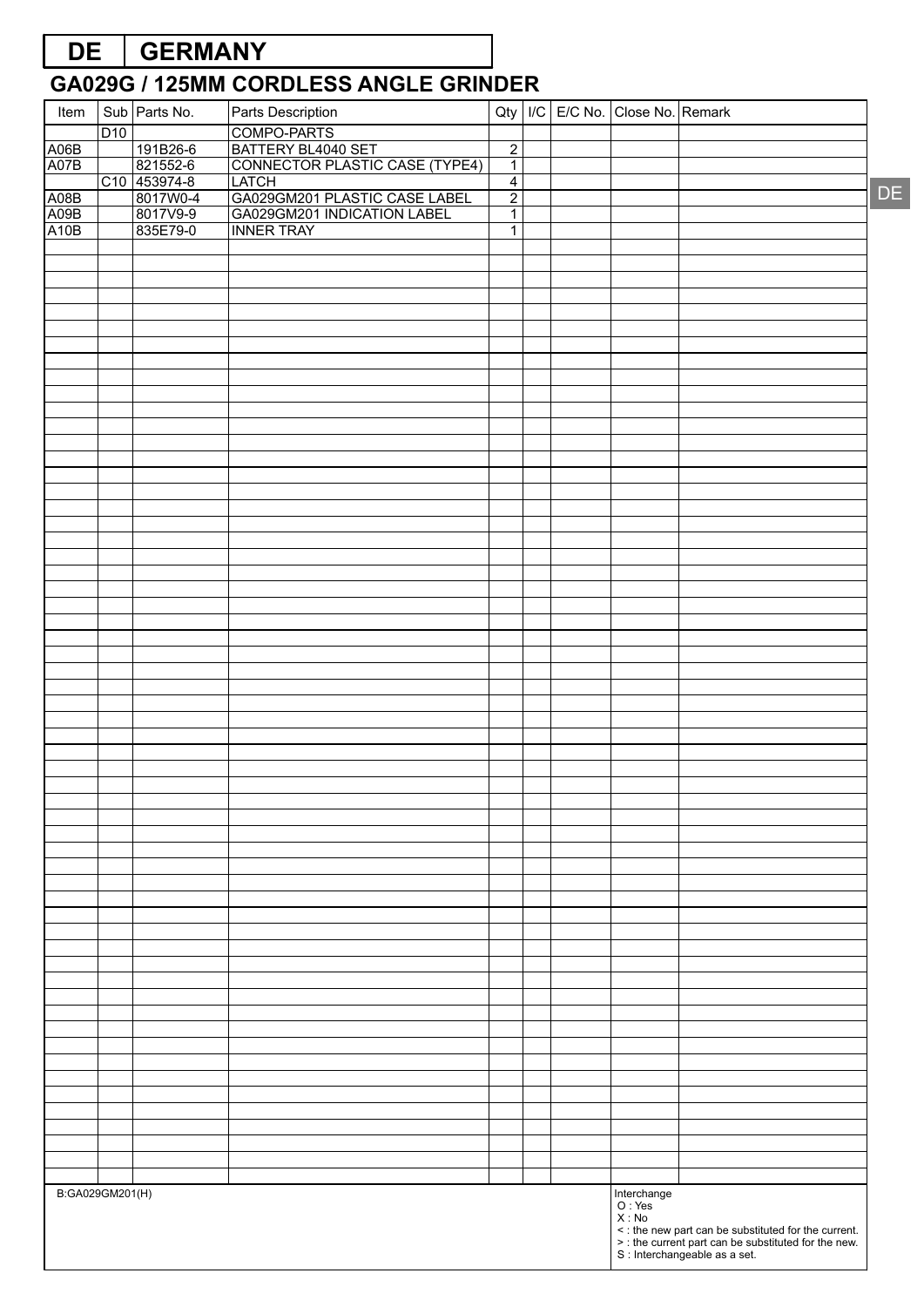![](_page_13_Figure_1.jpeg)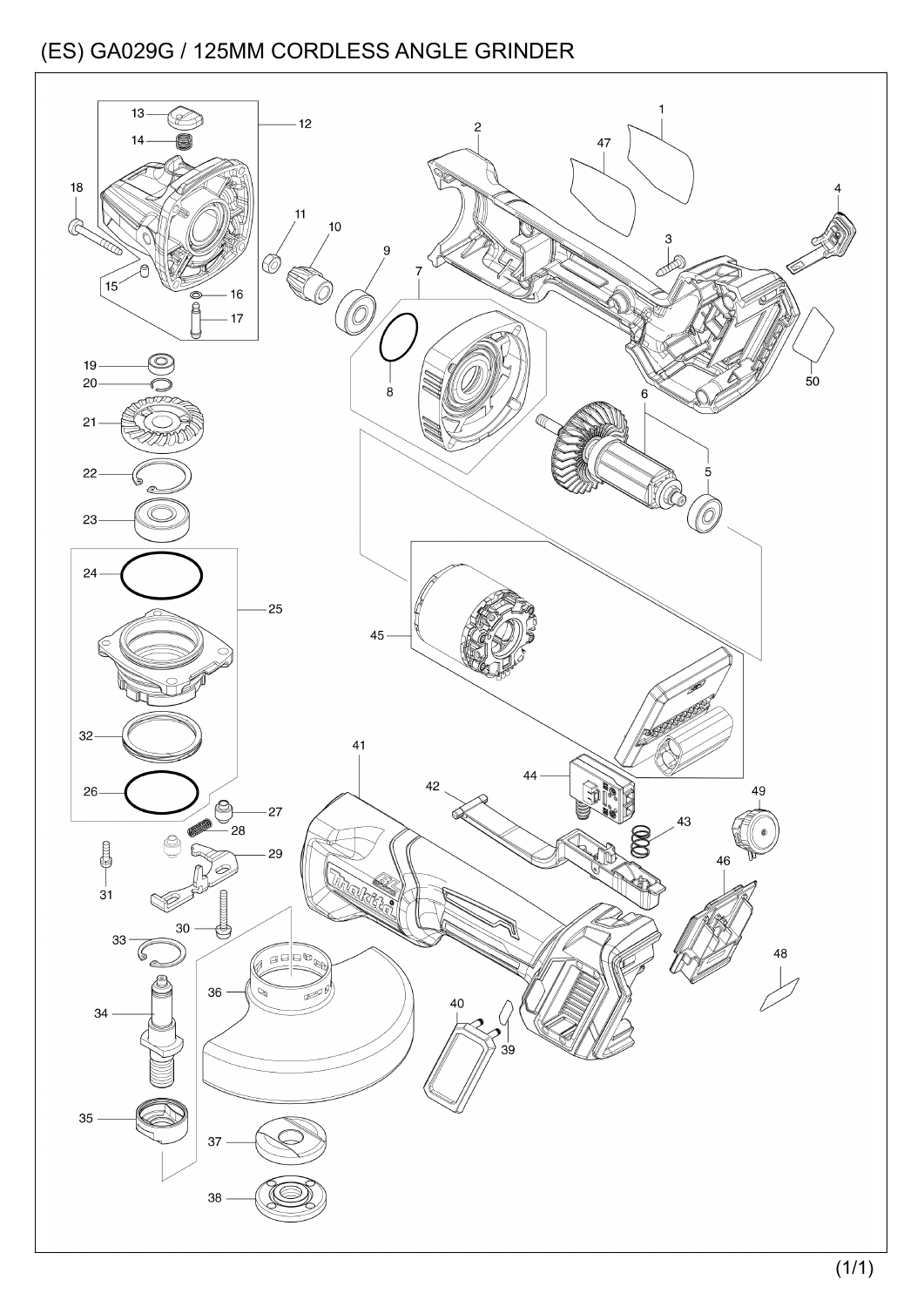# **ES SPAIN**

#### **GA029G / 125MM CORDLESS ANGLE GRINDER**

| Item             |                 | Sub   Parts No.          | Parts Description               | Qty            |  | I/C   E/C No.   Close No.   Remark |                                                      |
|------------------|-----------------|--------------------------|---------------------------------|----------------|--|------------------------------------|------------------------------------------------------|
| 001              |                 | 8008U5-3                 | <b>CLEAR LABEL</b>              | 1              |  |                                    |                                                      |
| 002              |                 | 183P78-5                 | MOTOR HOUSING SET               | 1              |  |                                    |                                                      |
|                  |                 | C <sub>10</sub> 263005-3 | <b>RUBBER PIN 6</b>             | $\overline{2}$ |  |                                    |                                                      |
|                  | D <sub>10</sub> |                          | <b>INC. 41</b>                  |                |  |                                    |                                                      |
| 003              |                 | 266326-2                 | <b>TAPPING SCREW 4X18</b>       | $\overline{5}$ |  |                                    |                                                      |
| 004              |                 | 140G30-2                 | <b>CAP COMPLETE</b>             | 1              |  |                                    |                                                      |
|                  |                 | C <sub>10</sub> 213218-6 | O RING 16                       | $\mathbf{1}$   |  |                                    |                                                      |
|                  |                 | C20 818H48-4             | <b>CAP LABEL</b>                | $\mathbf{1}$   |  |                                    |                                                      |
| 005<br>006       |                 | 210023-2<br>519595-7     | <b>BALL BEARING 627DDW</b>      | $\mathbf{1}$   |  |                                    |                                                      |
|                  | D <sub>10</sub> |                          | <b>ROTOR ASS'Y</b><br>INC. 5    | 1              |  |                                    |                                                      |
| 007              |                 | 136190-4                 | <b>GEAR HOUSING COVER ASS'Y</b> | $\mathbf{1}$   |  |                                    |                                                      |
|                  | D <sub>10</sub> |                          | INC. 8                          |                |  |                                    |                                                      |
| 008              |                 | 213445-5                 | O-RING 26                       | 1              |  |                                    |                                                      |
| 009              |                 | 210042-8                 | <b>BALL BEARING 629LLB</b>      | $\mathbf{1}$   |  |                                    |                                                      |
| 010              |                 | 226976-5                 | SPIRAL BEVEL GEAR 10            | $\mathbf{1}$   |  |                                    |                                                      |
| 011              |                 | 252186-8                 | HEX. NUT M6                     | $\mathbf{1}$   |  |                                    |                                                      |
| 012              |                 | 136198-8                 | <b>GEAR HOUSING ASS'Y</b>       | 1              |  |                                    |                                                      |
|                  | D <sub>10</sub> |                          | INC. 13-17                      |                |  |                                    |                                                      |
| 013              |                 | 412234-7                 | <b>PIN CAP</b>                  | $\mathbf{1}$   |  |                                    |                                                      |
| 014              |                 | 233072-2                 | <b>COMPRESSION SPRING 8</b>     | $\mathbf{1}$   |  |                                    |                                                      |
| 015              |                 | 263002-9                 | <b>RUBBER PIN 4</b>             | 1              |  |                                    |                                                      |
| 016              |                 | 213960-9                 | O RING 5                        | $\mathbf{1}$   |  |                                    |                                                      |
| 017              |                 | 256546-6                 | SHOULDER PIN 4                  | $\mathbf{1}$   |  |                                    |                                                      |
| 018              |                 | 266048-4                 | TAPPING SCREW 4X40              | 4              |  |                                    |                                                      |
| 019              |                 | 210033-9                 | <b>BALL BEARING 696ZZ</b>       | 1              |  |                                    |                                                      |
| 020              |                 | 233950-6                 | RING SPRING 11                  | $\mathbf{1}$   |  |                                    |                                                      |
| $\overline{021}$ |                 | 226862-0                 | SPIRAL BEVEL GEAR 37            | $\mathbf{1}$   |  |                                    |                                                      |
| $\overline{022}$ |                 | 962151-6                 | <b>RETAINING RING R-32</b>      | $\mathbf{1}$   |  |                                    |                                                      |
| 023              |                 | 211129-9                 | BALL BEARING 6201DDW            | 1              |  |                                    |                                                      |
| 024              |                 | 213622-9                 | O RING 45                       | $\mathbf{1}$   |  |                                    |                                                      |
| $\overline{025}$ |                 | 136262-5                 | <b>BEARING BOX ASS'Y</b>        | $\mathbf{1}$   |  |                                    |                                                      |
|                  | D <sub>10</sub> |                          | INC. 24,26,32                   |                |  |                                    |                                                      |
| 026              |                 | 213510-0                 | O RING 36                       | 1              |  |                                    |                                                      |
| 027              |                 | 327322-6                 | SLEEVE 4                        | $\overline{2}$ |  |                                    |                                                      |
| 028              |                 | 232490-1                 | <b>COMPRESSION SPRING 4</b>     | 1              |  |                                    |                                                      |
| $\overline{029}$ |                 | 347641-4                 | <b>LEVER B</b>                  | $\mathbf{1}$   |  |                                    |                                                      |
| 030              |                 | 911159-7                 | PAN HEAD SCREW M4X30            | $\overline{2}$ |  |                                    |                                                      |
| 031              |                 | 911138-5                 | P.H.SCREW M4X20 WITH WR         | $\overline{2}$ |  |                                    |                                                      |
| 032              |                 | 232542-8                 | <b>SCROW WAVE SPRING 41</b>     | $\mathbf{1}$   |  |                                    |                                                      |
| 033              |                 | 962105-3                 | RETAINING RING R-26             | 1              |  |                                    |                                                      |
| 034              |                 | 326672-6                 | <b>SPINDLE</b>                  | 1              |  |                                    |                                                      |
| 035              |                 | 310514-4                 | <b>LEAD FLANGE</b>              | $\mathbf{1}$   |  |                                    |                                                      |
| 036              |                 | 347480-2                 | WHEEL COVER 125                 | $\mathbf{1}$   |  |                                    |                                                      |
| 037              |                 | 224447-6                 | <b>INNER FLANGE 42B</b>         | $\mathbf{1}$   |  |                                    |                                                      |
| 038              |                 | 224554-5                 | LOCK NUT 14-45                  | $\mathbf{1}$   |  |                                    |                                                      |
| 039              |                 | 8005T5-8                 | XGT LOGO LABEL                  | $\mathbf{1}$   |  |                                    |                                                      |
| 040              |                 | 422610-7                 | <b>DUST COVER</b>               | $\mathbf{1}$   |  |                                    |                                                      |
| 041              |                 | 183P78-5                 | <b>MOTOR HOUSING SET</b>        | $\mathbf{1}$   |  |                                    |                                                      |
|                  | D <sub>10</sub> | C <sub>10</sub> 263005-3 | RUBBER PIN 6<br><b>INC. 2</b>   | $\overline{2}$ |  |                                    |                                                      |
| 042              |                 | 140T33-4                 | SWITCH LEVER COMPLETE           | $\mathbf{1}$   |  |                                    |                                                      |
| 043              |                 | 233263-5                 | <b>COMPRESSION SPRING 9</b>     | $\mathbf{1}$   |  |                                    |                                                      |
| 044              |                 | 651083-9                 | SWITCH C3XA-1PSPM               | $\mathbf{1}$   |  |                                    |                                                      |
| 045              |                 | 629A00-3                 | STATOR COMPLETE                 | $\mathbf{1}$   |  |                                    |                                                      |
| 046              |                 | 632P65-6                 | <b>TERMINAL UNIT</b>            | $\mathbf{1}$   |  |                                    |                                                      |
| 047              |                 | 857H80-3                 | GA029G NAME PLATE               | $\mathbf{1}$   |  |                                    |                                                      |
| 048              |                 | 857H86-1                 | GA029G SERIAL NO. LABEL         | $\mathbf{1}$   |  |                                    |                                                      |
| 049              |                 | 620D30-5                 | <b>DIAL CIRCUIT</b>             | $\mathbf{1}$   |  |                                    |                                                      |
| 050              |                 | 8015J1-9                 | <b>INDICATION LABEL</b>         | $\mathbf{1}$   |  |                                    |                                                      |
| A01              |                 | 158237-4                 | <b>GRIP 36 COMPLETE</b>         | $\mathbf{1}$   |  |                                    |                                                      |
| A02              |                 | A-80656                  | GRINDING WHEEL 125 WA36N        | $\mathbf{1}$   |  |                                    |                                                      |
| A03              |                 | 782423-1                 | <b>LOCK NUT WRENCH 35</b>       | $\mathbf{1}$   |  |                                    |                                                      |
| A04B             |                 | 412393-7                 | <b>BATTERY COVER</b>            | $\overline{2}$ |  |                                    |                                                      |
| A05B             |                 | ***DC40RA                | DC40RA FAST CHARGER             | $\mathbf{1}$   |  |                                    |                                                      |
| B:GA029GM201(H)  |                 |                          |                                 |                |  | Interchange                        |                                                      |
|                  |                 |                          |                                 |                |  | O: Yes                             |                                                      |
|                  |                 |                          |                                 |                |  | X : No                             | <: the new part can be substituted for the current.  |
|                  |                 |                          |                                 |                |  |                                    | > : the current part can be substituted for the new. |
|                  |                 |                          |                                 |                |  |                                    | S : Interchangeable as a set.                        |

ES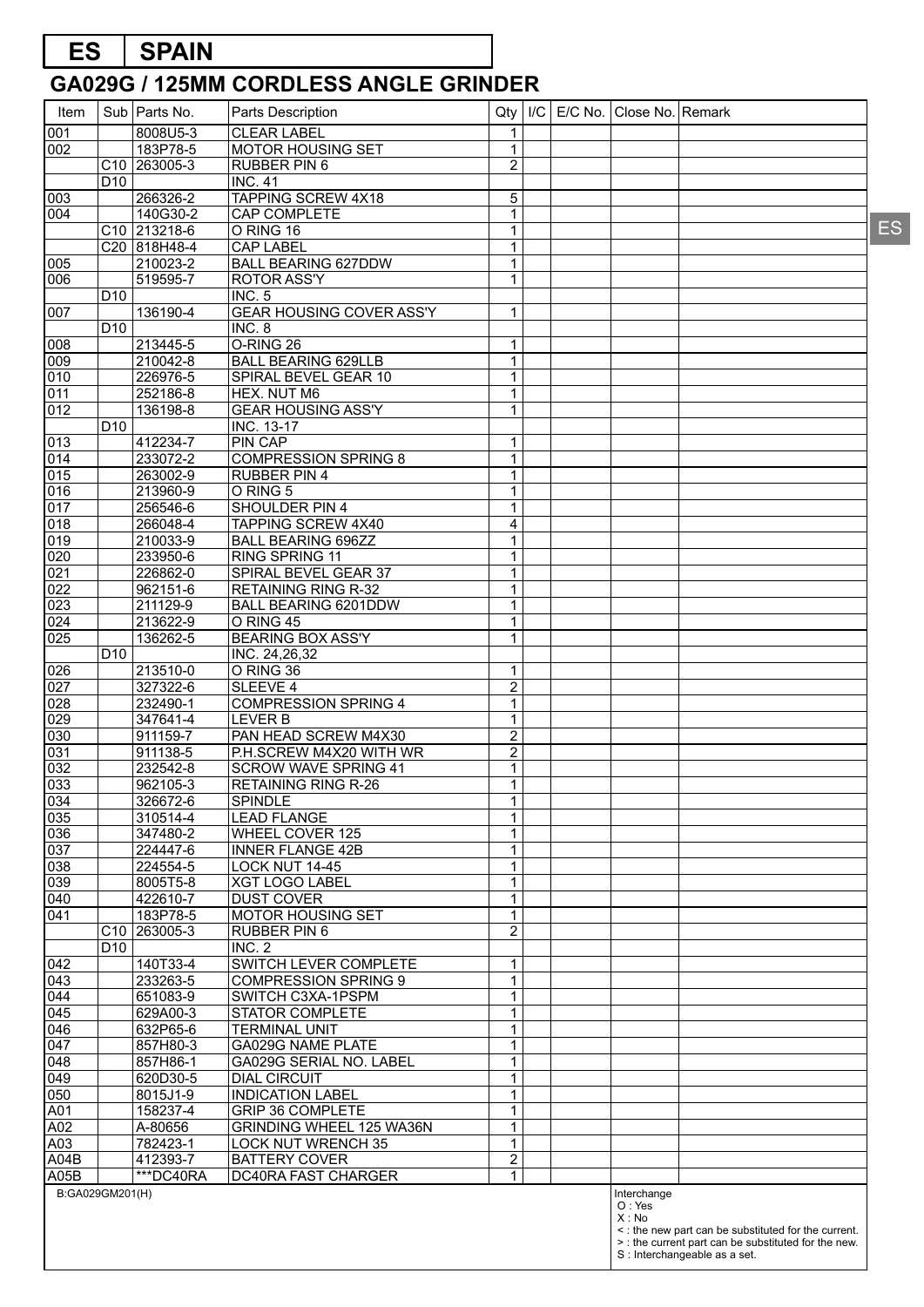# **ES SPAIN**

| Item                 |                 | Sub Parts No.            | Parts Description                                    | Qty            |  | I/C E/C No. Close No. Remark     |           |
|----------------------|-----------------|--------------------------|------------------------------------------------------|----------------|--|----------------------------------|-----------|
|                      | D <sub>10</sub> |                          | COMPO-PARTS                                          |                |  |                                  |           |
| A06B                 |                 | 191B26-6                 | BATTERY BL4040 SET<br>CONNECTOR PLASTIC CASE (TYPE4) | $\overline{2}$ |  |                                  |           |
| A07B                 |                 | 821552-6                 |                                                      | $\overline{1}$ |  |                                  |           |
|                      |                 |                          |                                                      | $\overline{4}$ |  |                                  |           |
| A08B<br>A09B<br>A10B |                 | C10 453974-8<br>8017W0-4 | LATCH<br>GA029GM201 PLASTIC CASE LABEL               | $\overline{2}$ |  |                                  |           |
|                      |                 | 8017V9-9                 | GA029GM201 INDICATION LABEL                          | $\overline{1}$ |  |                                  |           |
|                      |                 |                          | <b>INNER TRAY</b>                                    | $\overline{1}$ |  |                                  | <b>ES</b> |
|                      |                 |                          |                                                      |                |  |                                  |           |
|                      |                 |                          |                                                      |                |  |                                  |           |
|                      |                 |                          |                                                      |                |  |                                  |           |
|                      |                 |                          |                                                      |                |  |                                  |           |
|                      |                 |                          |                                                      |                |  |                                  |           |
|                      |                 |                          |                                                      |                |  |                                  |           |
|                      |                 |                          |                                                      |                |  |                                  |           |
|                      |                 |                          |                                                      |                |  |                                  |           |
|                      |                 |                          |                                                      |                |  |                                  |           |
|                      |                 |                          |                                                      |                |  |                                  |           |
|                      |                 |                          |                                                      |                |  |                                  |           |
|                      |                 |                          |                                                      |                |  |                                  |           |
|                      |                 |                          |                                                      |                |  |                                  |           |
|                      |                 |                          |                                                      |                |  |                                  |           |
|                      |                 |                          |                                                      |                |  |                                  |           |
|                      |                 |                          |                                                      |                |  |                                  |           |
|                      |                 |                          |                                                      |                |  |                                  |           |
|                      |                 |                          |                                                      |                |  |                                  |           |
|                      |                 |                          |                                                      |                |  |                                  |           |
|                      |                 |                          |                                                      |                |  |                                  |           |
|                      |                 |                          |                                                      |                |  |                                  |           |
|                      |                 |                          |                                                      |                |  |                                  |           |
|                      |                 |                          |                                                      |                |  |                                  |           |
|                      |                 |                          |                                                      |                |  |                                  |           |
|                      |                 |                          |                                                      |                |  |                                  |           |
|                      |                 |                          |                                                      |                |  |                                  |           |
|                      |                 |                          |                                                      |                |  |                                  |           |
|                      |                 |                          |                                                      |                |  |                                  |           |
|                      |                 |                          |                                                      |                |  |                                  |           |
|                      |                 |                          |                                                      |                |  |                                  |           |
|                      |                 |                          |                                                      |                |  |                                  |           |
|                      |                 |                          |                                                      |                |  |                                  |           |
|                      |                 |                          |                                                      |                |  |                                  |           |
|                      |                 |                          |                                                      |                |  |                                  |           |
|                      |                 |                          |                                                      |                |  |                                  |           |
|                      |                 |                          |                                                      |                |  |                                  |           |
|                      |                 |                          |                                                      |                |  |                                  |           |
|                      |                 |                          |                                                      |                |  |                                  |           |
|                      |                 |                          |                                                      |                |  |                                  |           |
|                      |                 |                          |                                                      |                |  |                                  |           |
|                      |                 |                          |                                                      |                |  |                                  |           |
|                      |                 |                          |                                                      |                |  |                                  |           |
|                      |                 |                          |                                                      |                |  |                                  |           |
|                      |                 |                          |                                                      |                |  |                                  |           |
|                      |                 |                          |                                                      |                |  |                                  |           |
|                      |                 |                          |                                                      |                |  |                                  |           |
|                      |                 |                          |                                                      |                |  |                                  |           |
|                      |                 |                          |                                                      |                |  |                                  |           |
|                      |                 |                          |                                                      |                |  |                                  |           |
|                      |                 |                          |                                                      |                |  |                                  |           |
|                      |                 |                          |                                                      |                |  |                                  |           |
|                      |                 |                          |                                                      |                |  |                                  |           |
|                      |                 |                          |                                                      |                |  |                                  |           |
|                      |                 |                          |                                                      |                |  |                                  |           |
|                      |                 |                          |                                                      |                |  |                                  |           |
|                      |                 |                          |                                                      |                |  |                                  |           |
|                      |                 |                          |                                                      |                |  |                                  |           |
| B:GA029GM201(H)      |                 |                          |                                                      |                |  |                                  |           |
|                      |                 |                          |                                                      |                |  | Interchange<br>O : Yes<br>X : No |           |
|                      |                 |                          |                                                      |                |  |                                  |           |
|                      |                 |                          |                                                      |                |  |                                  |           |
|                      |                 |                          |                                                      |                |  |                                  |           |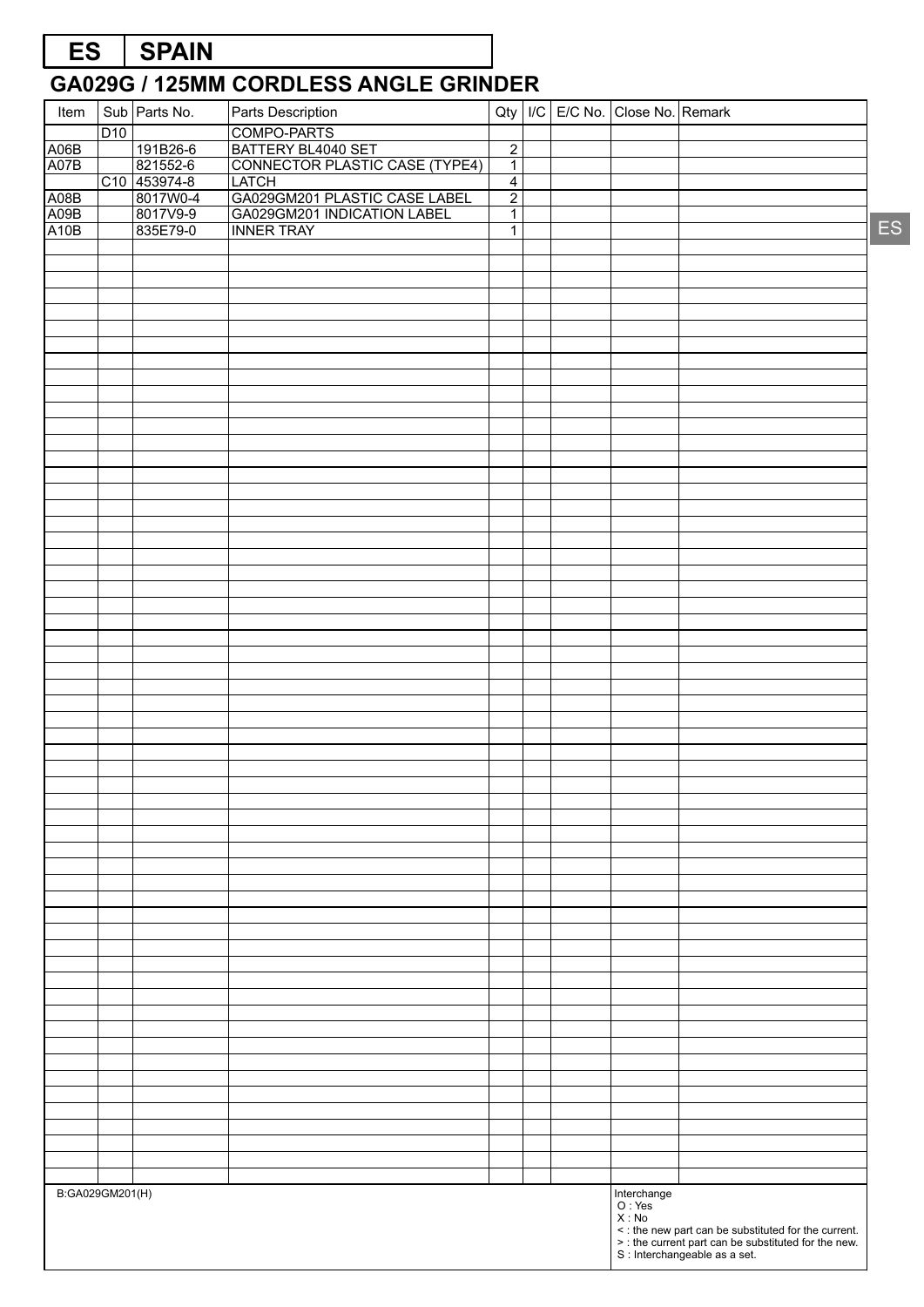![](_page_16_Figure_1.jpeg)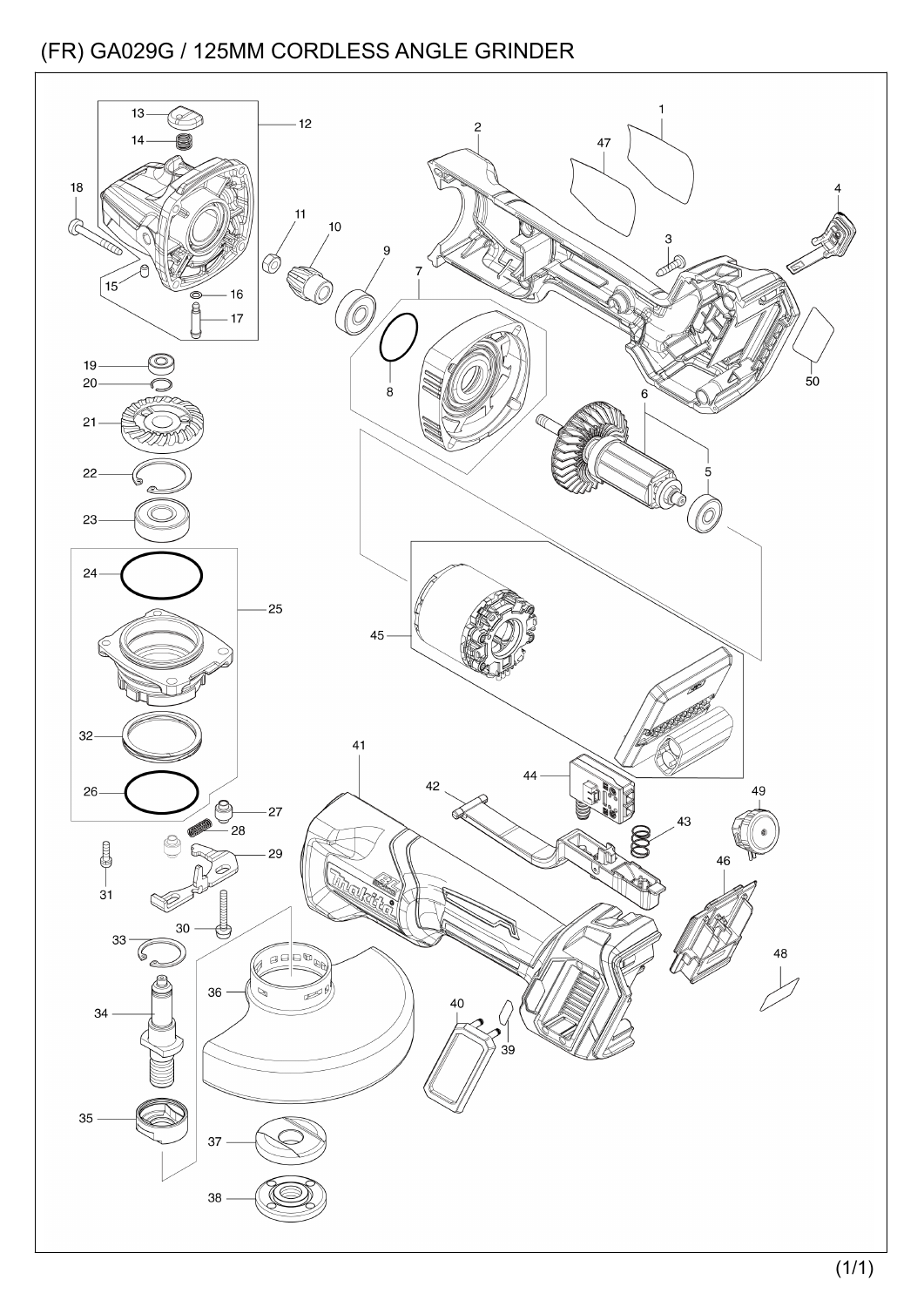# **FR FRANCE**

| Item                    |                                   | Sub   Parts No.          | Parts Description                      | Qty                     | I/C |  | E/C No. Close No. Remark       |                                                                                      |     |
|-------------------------|-----------------------------------|--------------------------|----------------------------------------|-------------------------|-----|--|--------------------------------|--------------------------------------------------------------------------------------|-----|
| 001                     |                                   | 8008U5-3                 | <b>CLEAR LABEL</b>                     | 1                       |     |  |                                |                                                                                      |     |
| 002                     |                                   | 183P78-5                 | <b>MOTOR HOUSING SET</b>               | 1                       |     |  |                                |                                                                                      |     |
|                         |                                   | C <sub>10</sub> 263005-3 | RUBBER PIN 6                           | $\overline{2}$          |     |  |                                |                                                                                      |     |
|                         | D <sub>10</sub>                   |                          | <b>INC. 41</b>                         |                         |     |  |                                |                                                                                      |     |
| 003                     |                                   | 266326-2                 | <b>TAPPING SCREW 4X18</b>              | 5                       |     |  |                                |                                                                                      |     |
| 004                     |                                   | 140G30-2                 | CAP COMPLETE                           | 1                       |     |  |                                |                                                                                      |     |
|                         |                                   | C <sub>10</sub> 213218-6 | O RING 16                              | 1                       |     |  |                                |                                                                                      |     |
|                         |                                   | C20 818H48-4             | <b>CAP LABEL</b>                       | 1                       |     |  |                                |                                                                                      |     |
| 005                     |                                   | 210023-2                 | <b>BALL BEARING 627DDW</b>             | $\mathbf 1$             |     |  |                                |                                                                                      | FR. |
| 006                     |                                   | 519595-7                 | <b>ROTOR ASS'Y</b>                     | 1                       |     |  |                                |                                                                                      |     |
|                         | D <sub>10</sub>                   |                          | <b>INC. 5</b>                          |                         |     |  |                                |                                                                                      |     |
| 007                     |                                   | 136190-4                 | <b>GEAR HOUSING COVER ASS'Y</b>        | $\mathbf{1}$            |     |  |                                |                                                                                      |     |
|                         | D <sub>10</sub>                   |                          | INC. 8                                 |                         |     |  |                                |                                                                                      |     |
| 008                     |                                   | 213445-5                 | O-RING 26                              | 1                       |     |  |                                |                                                                                      |     |
| 009                     |                                   | 210042-8                 | <b>BALL BEARING 629LLB</b>             | 1                       |     |  |                                |                                                                                      |     |
| 010                     |                                   | 226976-5                 | SPIRAL BEVEL GEAR 10                   | 1                       |     |  |                                |                                                                                      |     |
| 011                     |                                   | 252186-8                 | HEX. NUT M6                            | 1                       |     |  |                                |                                                                                      |     |
| 012                     |                                   | 136198-8                 | <b>GEAR HOUSING ASS'Y</b>              | 1                       |     |  |                                |                                                                                      |     |
|                         | D <sub>10</sub>                   |                          | INC. 13-17                             |                         |     |  |                                |                                                                                      |     |
| 013                     |                                   | 412234-7<br>233072-2     | <b>PIN CAP</b>                         | 1                       |     |  |                                |                                                                                      |     |
| 014                     |                                   |                          | <b>COMPRESSION SPRING 8</b>            | 1                       |     |  |                                |                                                                                      |     |
| 015                     |                                   | 263002-9                 | <b>RUBBER PIN 4</b>                    | 1                       |     |  |                                |                                                                                      |     |
| 016                     |                                   | 213960-9                 | O RING 5<br>SHOULDER PIN 4             | 1                       |     |  |                                |                                                                                      |     |
| 017                     |                                   | 256546-6                 | <b>TAPPING SCREW 4X40</b>              | 1                       |     |  |                                |                                                                                      |     |
| 018                     |                                   | 266048-4                 |                                        | 4                       |     |  |                                |                                                                                      |     |
| 019                     |                                   | 210033-9                 | <b>BALL BEARING 696ZZ</b>              | 1                       |     |  |                                |                                                                                      |     |
| 020                     |                                   | 233950-6                 | RING SPRING 11<br>SPIRAL BEVEL GEAR 37 | 1                       |     |  |                                |                                                                                      |     |
| 021                     |                                   | 226862-0                 | <b>RETAINING RING R-32</b>             | 1                       |     |  |                                |                                                                                      |     |
| $\overline{022}$        |                                   | 962151-6                 | BALL BEARING 6201DDW                   | 1                       |     |  |                                |                                                                                      |     |
| 023<br>$\overline{024}$ |                                   | 211129-9<br>213622-9     | O RING 45                              | 1                       |     |  |                                |                                                                                      |     |
| $\overline{025}$        |                                   | 136262-5                 | <b>BEARING BOX ASS'Y</b>               | 1<br>$\mathbf{1}$       |     |  |                                |                                                                                      |     |
|                         | D <sub>10</sub>                   |                          | <b>INC. 24,26,32</b>                   |                         |     |  |                                |                                                                                      |     |
| 026                     |                                   | 213510-0                 | O RING 36                              |                         |     |  |                                |                                                                                      |     |
| 027                     |                                   | 327322-6                 | <b>SLEEVE 4</b>                        | 1<br>$\overline{2}$     |     |  |                                |                                                                                      |     |
| 028                     |                                   | 232490-1                 | <b>COMPRESSION SPRING 4</b>            | 1                       |     |  |                                |                                                                                      |     |
| 029                     |                                   | 347641-4                 | <b>LEVER B</b>                         | 1                       |     |  |                                |                                                                                      |     |
| 030                     |                                   | 911159-7                 | PAN HEAD SCREW M4X30                   | $\overline{c}$          |     |  |                                |                                                                                      |     |
| 031                     |                                   | 911138-5                 | P.H.SCREW M4X20 WITH WR                | $\overline{2}$          |     |  |                                |                                                                                      |     |
| 032                     |                                   | 232542-8                 | <b>SCROW WAVE SPRING 41</b>            | $\mathbf{1}$            |     |  |                                |                                                                                      |     |
| 033                     |                                   | 962105-3                 | <b>RETAINING RING R-26</b>             | 1                       |     |  |                                |                                                                                      |     |
| 034                     |                                   | 326672-6                 | <b>SPINDLE</b>                         | 1                       |     |  |                                |                                                                                      |     |
| 035                     |                                   | 310514-4                 | <b>LEAD FLANGE</b>                     | $\mathbf{1}$            |     |  |                                |                                                                                      |     |
| 036                     |                                   | 347480-2                 | <b>WHEEL COVER 125</b>                 | 1                       |     |  |                                |                                                                                      |     |
| 037                     |                                   | 224447-6                 | <b>INNER FLANGE 42B</b>                | 1                       |     |  |                                |                                                                                      |     |
| 038                     |                                   | 224554-5                 | LOCK NUT 14-45                         | 1                       |     |  |                                |                                                                                      |     |
| 039                     |                                   | 8005T5-8                 | <b>XGT LOGO LABEL</b>                  | $\mathbf{1}$            |     |  |                                |                                                                                      |     |
| 040                     |                                   | 422610-7                 | <b>DUST COVER</b>                      | 1                       |     |  |                                |                                                                                      |     |
| 041                     |                                   | 183P78-5                 | <b>MOTOR HOUSING SET</b>               | $\mathbf 1$             |     |  |                                |                                                                                      |     |
|                         |                                   | C <sub>10</sub> 263005-3 | <b>RUBBER PIN 6</b>                    | $\overline{\mathbf{c}}$ |     |  |                                |                                                                                      |     |
|                         | D <sub>10</sub>                   |                          | INC. 2                                 |                         |     |  |                                |                                                                                      |     |
| 042                     |                                   | 140T33-4                 | SWITCH LEVER COMPLETE                  | 1                       |     |  |                                |                                                                                      |     |
| 043                     |                                   | 233263-5                 | <b>COMPRESSION SPRING 9</b>            | 1                       |     |  |                                |                                                                                      |     |
| 044                     |                                   | 651083-9                 | SWITCH C3XA-1PSPM                      | 1                       |     |  |                                |                                                                                      |     |
| 045                     |                                   | 629A00-3                 | STATOR COMPLETE                        | $\mathbf{1}$            |     |  |                                |                                                                                      |     |
| 046                     |                                   | 632P65-6                 | <b>TERMINAL UNIT</b>                   | 1                       |     |  |                                |                                                                                      |     |
| 047                     |                                   | 857H80-3                 | GA029G NAME PLATE                      | 1                       |     |  |                                |                                                                                      |     |
| 048                     |                                   | 857H86-1                 | GA029G SERIAL NO. LABEL                | 1                       |     |  |                                |                                                                                      |     |
| 049                     |                                   | 620D30-5                 | <b>DIAL CIRCUIT</b>                    | $\mathbf{1}$            |     |  |                                |                                                                                      |     |
| 050                     |                                   | 8015J1-9                 | <b>INDICATION LABEL</b>                | $\mathbf{1}$            |     |  |                                |                                                                                      |     |
| A01                     |                                   | 158237-4                 | <b>GRIP 36 COMPLETE</b>                | 1                       |     |  |                                |                                                                                      |     |
| A02                     |                                   | A-80656                  | GRINDING WHEEL 125 WA36N               | 1                       |     |  |                                |                                                                                      |     |
| A03                     |                                   | 782423-1                 | <b>LOCK NUT WRENCH 35</b>              | $\mathbf{1}$            |     |  |                                |                                                                                      |     |
| A04B                    |                                   | 412393-7                 | <b>BATTERY COVER</b>                   | $\overline{\mathbf{c}}$ |     |  |                                |                                                                                      |     |
| A05B                    |                                   | ***DC40RA                | DC40RA FAST CHARGER                    | $\mathbf{1}$            |     |  |                                |                                                                                      |     |
|                         | A:GA029GZ01(N)<br>B:GA029GM201(H) |                          |                                        |                         |     |  | Interchange<br>O: Yes<br>X: No | < : the new part can be substituted for the current.                                 |     |
|                         |                                   |                          |                                        |                         |     |  |                                | >: the current part can be substituted for the new.<br>S : Interchangeable as a set. |     |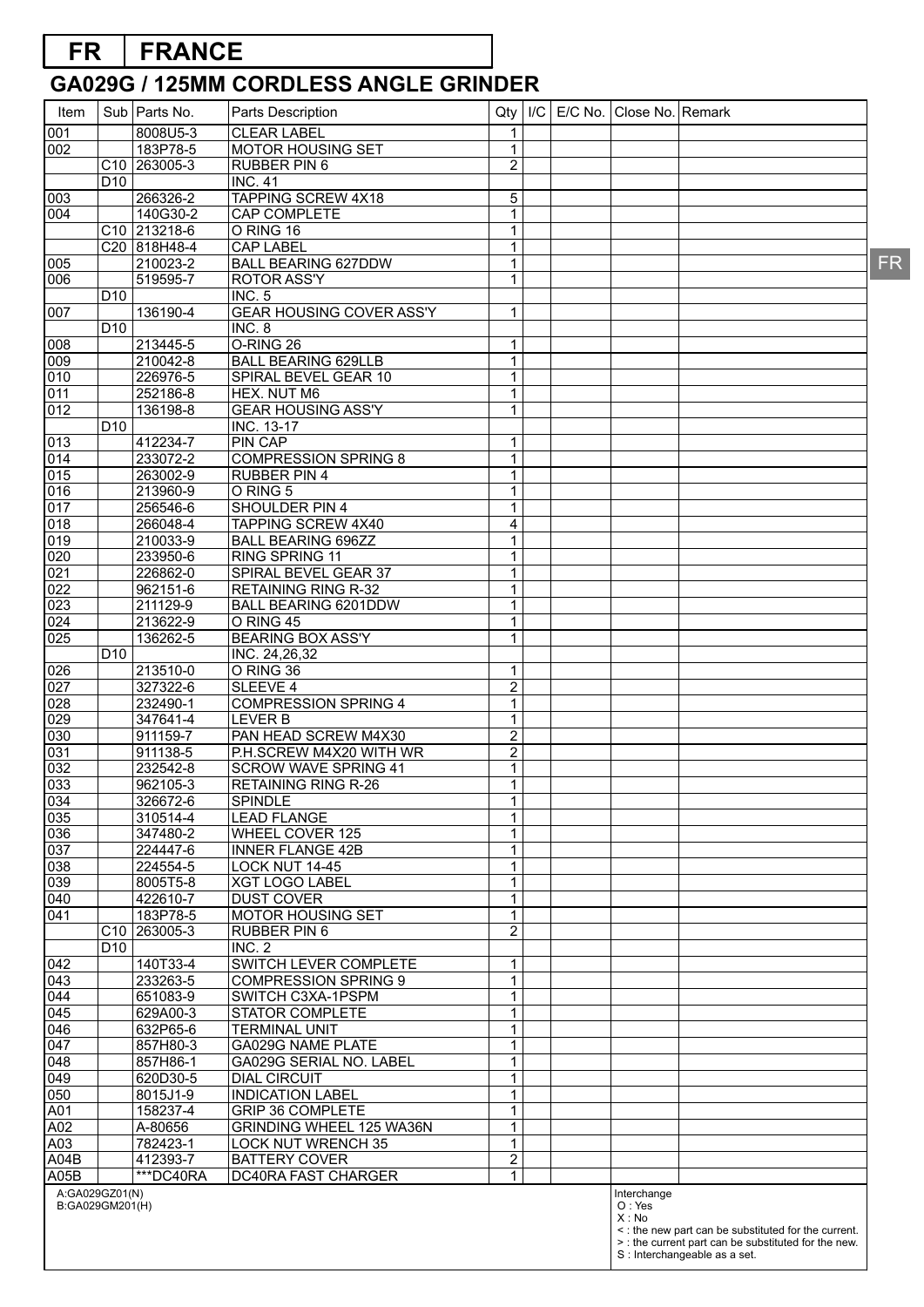# **FR FRANCE**

# **GA029G / 125MM CORDLESS ANGLE GRINDER**

| Item                              |     | Sub Parts No.        | Parts Description                                             | Qty                              | I/C |  | E/C No. Close No. Remark |                                                                                                                                             |
|-----------------------------------|-----|----------------------|---------------------------------------------------------------|----------------------------------|-----|--|--------------------------|---------------------------------------------------------------------------------------------------------------------------------------------|
|                                   | D10 |                      | COMPO-PARTS                                                   |                                  |     |  |                          |                                                                                                                                             |
| A <sub>06</sub> B                 |     | 191B26-6             | BATTERY BL4040 SET                                            | $\overline{2}$                   |     |  |                          |                                                                                                                                             |
| A07                               |     | 821552-6             | CONNECTOR PLASTIC CASE (TYPE4)                                | $\overline{1}$                   |     |  |                          |                                                                                                                                             |
|                                   |     | C10 453974-8         |                                                               | $\overline{4}$                   |     |  |                          |                                                                                                                                             |
| A08A<br>A08B                      |     | 8017V4-9<br>8017W0-4 | GA029GZ01 PLASTIC CASE LABEL<br>GA029GM201 PLASTIC CASE LABEL | $\overline{2}$<br>$\overline{2}$ |     |  |                          |                                                                                                                                             |
| A09A                              |     | 8017V3-1             |                                                               | $\overline{1}$                   |     |  |                          |                                                                                                                                             |
| A09B                              |     | 8017V9-9             | GA029GZ01 INDICATION LABEL<br>GA029GM201 INDICATION LABEL     | $\overline{1}$                   |     |  |                          |                                                                                                                                             |
| A10                               |     | 835E79-0             | <b>INNER TRAY</b>                                             | $\overline{1}$                   |     |  |                          |                                                                                                                                             |
|                                   |     |                      |                                                               |                                  |     |  |                          |                                                                                                                                             |
|                                   |     |                      |                                                               |                                  |     |  |                          |                                                                                                                                             |
|                                   |     |                      |                                                               |                                  |     |  |                          |                                                                                                                                             |
|                                   |     |                      |                                                               |                                  |     |  |                          |                                                                                                                                             |
|                                   |     |                      |                                                               |                                  |     |  |                          |                                                                                                                                             |
|                                   |     |                      |                                                               |                                  |     |  |                          |                                                                                                                                             |
|                                   |     |                      |                                                               |                                  |     |  |                          |                                                                                                                                             |
|                                   |     |                      |                                                               |                                  |     |  |                          |                                                                                                                                             |
|                                   |     |                      |                                                               |                                  |     |  |                          |                                                                                                                                             |
|                                   |     |                      |                                                               |                                  |     |  |                          |                                                                                                                                             |
|                                   |     |                      |                                                               |                                  |     |  |                          |                                                                                                                                             |
|                                   |     |                      |                                                               |                                  |     |  |                          |                                                                                                                                             |
|                                   |     |                      |                                                               |                                  |     |  |                          |                                                                                                                                             |
|                                   |     |                      |                                                               |                                  |     |  |                          |                                                                                                                                             |
|                                   |     |                      |                                                               |                                  |     |  |                          |                                                                                                                                             |
|                                   |     |                      |                                                               |                                  |     |  |                          |                                                                                                                                             |
|                                   |     |                      |                                                               |                                  |     |  |                          |                                                                                                                                             |
|                                   |     |                      |                                                               |                                  |     |  |                          |                                                                                                                                             |
|                                   |     |                      |                                                               |                                  |     |  |                          |                                                                                                                                             |
|                                   |     |                      |                                                               |                                  |     |  |                          |                                                                                                                                             |
|                                   |     |                      |                                                               |                                  |     |  |                          |                                                                                                                                             |
|                                   |     |                      |                                                               |                                  |     |  |                          |                                                                                                                                             |
|                                   |     |                      |                                                               |                                  |     |  |                          |                                                                                                                                             |
|                                   |     |                      |                                                               |                                  |     |  |                          |                                                                                                                                             |
|                                   |     |                      |                                                               |                                  |     |  |                          |                                                                                                                                             |
|                                   |     |                      |                                                               |                                  |     |  |                          |                                                                                                                                             |
|                                   |     |                      |                                                               |                                  |     |  |                          |                                                                                                                                             |
|                                   |     |                      |                                                               |                                  |     |  |                          |                                                                                                                                             |
|                                   |     |                      |                                                               |                                  |     |  |                          |                                                                                                                                             |
|                                   |     |                      |                                                               |                                  |     |  |                          |                                                                                                                                             |
|                                   |     |                      |                                                               |                                  |     |  |                          |                                                                                                                                             |
|                                   |     |                      |                                                               |                                  |     |  |                          |                                                                                                                                             |
|                                   |     |                      |                                                               |                                  |     |  |                          |                                                                                                                                             |
|                                   |     |                      |                                                               |                                  |     |  |                          |                                                                                                                                             |
|                                   |     |                      |                                                               |                                  |     |  |                          |                                                                                                                                             |
|                                   |     |                      |                                                               |                                  |     |  |                          |                                                                                                                                             |
|                                   |     |                      |                                                               |                                  |     |  |                          |                                                                                                                                             |
|                                   |     |                      |                                                               |                                  |     |  |                          |                                                                                                                                             |
|                                   |     |                      |                                                               |                                  |     |  |                          |                                                                                                                                             |
|                                   |     |                      |                                                               |                                  |     |  |                          |                                                                                                                                             |
|                                   |     |                      |                                                               |                                  |     |  |                          |                                                                                                                                             |
|                                   |     |                      |                                                               |                                  |     |  |                          |                                                                                                                                             |
|                                   |     |                      |                                                               |                                  |     |  |                          |                                                                                                                                             |
|                                   |     |                      |                                                               |                                  |     |  |                          |                                                                                                                                             |
|                                   |     |                      |                                                               |                                  |     |  |                          |                                                                                                                                             |
|                                   |     |                      |                                                               |                                  |     |  |                          |                                                                                                                                             |
|                                   |     |                      |                                                               |                                  |     |  |                          |                                                                                                                                             |
|                                   |     |                      |                                                               |                                  |     |  |                          |                                                                                                                                             |
|                                   |     |                      |                                                               |                                  |     |  |                          |                                                                                                                                             |
|                                   |     |                      |                                                               |                                  |     |  |                          |                                                                                                                                             |
|                                   |     |                      |                                                               |                                  |     |  | Interchange<br>O : Yes   |                                                                                                                                             |
| A:GA029GZ01(N)<br>B:GA029GM201(H) |     |                      |                                                               |                                  |     |  | X : No                   |                                                                                                                                             |
|                                   |     |                      |                                                               |                                  |     |  |                          |                                                                                                                                             |
|                                   |     |                      |                                                               |                                  |     |  |                          | S: the new part can be substituted for the current.<br>> : the current part can be substituted for the new.<br>S: Interchangeable as a set. |
|                                   |     |                      |                                                               |                                  |     |  |                          |                                                                                                                                             |

FR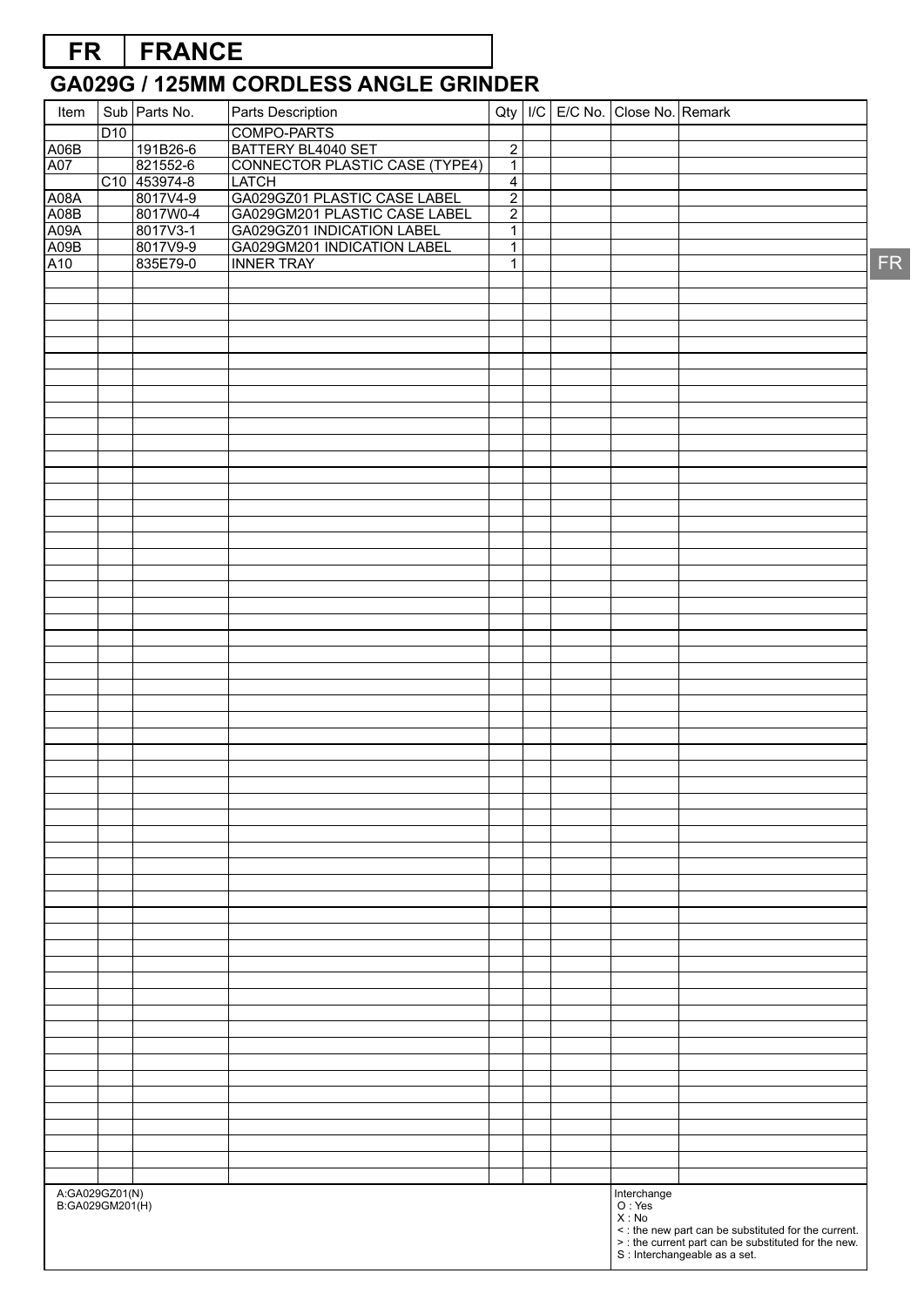![](_page_19_Figure_1.jpeg)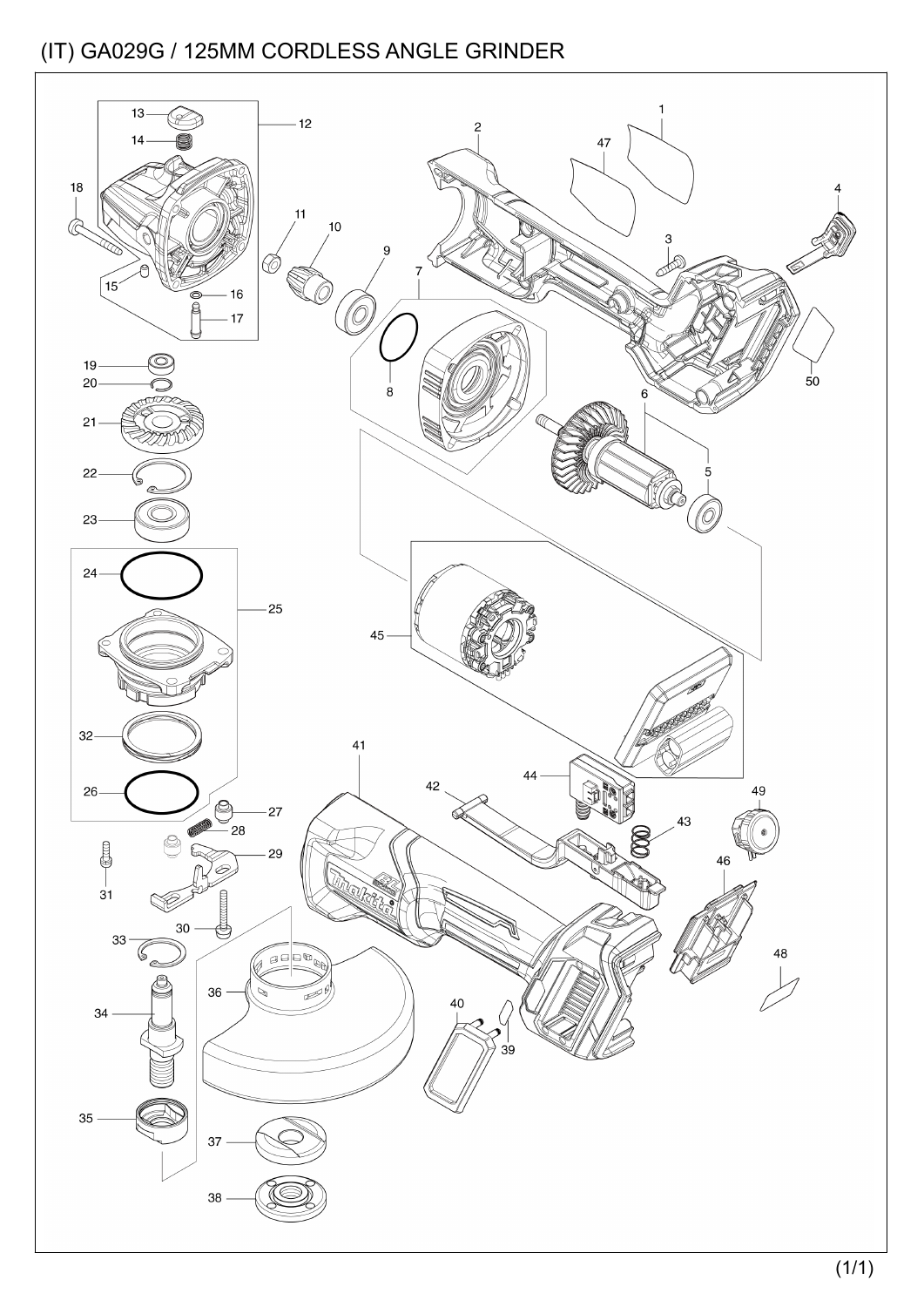# **IT ITALY**

# **GA029G / 125MM CORDLESS ANGLE GRINDER**

| Item                              |                 | Sub   Parts No.          | Parts Description                              | Qty                         | /C |  | E/C No.   Close No.   Remark   |                                                                                                                                             |
|-----------------------------------|-----------------|--------------------------|------------------------------------------------|-----------------------------|----|--|--------------------------------|---------------------------------------------------------------------------------------------------------------------------------------------|
| 001                               |                 | 8008U5-3                 | <b>CLEAR LABEL</b>                             | 1                           |    |  |                                |                                                                                                                                             |
| 002                               |                 | 183P78-5                 | MOTOR HOUSING SET                              | $\mathbf{1}$                |    |  |                                |                                                                                                                                             |
|                                   |                 | C <sub>10</sub> 263005-3 | <b>RUBBER PIN 6</b>                            | $\overline{2}$              |    |  |                                |                                                                                                                                             |
|                                   | D <sub>10</sub> |                          | <b>INC. 41</b>                                 |                             |    |  |                                |                                                                                                                                             |
| 003                               |                 | 266326-2                 | <b>TAPPING SCREW 4X18</b>                      | 5                           |    |  |                                |                                                                                                                                             |
| 004                               |                 | 140G30-2                 | CAP COMPLETE                                   | $\mathbf{1}$                |    |  |                                |                                                                                                                                             |
|                                   |                 | C <sub>10</sub> 213218-6 | O RING 16                                      | $\mathbf 1$                 |    |  |                                |                                                                                                                                             |
| 005                               |                 | C20 818H48-4<br>210023-2 | <b>CAP LABEL</b><br><b>BALL BEARING 627DDW</b> | $\mathbf{1}$<br>$\mathbf 1$ |    |  |                                |                                                                                                                                             |
| 006                               |                 | 519595-7                 | <b>ROTOR ASS'Y</b>                             | $\mathbf{1}$                |    |  |                                |                                                                                                                                             |
|                                   | D <sub>10</sub> |                          | <b>INC. 5</b>                                  |                             |    |  |                                |                                                                                                                                             |
| 007                               |                 | 136190-4                 | <b>GEAR HOUSING COVER ASS'Y</b>                | $\mathbf{1}$                |    |  |                                |                                                                                                                                             |
|                                   | D <sub>10</sub> |                          | INC. 8                                         |                             |    |  |                                |                                                                                                                                             |
| 008                               |                 | 213445-5                 | O-RING 26                                      | $\mathbf{1}$                |    |  |                                |                                                                                                                                             |
| 009                               |                 | 210042-8                 | <b>BALL BEARING 629LLB</b>                     | $\mathbf{1}$                |    |  |                                |                                                                                                                                             |
| 010                               |                 | 226976-5                 | SPIRAL BEVEL GEAR 10                           | $\mathbf{1}$                |    |  |                                |                                                                                                                                             |
| 011                               |                 | 252186-8                 | HEX. NUT M6                                    | $\mathbf{1}$                |    |  |                                |                                                                                                                                             |
| 012                               |                 | 136198-8                 | <b>GEAR HOUSING ASS'Y</b>                      | $\mathbf{1}$                |    |  |                                |                                                                                                                                             |
|                                   | D <sub>10</sub> |                          | INC. 13-17                                     |                             |    |  |                                |                                                                                                                                             |
| 013<br>014                        |                 | 412234-7<br>233072-2     | PIN CAP<br><b>COMPRESSION SPRING 8</b>         | $\mathbf 1$<br>$\mathbf 1$  |    |  |                                |                                                                                                                                             |
| 015                               |                 | 263002-9                 | <b>RUBBER PIN 4</b>                            | $\mathbf 1$                 |    |  |                                |                                                                                                                                             |
| 016                               |                 | 213960-9                 | O RING 5                                       | $\mathbf 1$                 |    |  |                                |                                                                                                                                             |
| 017                               |                 | 256546-6                 | SHOULDER PIN 4                                 | 1                           |    |  |                                |                                                                                                                                             |
| 018                               |                 | 266048-4                 | TAPPING SCREW 4X40                             | 4                           |    |  |                                |                                                                                                                                             |
| 019                               |                 | 210033-9                 | <b>BALL BEARING 696ZZ</b>                      | $\mathbf 1$                 |    |  |                                |                                                                                                                                             |
| 020                               |                 | 233950-6                 | RING SPRING 11                                 | $\mathbf 1$                 |    |  |                                |                                                                                                                                             |
| 021                               |                 | 226862-0                 | SPIRAL BEVEL GEAR 37                           | $\mathbf 1$                 |    |  |                                |                                                                                                                                             |
| 022                               |                 | 962151-6                 | <b>RETAINING RING R-32</b>                     | 1                           |    |  |                                |                                                                                                                                             |
| 023                               |                 | 211129-9                 | BALL BEARING 6201DDW                           | $\mathbf 1$                 |    |  |                                |                                                                                                                                             |
| 024                               |                 | 213622-9                 | O RING 45                                      | $\mathbf{1}$                |    |  |                                |                                                                                                                                             |
| $\overline{025}$                  |                 | 136262-5                 | <b>BEARING BOX ASS'Y</b>                       | $\mathbf{1}$                |    |  |                                |                                                                                                                                             |
| 026                               | D <sub>10</sub> | 213510-0                 | INC. 24,26,32<br>O RING 36                     | $\mathbf 1$                 |    |  |                                |                                                                                                                                             |
| 027                               |                 | 327322-6                 | SLEEVE 4                                       | $\overline{2}$              |    |  |                                |                                                                                                                                             |
| 028                               |                 | 232490-1                 | <b>COMPRESSION SPRING 4</b>                    | $\mathbf{1}$                |    |  |                                |                                                                                                                                             |
| 029                               |                 | 347641-4                 | <b>LEVER B</b>                                 | $\mathbf 1$                 |    |  |                                |                                                                                                                                             |
| 030                               |                 | 911159-7                 | PAN HEAD SCREW M4X30                           | $\overline{2}$              |    |  |                                |                                                                                                                                             |
| 031                               |                 | 911138-5                 | P.H.SCREW M4X20 WITH WR                        | $\overline{2}$              |    |  |                                |                                                                                                                                             |
| 032                               |                 | 232542-8                 | <b>SCROW WAVE SPRING 41</b>                    | $\mathbf{1}$                |    |  |                                |                                                                                                                                             |
| 033                               |                 | 962105-3                 | <b>RETAINING RING R-26</b>                     | $\mathbf{1}$                |    |  |                                |                                                                                                                                             |
| 034                               |                 | 326672-6                 | SPINDLE                                        | $\mathbf{1}$                |    |  |                                |                                                                                                                                             |
| 035                               |                 | 310514-4                 | <b>LEAD FLANGE</b>                             | $\mathbf{1}$                |    |  |                                |                                                                                                                                             |
| 036<br>037                        |                 | 347480-2<br>224447-6     | WHEEL COVER 125<br><b>INNER FLANGE 42B</b>     | $\mathbf 1$<br>$\mathbf 1$  |    |  |                                |                                                                                                                                             |
| 038                               |                 | 224554-5                 | LOCK NUT 14-45                                 | $\mathbf 1$                 |    |  |                                |                                                                                                                                             |
| 039                               |                 | 8005T5-8                 | <b>XGT LOGO LABEL</b>                          | $\mathbf{1}$                |    |  |                                |                                                                                                                                             |
| 040                               |                 | 422610-7                 | <b>DUST COVER</b>                              | $\mathbf 1$                 |    |  |                                |                                                                                                                                             |
| 041                               |                 | 183P78-5                 | <b>MOTOR HOUSING SET</b>                       | $\mathbf{1}$                |    |  |                                |                                                                                                                                             |
|                                   | C <sub>10</sub> | 263005-3                 | <b>RUBBER PIN 6</b>                            | $\overline{2}$              |    |  |                                |                                                                                                                                             |
|                                   | D <sub>10</sub> |                          | INC. 2                                         |                             |    |  |                                |                                                                                                                                             |
| 042                               |                 | 140T33-4                 | SWITCH LEVER COMPLETE                          | $\mathbf 1$                 |    |  |                                |                                                                                                                                             |
| 043                               |                 | 233263-5                 | <b>COMPRESSION SPRING 9</b>                    | $\mathbf 1$                 |    |  |                                |                                                                                                                                             |
| 044                               |                 | 651083-9                 | SWITCH C3XA-1PSPM                              | $\mathbf 1$                 |    |  |                                |                                                                                                                                             |
| 045<br>046                        |                 | 629A00-3<br>632P65-6     | <b>STATOR COMPLETE</b><br><b>TERMINAL UNIT</b> | $\mathbf{1}$<br>$\mathbf 1$ |    |  |                                |                                                                                                                                             |
| 047                               |                 | 857H80-3                 | GA029G NAME PLATE                              | $\mathbf{1}$                |    |  |                                |                                                                                                                                             |
| 048                               |                 | 857H86-1                 | GA029G SERIAL NO. LABEL                        | $\mathbf{1}$                |    |  |                                |                                                                                                                                             |
| 049                               |                 | 620D30-5                 | <b>DIAL CIRCUIT</b>                            | $\mathbf{1}$                |    |  |                                |                                                                                                                                             |
| 050                               |                 | 8015J1-9                 | <b>INDICATION LABEL</b>                        | $\mathbf 1$                 |    |  |                                |                                                                                                                                             |
| A01                               |                 | 158237-4                 | <b>GRIP 36 COMPLETE</b>                        | $\mathbf 1$                 |    |  |                                |                                                                                                                                             |
| A02                               |                 | A-80656                  | GRINDING WHEEL 125 WA36N                       | $\mathbf 1$                 |    |  |                                |                                                                                                                                             |
| A03                               |                 | 782423-1                 | <b>LOCK NUT WRENCH 35</b>                      | $\mathbf{1}$                |    |  |                                |                                                                                                                                             |
| A04B                              |                 | 412393-7                 | <b>BATTERY COVER</b>                           | $\overline{2}$              |    |  |                                |                                                                                                                                             |
| A05B                              |                 | ***DC40RA                | DC40RA FAST CHARGER                            | $\mathbf{1}$                |    |  |                                |                                                                                                                                             |
| A:GA029GZ01(N)<br>B:GA029GM201(H) |                 |                          |                                                |                             |    |  | Interchange<br>O: Yes<br>X: No | <: the new part can be substituted for the current.<br>>: the current part can be substituted for the new.<br>S : Interchangeable as a set. |

IT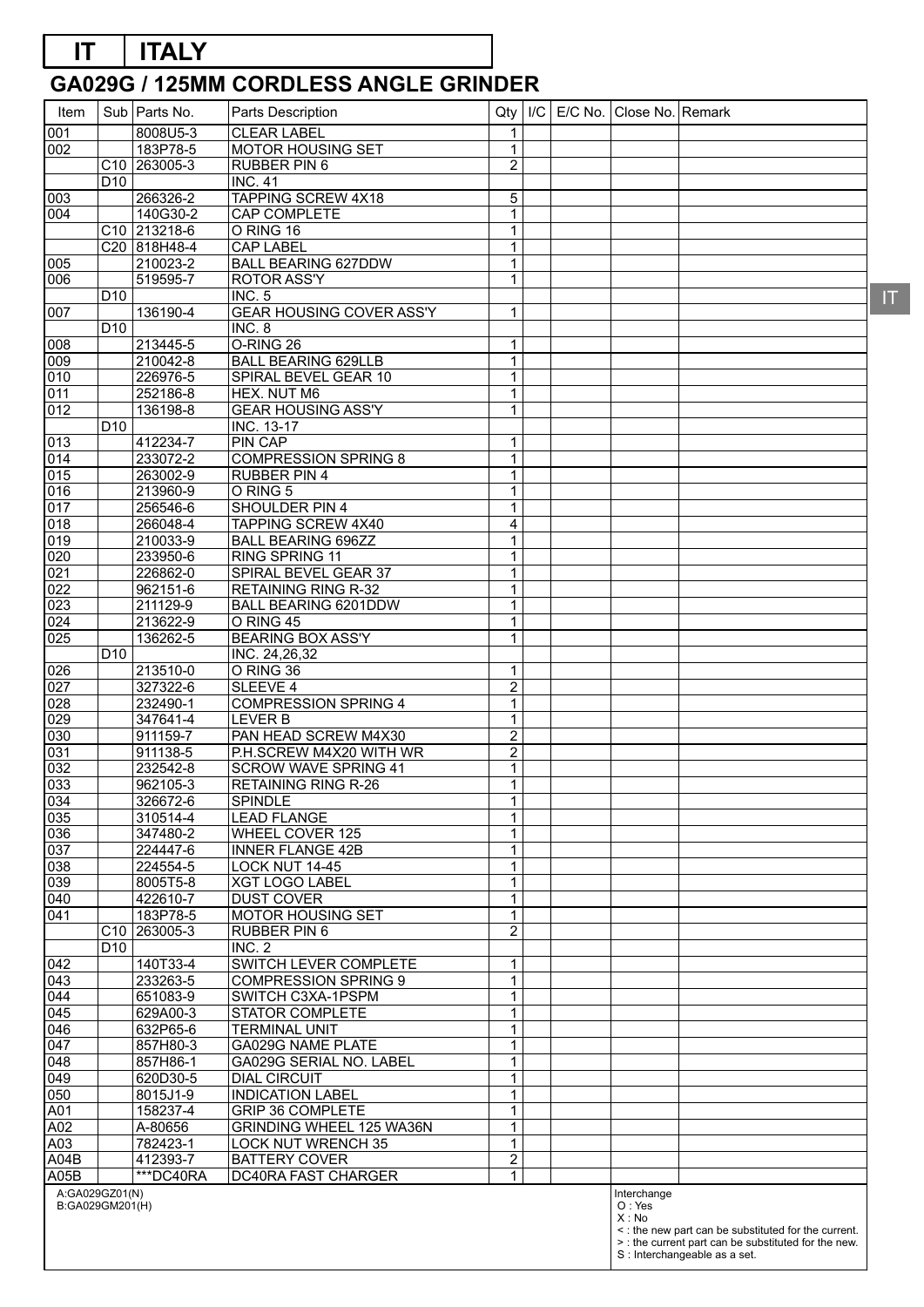# **GA029G / 125MM CORDLESS ANGLE GRINDER IT ITALY**

| Item            |                 | Sub Parts No.        | Parts Description                                           | Qty                              |  | I/C E/C No. Close No. Remark |                                                                                                                                             |
|-----------------|-----------------|----------------------|-------------------------------------------------------------|----------------------------------|--|------------------------------|---------------------------------------------------------------------------------------------------------------------------------------------|
|                 | D <sub>10</sub> |                      | COMPO-PARTS                                                 |                                  |  |                              |                                                                                                                                             |
| A06B            |                 | 191B26-6             | BATTERY BL4040 SET<br>CONNECTOR PLASTIC CASE (TYPE4)        | $\overline{2}$                   |  |                              |                                                                                                                                             |
| A07             |                 | 821552-6             |                                                             | $\overline{1}$                   |  |                              |                                                                                                                                             |
|                 |                 | C10 453974-8         | <b>LATCH</b>                                                | $\overline{4}$                   |  |                              |                                                                                                                                             |
| A08A            |                 | 8017V4-9             | GA029GZ01 PLASTIC CASE LABEL                                | $\overline{2}$                   |  |                              |                                                                                                                                             |
| A08B<br>A09A    |                 | 8017W0-4<br>8017V3-1 | GA029GM201 PLASTIC CASE LABEL<br>GA029GZ01 INDICATION LABEL | $\overline{2}$<br>$\overline{1}$ |  |                              |                                                                                                                                             |
| A09B            |                 | 8017V9-9             | GA029GM201 INDICATION LABEL                                 | $\overline{1}$                   |  |                              |                                                                                                                                             |
| A10             |                 | 835E79-0             | <b>INNER TRAY</b>                                           | $\mathbf{1}$                     |  |                              |                                                                                                                                             |
|                 |                 |                      |                                                             |                                  |  |                              |                                                                                                                                             |
|                 |                 |                      |                                                             |                                  |  |                              |                                                                                                                                             |
|                 |                 |                      |                                                             |                                  |  |                              |                                                                                                                                             |
|                 |                 |                      |                                                             |                                  |  |                              |                                                                                                                                             |
|                 |                 |                      |                                                             |                                  |  |                              |                                                                                                                                             |
|                 |                 |                      |                                                             |                                  |  |                              |                                                                                                                                             |
|                 |                 |                      |                                                             |                                  |  |                              |                                                                                                                                             |
|                 |                 |                      |                                                             |                                  |  |                              |                                                                                                                                             |
|                 |                 |                      |                                                             |                                  |  |                              |                                                                                                                                             |
|                 |                 |                      |                                                             |                                  |  |                              |                                                                                                                                             |
|                 |                 |                      |                                                             |                                  |  |                              |                                                                                                                                             |
|                 |                 |                      |                                                             |                                  |  |                              |                                                                                                                                             |
|                 |                 |                      |                                                             |                                  |  |                              |                                                                                                                                             |
|                 |                 |                      |                                                             |                                  |  |                              |                                                                                                                                             |
|                 |                 |                      |                                                             |                                  |  |                              |                                                                                                                                             |
|                 |                 |                      |                                                             |                                  |  |                              |                                                                                                                                             |
|                 |                 |                      |                                                             |                                  |  |                              |                                                                                                                                             |
|                 |                 |                      |                                                             |                                  |  |                              |                                                                                                                                             |
|                 |                 |                      |                                                             |                                  |  |                              |                                                                                                                                             |
|                 |                 |                      |                                                             |                                  |  |                              |                                                                                                                                             |
|                 |                 |                      |                                                             |                                  |  |                              |                                                                                                                                             |
|                 |                 |                      |                                                             |                                  |  |                              |                                                                                                                                             |
|                 |                 |                      |                                                             |                                  |  |                              |                                                                                                                                             |
|                 |                 |                      |                                                             |                                  |  |                              |                                                                                                                                             |
|                 |                 |                      |                                                             |                                  |  |                              |                                                                                                                                             |
|                 |                 |                      |                                                             |                                  |  |                              |                                                                                                                                             |
|                 |                 |                      |                                                             |                                  |  |                              |                                                                                                                                             |
|                 |                 |                      |                                                             |                                  |  |                              |                                                                                                                                             |
|                 |                 |                      |                                                             |                                  |  |                              |                                                                                                                                             |
|                 |                 |                      |                                                             |                                  |  |                              |                                                                                                                                             |
|                 |                 |                      |                                                             |                                  |  |                              |                                                                                                                                             |
|                 |                 |                      |                                                             |                                  |  |                              |                                                                                                                                             |
|                 |                 |                      |                                                             |                                  |  |                              |                                                                                                                                             |
|                 |                 |                      |                                                             |                                  |  |                              |                                                                                                                                             |
|                 |                 |                      |                                                             |                                  |  |                              |                                                                                                                                             |
|                 |                 |                      |                                                             |                                  |  |                              |                                                                                                                                             |
|                 |                 |                      |                                                             |                                  |  |                              |                                                                                                                                             |
|                 |                 |                      |                                                             |                                  |  |                              |                                                                                                                                             |
|                 |                 |                      |                                                             |                                  |  |                              |                                                                                                                                             |
|                 |                 |                      |                                                             |                                  |  |                              |                                                                                                                                             |
|                 |                 |                      |                                                             |                                  |  |                              |                                                                                                                                             |
|                 |                 |                      |                                                             |                                  |  |                              |                                                                                                                                             |
|                 |                 |                      |                                                             |                                  |  |                              |                                                                                                                                             |
|                 |                 |                      |                                                             |                                  |  |                              |                                                                                                                                             |
|                 |                 |                      |                                                             |                                  |  |                              |                                                                                                                                             |
|                 |                 |                      |                                                             |                                  |  |                              |                                                                                                                                             |
|                 |                 |                      |                                                             |                                  |  |                              |                                                                                                                                             |
|                 |                 |                      |                                                             |                                  |  |                              |                                                                                                                                             |
|                 |                 |                      |                                                             |                                  |  |                              |                                                                                                                                             |
|                 |                 |                      |                                                             |                                  |  |                              |                                                                                                                                             |
|                 |                 |                      |                                                             |                                  |  |                              |                                                                                                                                             |
|                 |                 |                      |                                                             |                                  |  |                              |                                                                                                                                             |
| A:GA029GZ01(N)  |                 |                      |                                                             |                                  |  |                              |                                                                                                                                             |
| B:GA029GM201(H) |                 |                      |                                                             |                                  |  | Interchange<br>O:Yes         |                                                                                                                                             |
|                 |                 |                      |                                                             |                                  |  | X: No                        |                                                                                                                                             |
|                 |                 |                      |                                                             |                                  |  |                              | S: the new part can be substituted for the current.<br>> : the current part can be substituted for the new.<br>S: Interchangeable as a set. |
|                 |                 |                      |                                                             |                                  |  |                              |                                                                                                                                             |

 $\mathbf{I}\mathbf{T}$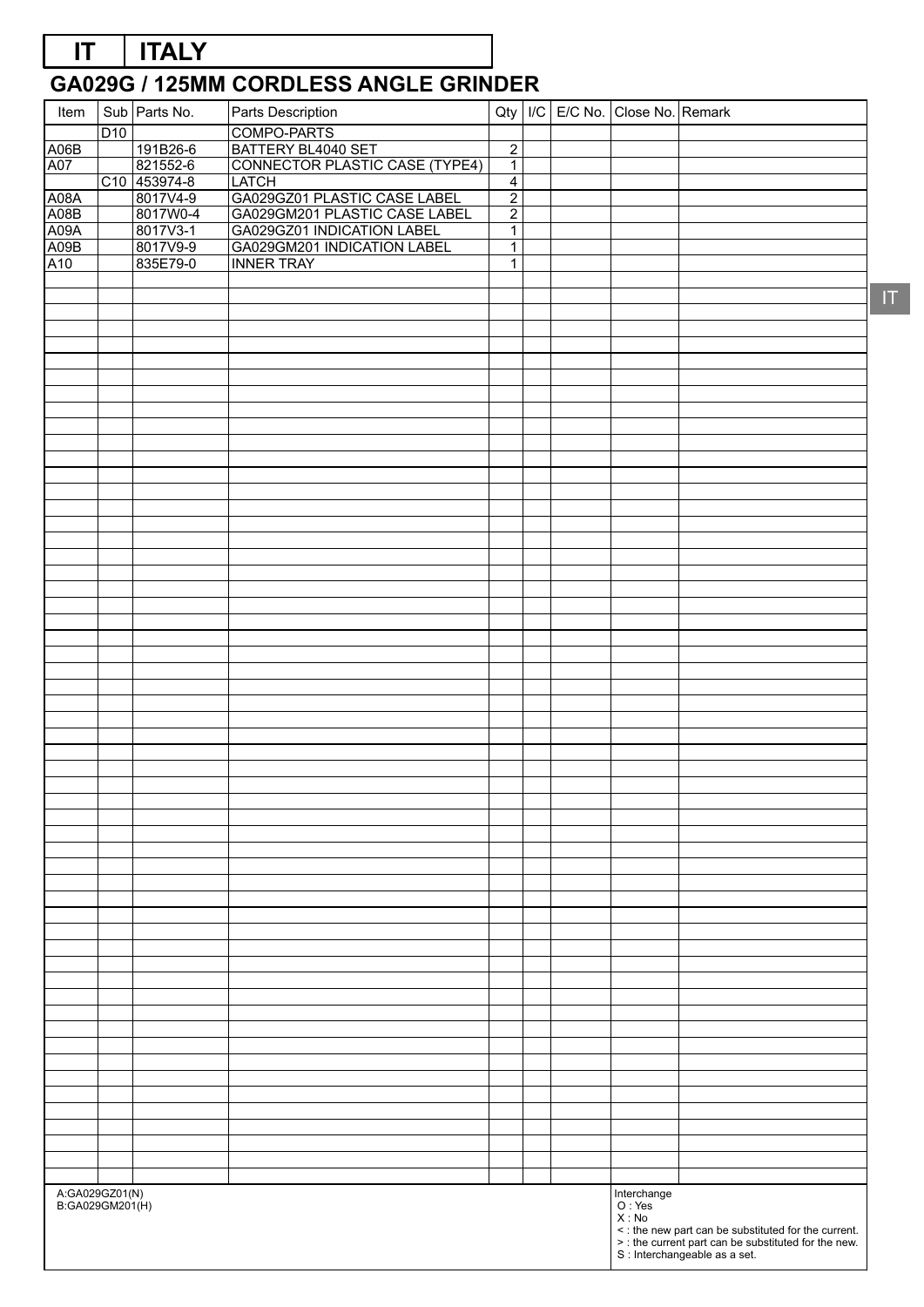![](_page_22_Figure_1.jpeg)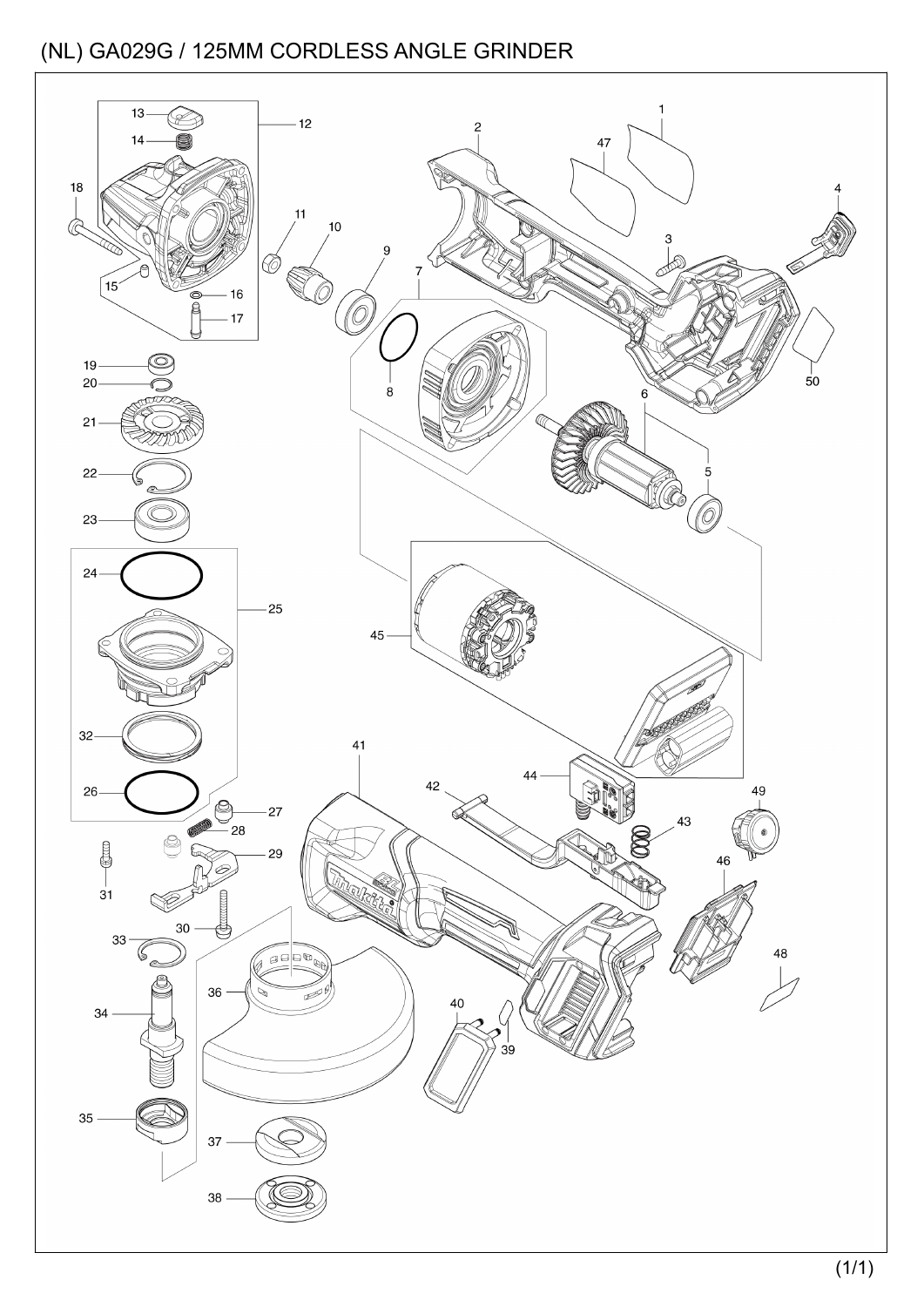# **NL NETHERLANDS**

# **GA029G / 125MM CORDLESS ANGLE GRINDER**

| Item                    |                 | Sub   Parts No.                      | Parts Description                                      | Qty                            | /C | E/C No.   Close No.   Remark   |                                                                                                                                               |
|-------------------------|-----------------|--------------------------------------|--------------------------------------------------------|--------------------------------|----|--------------------------------|-----------------------------------------------------------------------------------------------------------------------------------------------|
| 001                     |                 | 8008U5-3                             | <b>CLEAR LABEL</b>                                     | 1                              |    |                                |                                                                                                                                               |
| 002                     |                 | 183P78-5                             | MOTOR HOUSING SET                                      | $\mathbf{1}$                   |    |                                |                                                                                                                                               |
|                         |                 | C <sub>10</sub> 263005-3             | RUBBER PIN 6                                           | $\overline{2}$                 |    |                                |                                                                                                                                               |
|                         | D <sub>10</sub> |                                      | <b>INC. 41</b>                                         |                                |    |                                |                                                                                                                                               |
| 003                     |                 | 266326-2                             | TAPPING SCREW 4X18                                     | 5                              |    |                                |                                                                                                                                               |
| 004                     |                 | 140G30-2<br>C <sub>10</sub> 213218-6 | CAP COMPLETE<br>O RING 16                              | $\mathbf{1}$<br>$\mathbf{1}$   |    |                                |                                                                                                                                               |
|                         |                 | C20 818H48-4                         | <b>CAP LABEL</b>                                       | $\mathbf{1}$                   |    |                                |                                                                                                                                               |
| 005                     |                 | 210023-2                             | <b>BALL BEARING 627DDW</b>                             | $\mathbf{1}$                   |    |                                |                                                                                                                                               |
| 006                     |                 | 519595-7                             | <b>ROTOR ASS'Y</b>                                     | $\overline{1}$                 |    |                                |                                                                                                                                               |
|                         | D <sub>10</sub> |                                      | INC. 5                                                 |                                |    |                                |                                                                                                                                               |
| 007                     |                 | 136190-4                             | <b>GEAR HOUSING COVER ASS'Y</b>                        | $\mathbf{1}$                   |    |                                |                                                                                                                                               |
|                         | D <sub>10</sub> |                                      | INC. 8                                                 |                                |    |                                |                                                                                                                                               |
| 008                     |                 | 213445-5                             | O-RING 26                                              | $\mathbf{1}$                   |    |                                |                                                                                                                                               |
| 009                     |                 | 210042-8                             | <b>BALL BEARING 629LLB</b>                             | $\mathbf{1}$                   |    |                                |                                                                                                                                               |
| 010                     |                 | 226976-5                             | SPIRAL BEVEL GEAR 10                                   | $\mathbf{1}$                   |    |                                |                                                                                                                                               |
| 011<br>$\overline{012}$ |                 | 252186-8<br>136198-8                 | HEX. NUT M6<br><b>GEAR HOUSING ASS'Y</b>               | 1<br>$\overline{1}$            |    |                                |                                                                                                                                               |
|                         | D <sub>10</sub> |                                      | INC. 13-17                                             |                                |    |                                |                                                                                                                                               |
| 013                     |                 | 412234-7                             | <b>PIN CAP</b>                                         | $\mathbf{1}$                   |    |                                |                                                                                                                                               |
| 014                     |                 | 233072-2                             | <b>COMPRESSION SPRING 8</b>                            | 1                              |    |                                |                                                                                                                                               |
| 015                     |                 | 263002-9                             | <b>RUBBER PIN 4</b>                                    | $\overline{1}$                 |    |                                |                                                                                                                                               |
| 016                     |                 | 213960-9                             | O RING 5                                               | $\mathbf{1}$                   |    |                                |                                                                                                                                               |
| 017                     |                 | 256546-6                             | SHOULDER PIN 4                                         | $\mathbf{1}$                   |    |                                |                                                                                                                                               |
| 018                     |                 | 266048-4                             | TAPPING SCREW 4X40                                     | 4                              |    |                                |                                                                                                                                               |
| 019                     |                 | 210033-9                             | <b>BALL BEARING 696ZZ</b>                              | $\mathbf 1$                    |    |                                |                                                                                                                                               |
| 020                     |                 | 233950-6                             | <b>RING SPRING 11</b>                                  | $\mathbf{1}$                   |    |                                |                                                                                                                                               |
| 021                     |                 | 226862-0                             | SPIRAL BEVEL GEAR 37                                   | $\mathbf{1}$                   |    |                                |                                                                                                                                               |
| 022<br>$\overline{023}$ |                 | 962151-6<br>211129-9                 | <b>RETAINING RING R-32</b><br>BALL BEARING 6201DDW     | $\mathbf{1}$<br>$\overline{1}$ |    |                                |                                                                                                                                               |
| 024                     |                 | 213622-9                             | O RING 45                                              | $\mathbf{1}$                   |    |                                |                                                                                                                                               |
| $\overline{025}$        |                 | 136262-5                             | <b>BEARING BOX ASS'Y</b>                               | $\mathbf{1}$                   |    |                                |                                                                                                                                               |
|                         | D <sub>10</sub> |                                      | INC. 24,26,32                                          |                                |    |                                |                                                                                                                                               |
| 026                     |                 | 213510-0                             | O RING 36                                              | $\mathbf{1}$                   |    |                                |                                                                                                                                               |
| 027                     |                 | 327322-6                             | SLEEVE 4                                               | $\overline{2}$                 |    |                                |                                                                                                                                               |
| 028                     |                 | 232490-1                             | <b>COMPRESSION SPRING 4</b>                            | $\mathbf{1}$                   |    |                                |                                                                                                                                               |
| 029                     |                 | 347641-4                             | <b>LEVER B</b>                                         | $\mathbf{1}$                   |    |                                |                                                                                                                                               |
| 030                     |                 | 911159-7                             | PAN HEAD SCREW M4X30                                   | $\overline{2}$                 |    |                                |                                                                                                                                               |
| 031<br>032              |                 | 911138-5                             | P.H.SCREW M4X20 WITH WR<br><b>SCROW WAVE SPRING 41</b> | $\overline{c}$<br>$\mathbf{1}$ |    |                                |                                                                                                                                               |
| 033                     |                 | 232542-8<br>962105-3                 | <b>RETAINING RING R-26</b>                             | $\mathbf{1}$                   |    |                                |                                                                                                                                               |
| 034                     |                 | 326672-6                             | SPINDLE                                                | $\mathbf 1$                    |    |                                |                                                                                                                                               |
| 035                     |                 | 310514-4                             | <b>LEAD FLANGE</b>                                     | $\mathbf{1}$                   |    |                                |                                                                                                                                               |
| 036                     |                 | 347480-2                             | WHEEL COVER 125                                        | 1                              |    |                                |                                                                                                                                               |
| 037                     |                 | 224447-6                             | <b>INNER FLANGE 42B</b>                                | $\mathbf{1}$                   |    |                                |                                                                                                                                               |
| 038                     |                 | 224554-5                             | LOCK NUT 14-45                                         | $\mathbf{1}$                   |    |                                |                                                                                                                                               |
| 039                     |                 | 8005T5-8                             | <b>XGT LOGO LABEL</b>                                  | $\mathbf{1}$                   |    |                                |                                                                                                                                               |
| 040                     |                 | 422610-7                             | <b>DUST COVER</b>                                      | $\mathbf{1}$                   |    |                                |                                                                                                                                               |
| 041                     | C <sub>10</sub> | 183P78-5<br>263005-3                 | <b>MOTOR HOUSING SET</b><br><b>RUBBER PIN 6</b>        | $\mathbf 1$<br>$\overline{c}$  |    |                                |                                                                                                                                               |
|                         | D <sub>10</sub> |                                      | INC. 2                                                 |                                |    |                                |                                                                                                                                               |
| 042                     |                 | 140T33-4                             | SWITCH LEVER COMPLETE                                  | 1                              |    |                                |                                                                                                                                               |
| 043                     |                 | 233263-5                             | <b>COMPRESSION SPRING 9</b>                            | $\mathbf 1$                    |    |                                |                                                                                                                                               |
| 044                     |                 | 651083-9                             | SWITCH C3XA-1PSPM                                      | $\mathbf{1}$                   |    |                                |                                                                                                                                               |
| 045                     |                 | 629A00-3                             | STATOR COMPLETE                                        | $\mathbf{1}$                   |    |                                |                                                                                                                                               |
| 046                     |                 | 632P65-6                             | <b>TERMINAL UNIT</b>                                   | $\mathbf{1}$                   |    |                                |                                                                                                                                               |
| 047                     |                 | 857H80-3                             | GA029G NAME PLATE                                      | $\mathbf{1}$                   |    |                                |                                                                                                                                               |
| 048                     |                 | 857H86-1                             | GA029G SERIAL NO. LABEL                                | $\mathbf{1}$                   |    |                                |                                                                                                                                               |
| 049<br>050              |                 | 620D30-5<br>8015J1-9                 | <b>DIAL CIRCUIT</b><br><b>INDICATION LABEL</b>         | $\mathbf{1}$<br>1              |    |                                |                                                                                                                                               |
| A01                     |                 | 158237-4                             | <b>GRIP 36 COMPLETE</b>                                | $\mathbf 1$                    |    |                                |                                                                                                                                               |
| A02                     |                 | A-80656                              | GRINDING WHEEL 125 WA36N                               | $\mathbf{1}$                   |    |                                |                                                                                                                                               |
| A03                     |                 | 782423-1                             | <b>LOCK NUT WRENCH 35</b>                              | $\mathbf{1}$                   |    |                                |                                                                                                                                               |
| A04B                    |                 | 412393-7                             | <b>BATTERY COVER</b>                                   | $\overline{2}$                 |    |                                |                                                                                                                                               |
| A05B                    |                 | ***DC40RA                            | DC40RA FAST CHARGER                                    | 1                              |    |                                |                                                                                                                                               |
| B:GA029GM201(H)         |                 |                                      |                                                        |                                |    | Interchange<br>O: Yes<br>X: No | < : the new part can be substituted for the current.<br>> : the current part can be substituted for the new.<br>S : Interchangeable as a set. |

NL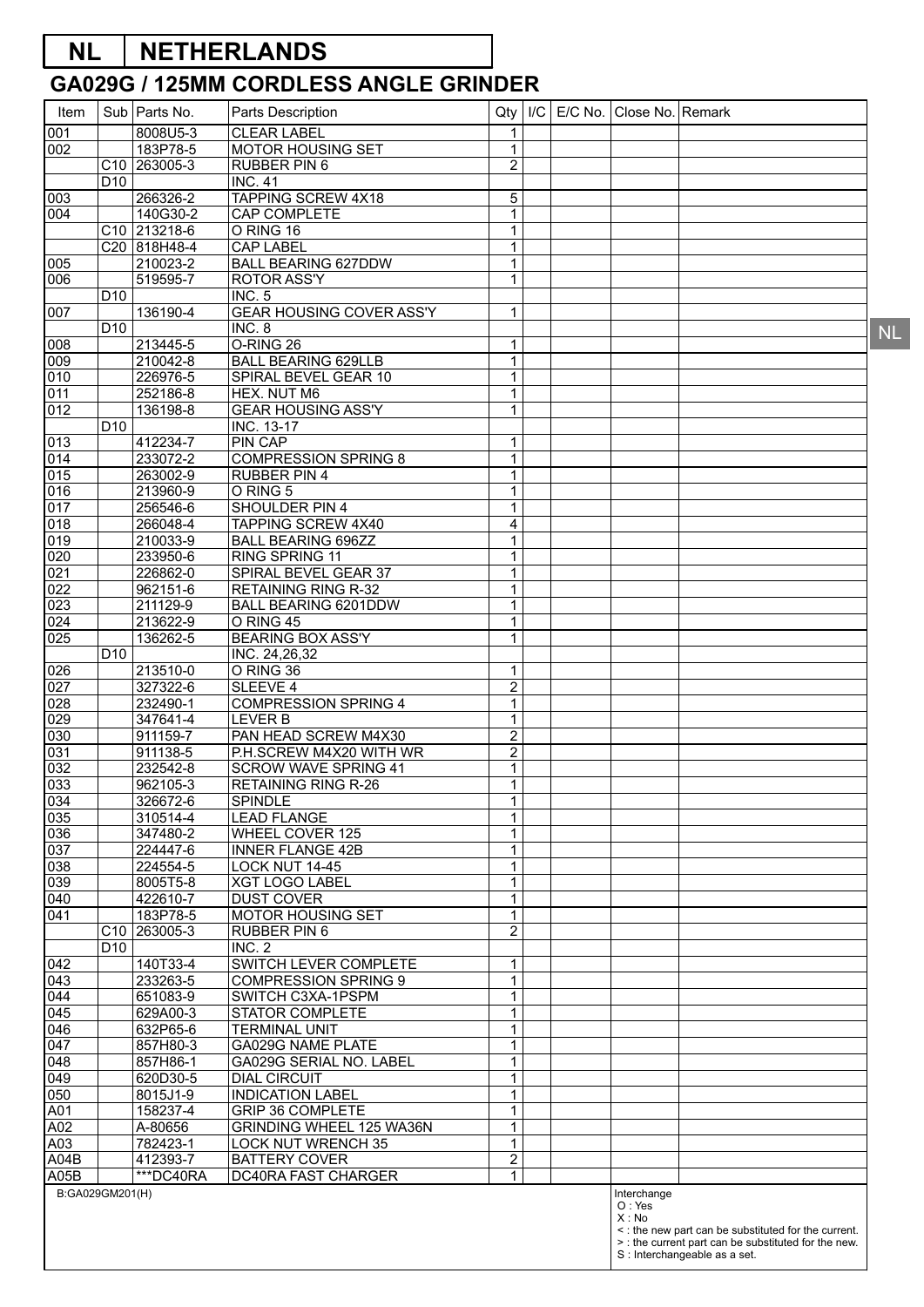# **NL NETHERLANDS**

| Item            |                 | Sub Parts No.            | Parts Description                                    |                                  |  | Qty   I/C   E/C No.   Close No.   Remark |  |
|-----------------|-----------------|--------------------------|------------------------------------------------------|----------------------------------|--|------------------------------------------|--|
|                 | D <sub>10</sub> |                          | COMPO-PARTS                                          |                                  |  |                                          |  |
| A06B            |                 | 191B26-6                 | BATTERY BL4040 SET<br>CONNECTOR PLASTIC CASE (TYPE4) | $\overline{2}$                   |  |                                          |  |
| A07B            |                 | 821552-6                 |                                                      | $\overline{1}$                   |  |                                          |  |
| A08B            |                 | C10 453974-8<br>8017W0-4 | LATCH<br>GA029GM201 PLASTIC CASE LABEL               | $\overline{4}$<br>$\overline{2}$ |  |                                          |  |
| A09B            |                 | 8017V9-9                 | GA029GM201 INDICATION LABEL                          | $\overline{1}$                   |  |                                          |  |
| A10B            |                 | 835E79-0                 | <b>INNER TRAY</b>                                    | $\mathbf{1}$                     |  |                                          |  |
|                 |                 |                          |                                                      |                                  |  |                                          |  |
|                 |                 |                          |                                                      |                                  |  |                                          |  |
|                 |                 |                          |                                                      |                                  |  |                                          |  |
|                 |                 |                          |                                                      |                                  |  |                                          |  |
|                 |                 |                          |                                                      |                                  |  |                                          |  |
|                 |                 |                          |                                                      |                                  |  |                                          |  |
|                 |                 |                          |                                                      |                                  |  |                                          |  |
|                 |                 |                          |                                                      |                                  |  |                                          |  |
|                 |                 |                          |                                                      |                                  |  |                                          |  |
|                 |                 |                          |                                                      |                                  |  |                                          |  |
|                 |                 |                          |                                                      |                                  |  |                                          |  |
|                 |                 |                          |                                                      |                                  |  |                                          |  |
|                 |                 |                          |                                                      |                                  |  |                                          |  |
|                 |                 |                          |                                                      |                                  |  |                                          |  |
|                 |                 |                          |                                                      |                                  |  |                                          |  |
|                 |                 |                          |                                                      |                                  |  |                                          |  |
|                 |                 |                          |                                                      |                                  |  |                                          |  |
|                 |                 |                          |                                                      |                                  |  |                                          |  |
|                 |                 |                          |                                                      |                                  |  |                                          |  |
|                 |                 |                          |                                                      |                                  |  |                                          |  |
|                 |                 |                          |                                                      |                                  |  |                                          |  |
|                 |                 |                          |                                                      |                                  |  |                                          |  |
|                 |                 |                          |                                                      |                                  |  |                                          |  |
|                 |                 |                          |                                                      |                                  |  |                                          |  |
|                 |                 |                          |                                                      |                                  |  |                                          |  |
|                 |                 |                          |                                                      |                                  |  |                                          |  |
|                 |                 |                          |                                                      |                                  |  |                                          |  |
|                 |                 |                          |                                                      |                                  |  |                                          |  |
|                 |                 |                          |                                                      |                                  |  |                                          |  |
|                 |                 |                          |                                                      |                                  |  |                                          |  |
|                 |                 |                          |                                                      |                                  |  |                                          |  |
|                 |                 |                          |                                                      |                                  |  |                                          |  |
|                 |                 |                          |                                                      |                                  |  |                                          |  |
|                 |                 |                          |                                                      |                                  |  |                                          |  |
|                 |                 |                          |                                                      |                                  |  |                                          |  |
|                 |                 |                          |                                                      |                                  |  |                                          |  |
|                 |                 |                          |                                                      |                                  |  |                                          |  |
|                 |                 |                          |                                                      |                                  |  |                                          |  |
|                 |                 |                          |                                                      |                                  |  |                                          |  |
|                 |                 |                          |                                                      |                                  |  |                                          |  |
|                 |                 |                          |                                                      |                                  |  |                                          |  |
|                 |                 |                          |                                                      |                                  |  |                                          |  |
|                 |                 |                          |                                                      |                                  |  |                                          |  |
|                 |                 |                          |                                                      |                                  |  |                                          |  |
|                 |                 |                          |                                                      |                                  |  |                                          |  |
|                 |                 |                          |                                                      |                                  |  |                                          |  |
|                 |                 |                          |                                                      |                                  |  |                                          |  |
|                 |                 |                          |                                                      |                                  |  |                                          |  |
|                 |                 |                          |                                                      |                                  |  |                                          |  |
|                 |                 |                          |                                                      |                                  |  |                                          |  |
| B:GA029GM201(H) |                 |                          |                                                      |                                  |  |                                          |  |
|                 |                 |                          |                                                      |                                  |  | Interchange<br>O : Yes<br>X : No         |  |
|                 |                 |                          |                                                      |                                  |  |                                          |  |
|                 |                 |                          |                                                      |                                  |  |                                          |  |
|                 |                 |                          |                                                      |                                  |  |                                          |  |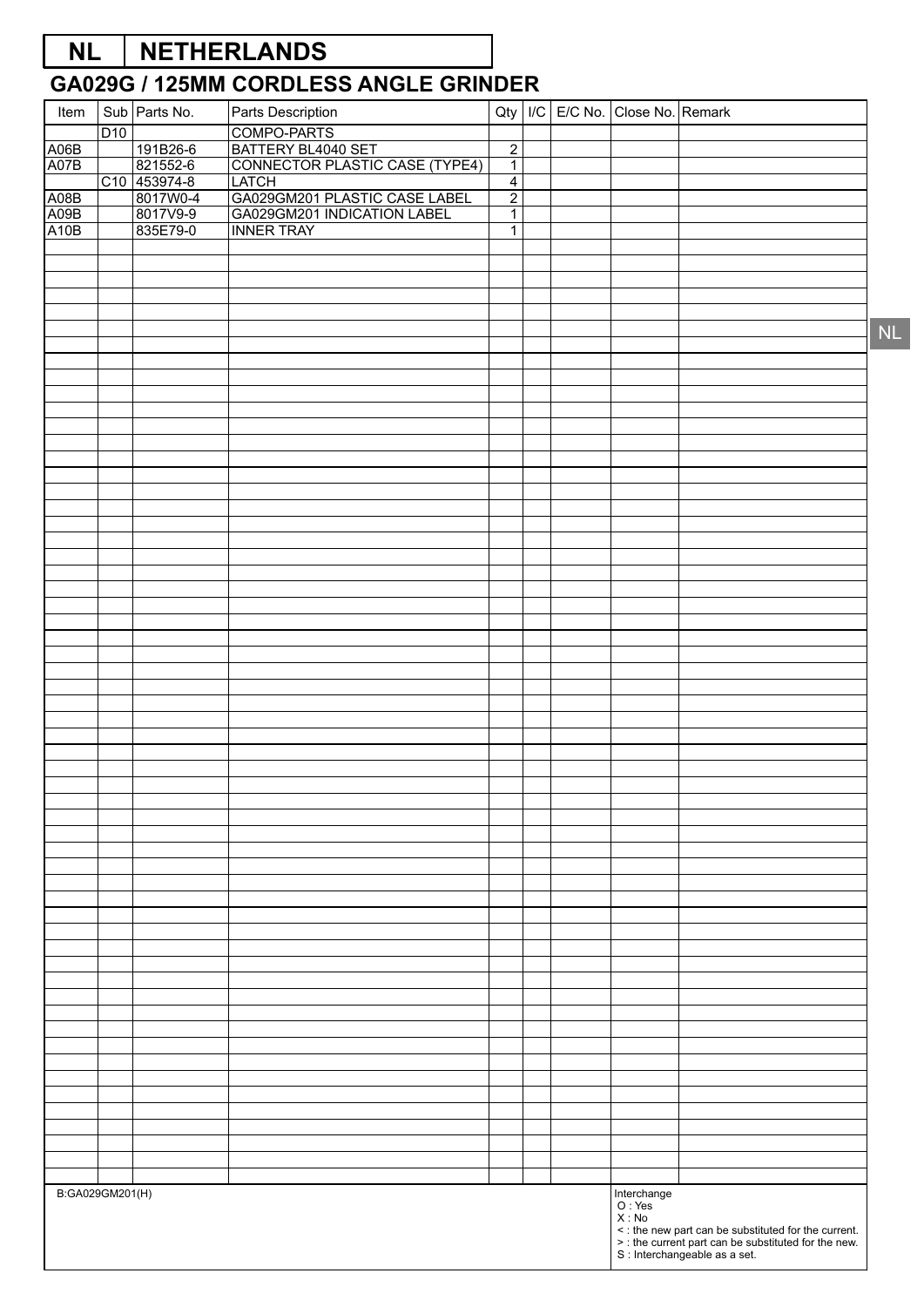![](_page_25_Figure_1.jpeg)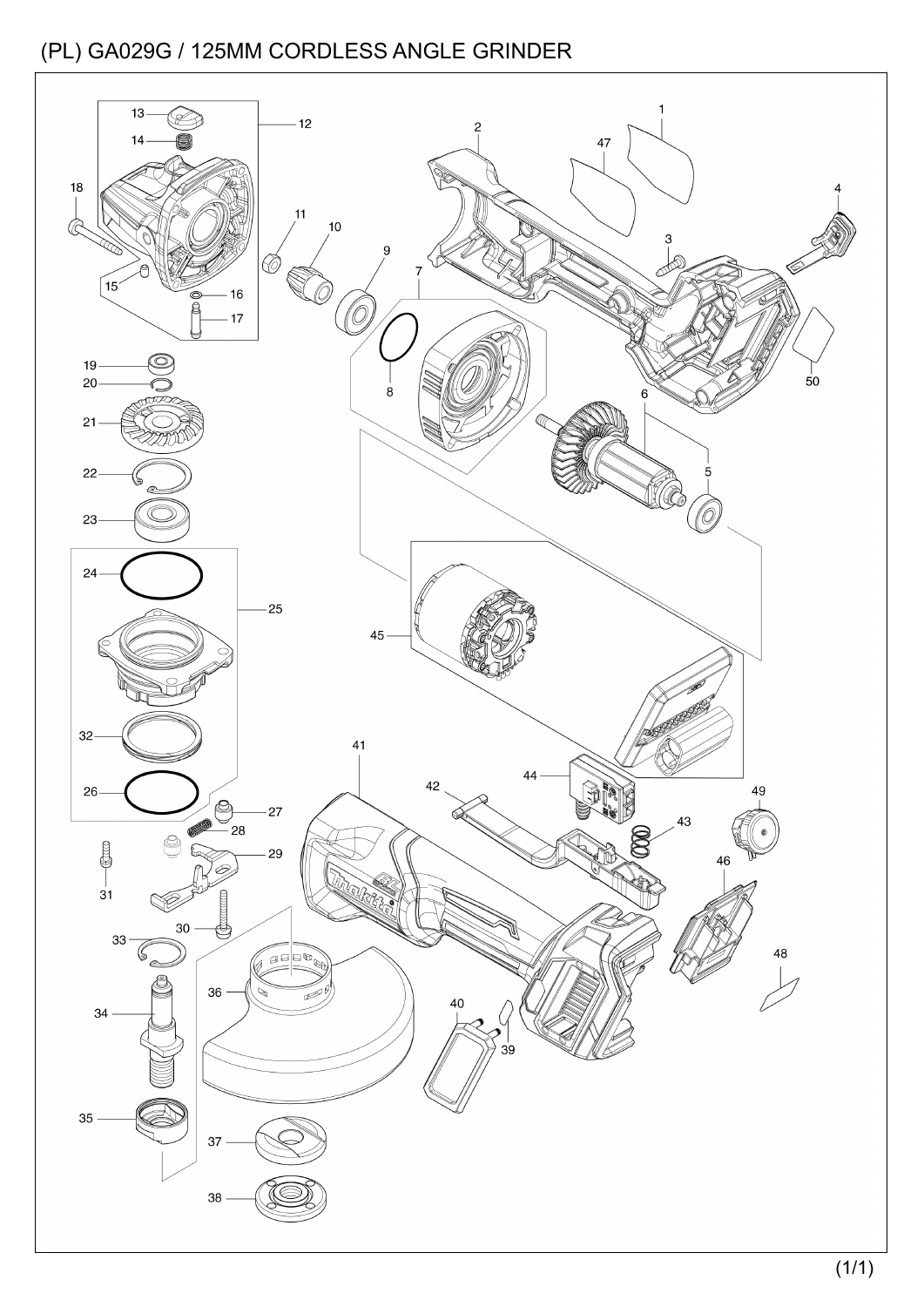# **PL POLAND**

| Item       |                                    | Sub   Parts No.          | Parts Description                                | Qty                         | /C |  | E/C No. Close No. Remark         |                                                                                                             |
|------------|------------------------------------|--------------------------|--------------------------------------------------|-----------------------------|----|--|----------------------------------|-------------------------------------------------------------------------------------------------------------|
| 001        |                                    | 8008U5-3                 | <b>CLEAR LABEL</b>                               | 1                           |    |  |                                  |                                                                                                             |
| 002        |                                    | 183P78-5                 | <b>MOTOR HOUSING SET</b>                         | 1                           |    |  |                                  |                                                                                                             |
|            |                                    | C <sub>10</sub> 263005-3 | RUBBER PIN 6                                     | $\overline{2}$              |    |  |                                  |                                                                                                             |
|            | D <sub>10</sub>                    |                          | <b>INC. 41</b>                                   |                             |    |  |                                  |                                                                                                             |
| 003        |                                    | 266326-2                 | <b>TAPPING SCREW 4X18</b>                        | 5                           |    |  |                                  |                                                                                                             |
| 004        |                                    | 140G30-2                 | CAP COMPLETE                                     | $\mathbf{1}$                |    |  |                                  |                                                                                                             |
|            |                                    | C <sub>10</sub> 213218-6 | O RING 16                                        | $\mathbf 1$                 |    |  |                                  |                                                                                                             |
|            |                                    | C20 818H48-4             | <b>CAP LABEL</b>                                 | $\mathbf{1}$                |    |  |                                  |                                                                                                             |
| 005        |                                    | 210023-2                 | <b>BALL BEARING 627DDW</b><br><b>ROTOR ASS'Y</b> | 1                           |    |  |                                  |                                                                                                             |
| 006        | D <sub>10</sub>                    | 519595-7                 | <b>INC. 5</b>                                    | $\mathbf{1}$                |    |  |                                  |                                                                                                             |
| 007        |                                    | 136190-4                 | <b>GEAR HOUSING COVER ASS'Y</b>                  | $\mathbf{1}$                |    |  |                                  |                                                                                                             |
|            | D <sub>10</sub>                    |                          | INC.8                                            |                             |    |  |                                  |                                                                                                             |
| 008        |                                    | 213445-5                 | O-RING 26                                        | 1                           |    |  |                                  |                                                                                                             |
| 009        |                                    | 210042-8                 | <b>BALL BEARING 629LLB</b>                       | $\mathbf{1}$                |    |  |                                  |                                                                                                             |
| 010        |                                    | 226976-5                 | SPIRAL BEVEL GEAR 10                             | $\mathbf{1}$                |    |  |                                  |                                                                                                             |
| 011        |                                    | 252186-8                 | HEX. NUT M6                                      | 1                           |    |  |                                  |                                                                                                             |
| 012        |                                    | 136198-8                 | <b>GEAR HOUSING ASS'Y</b>                        | $\mathbf{1}$                |    |  |                                  |                                                                                                             |
|            | D <sub>10</sub>                    |                          | <b>INC. 13-17</b>                                |                             |    |  |                                  |                                                                                                             |
| 013        |                                    | 412234-7                 | <b>PIN CAP</b>                                   | $\mathbf{1}$                |    |  |                                  |                                                                                                             |
| 014        |                                    | 233072-2                 | <b>COMPRESSION SPRING 8</b>                      | 1                           |    |  |                                  |                                                                                                             |
| 015        |                                    | 263002-9                 | <b>RUBBER PIN 4</b>                              | $\mathbf{1}$                |    |  |                                  |                                                                                                             |
| 016        |                                    | 213960-9                 | O RING 5                                         | $\mathbf{1}$                |    |  |                                  |                                                                                                             |
| 017        |                                    | 256546-6                 | <b>SHOULDER PIN 4</b>                            | $\mathbf{1}$                |    |  |                                  |                                                                                                             |
| 018        |                                    | 266048-4                 | TAPPING SCREW 4X40                               | 4                           |    |  |                                  |                                                                                                             |
| 019        |                                    | 210033-9                 | <b>BALL BEARING 696ZZ</b>                        | $\mathbf{1}$                |    |  |                                  |                                                                                                             |
| 020        |                                    | 233950-6                 | RING SPRING 11                                   | $\mathbf{1}$                |    |  |                                  |                                                                                                             |
| 021        |                                    | 226862-0                 | SPIRAL BEVEL GEAR 37                             | $\mathbf{1}$                |    |  |                                  |                                                                                                             |
| 022        |                                    | 962151-6                 | <b>RETAINING RING R-32</b>                       | 1                           |    |  |                                  |                                                                                                             |
| 023<br>024 |                                    | 211129-9<br>213622-9     | <b>BALL BEARING 6201DDW</b><br>O RING 45         | $\mathbf{1}$<br>$\mathbf 1$ |    |  |                                  |                                                                                                             |
| 025        |                                    | 136262-5                 | <b>BEARING BOX ASS'Y</b>                         | $\mathbf{1}$                |    |  |                                  |                                                                                                             |
|            | D <sub>10</sub>                    |                          | INC. 24,26,32                                    |                             |    |  |                                  |                                                                                                             |
| 026        |                                    | 213510-0                 | O RING 36                                        | 1                           |    |  |                                  |                                                                                                             |
| 027        |                                    | 327322-6                 | SLEEVE 4                                         | $\overline{2}$              |    |  |                                  |                                                                                                             |
| 028        |                                    | 232490-1                 | <b>COMPRESSION SPRING 4</b>                      | $\mathbf{1}$                |    |  |                                  |                                                                                                             |
| 029        |                                    | 347641-4                 | <b>LEVER B</b>                                   | $\mathbf{1}$                |    |  |                                  |                                                                                                             |
| 030        |                                    | 911159-7                 | PAN HEAD SCREW M4X30                             | $\overline{2}$              |    |  |                                  |                                                                                                             |
| 031        |                                    | 911138-5                 | P.H.SCREW M4X20 WITH WR                          | $\overline{2}$              |    |  |                                  |                                                                                                             |
| 032        |                                    | 232542-8                 | <b>SCROW WAVE SPRING 41</b>                      | $\mathbf{1}$                |    |  |                                  |                                                                                                             |
| 033        |                                    | 962105-3                 | <b>RETAINING RING R-26</b>                       | 1                           |    |  |                                  |                                                                                                             |
| 034        |                                    | 326672-6                 | <b>SPINDLE</b>                                   | 1                           |    |  |                                  |                                                                                                             |
| 035        |                                    | 310514-4                 | <b>LEAD FLANGE</b>                               | $\mathbf{1}$                |    |  |                                  |                                                                                                             |
| 036        |                                    | 347480-2                 | WHEEL COVER 125                                  | $\mathbf{1}$                |    |  |                                  |                                                                                                             |
| 037        |                                    | 224447-6                 | <b>INNER FLANGE 42B</b>                          | $\mathbf{1}$                |    |  |                                  |                                                                                                             |
| 038        |                                    | 224554-5                 | LOCK NUT 14-45                                   | $\mathbf{1}$                |    |  |                                  |                                                                                                             |
| 039        |                                    | 8005T5-8                 | <b>XGT LOGO LABEL</b>                            | $\overline{1}$              |    |  |                                  |                                                                                                             |
| 040        |                                    | 422610-7                 | <b>DUST COVER</b>                                | $\mathbf{1}$                |    |  |                                  |                                                                                                             |
| 041        |                                    | 183P78-5                 | <b>MOTOR HOUSING SET</b>                         | $\mathbf{1}$                |    |  |                                  |                                                                                                             |
|            | C10                                | 263005-3                 | <b>RUBBER PIN 6</b>                              | $\overline{c}$              |    |  |                                  |                                                                                                             |
|            | D <sub>10</sub>                    | 140T33-4                 | INC. 2<br>SWITCH LEVER COMPLETE                  | $\mathbf{1}$                |    |  |                                  |                                                                                                             |
| 042<br>043 |                                    | 233263-5                 | <b>COMPRESSION SPRING 9</b>                      | 1                           |    |  |                                  |                                                                                                             |
| 044        |                                    | 651083-9                 | SWITCH C3XA-1PSPM                                | $\mathbf{1}$                |    |  |                                  |                                                                                                             |
| 045        |                                    | 629A00-3                 | STATOR COMPLETE                                  | $\overline{1}$              |    |  |                                  |                                                                                                             |
| 046        |                                    | 632P65-6                 | <b>TERMINAL UNIT</b>                             | $\mathbf{1}$                |    |  |                                  |                                                                                                             |
| 047        |                                    | 857H80-3                 | GA029G NAME PLATE                                | $\mathbf{1}$                |    |  |                                  |                                                                                                             |
| 048        |                                    | 857H86-1                 | GA029G SERIAL NO. LABEL                          | $\mathbf{1}$                |    |  |                                  |                                                                                                             |
| 049        |                                    | 620D30-5                 | <b>DIAL CIRCUIT</b>                              | $\mathbf{1}$                |    |  |                                  |                                                                                                             |
| 050        |                                    | 8015J1-9                 | <b>INDICATION LABEL</b>                          | $\mathbf{1}$                |    |  |                                  |                                                                                                             |
| A01        |                                    | 158237-4                 | <b>GRIP 36 COMPLETE</b>                          | $\mathbf{1}$                |    |  |                                  |                                                                                                             |
| A02        |                                    | A-80656                  | GRINDING WHEEL 125 WA36N                         | $\mathbf 1$                 |    |  |                                  |                                                                                                             |
| A03        |                                    | 782423-1                 | <b>LOCK NUT WRENCH 35</b>                        | $\overline{1}$              |    |  |                                  |                                                                                                             |
| A04B       |                                    | 412393-7                 | <b>BATTERY COVER</b>                             | $\overline{2}$              |    |  |                                  |                                                                                                             |
| A04C       |                                    | 412393-7                 | <b>BATTERY COVER</b>                             | $\overline{2}$              |    |  |                                  |                                                                                                             |
|            | B:GA029GD201(H)<br>C:GA029GM201(H) |                          |                                                  |                             |    |  | Interchange<br>O: Yes<br>$X:$ No | <: the new part can be substituted for the current.<br>> : the current part can be substituted for the new. |
|            |                                    |                          |                                                  |                             |    |  |                                  | S : Interchangeable as a set.                                                                               |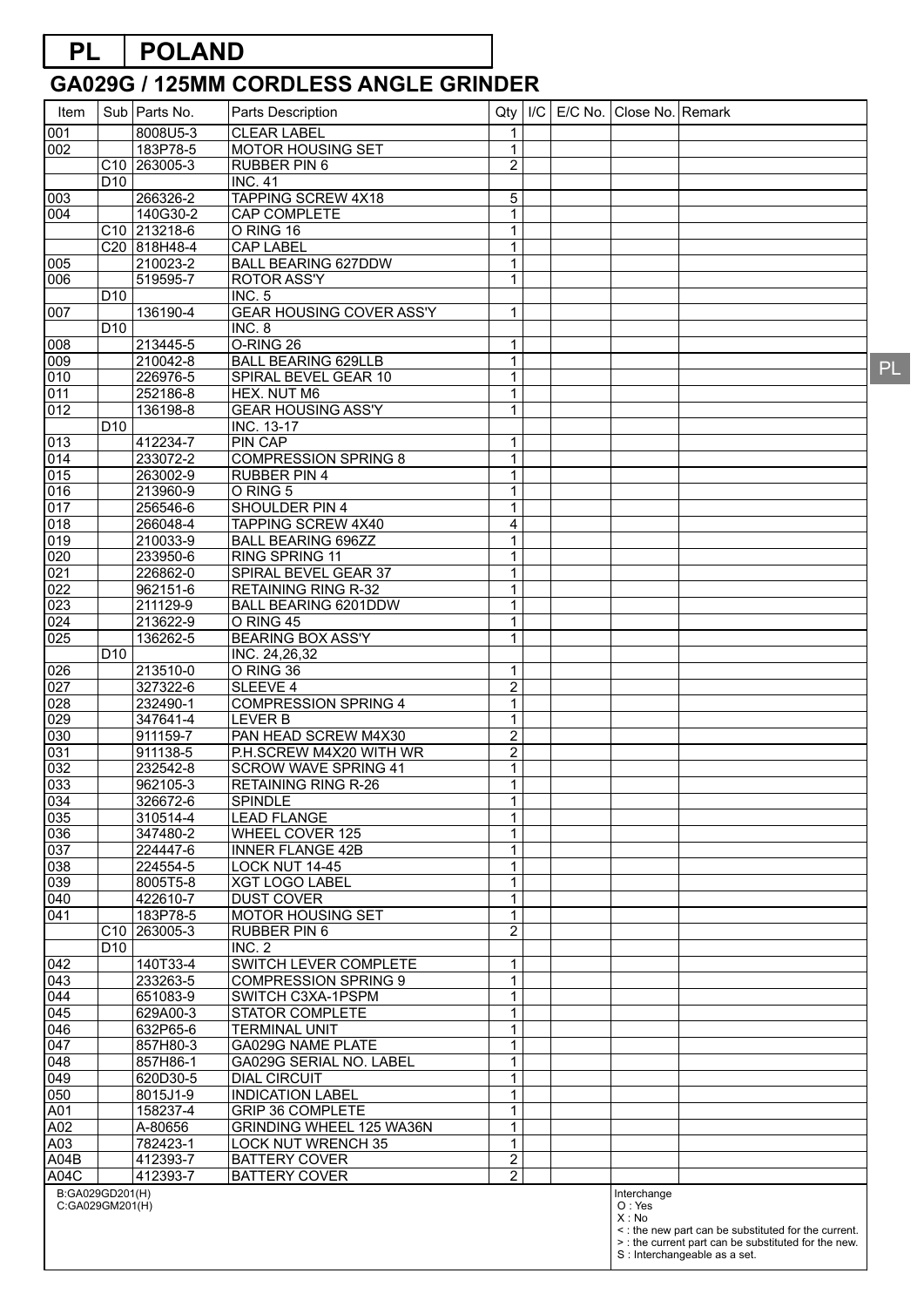# **PL POLAND**

| Item                |                  | Sub   Parts No.      | Parts Description                                            | Qty                              |  | I/C   E/C No.   Close No.   Remark |                                                                                       |
|---------------------|------------------|----------------------|--------------------------------------------------------------|----------------------------------|--|------------------------------------|---------------------------------------------------------------------------------------|
| A05B                |                  | ***DC40RA            | <b>DC40RA FAST CHARGER</b>                                   | $\mathbf{1}$                     |  |                                    |                                                                                       |
|                     | $\overline{D10}$ |                      | <b>COMPO-PARTS</b>                                           |                                  |  |                                    |                                                                                       |
| A05C                |                  | <b>***DC40RA</b>     | <b>DC40RA FAST CHARGER</b>                                   | $\mathbf{1}$                     |  |                                    |                                                                                       |
|                     | D10              |                      | <b>COMPO-PARTS</b>                                           |                                  |  |                                    |                                                                                       |
| A06B<br>A06C        |                  | 191B36-3<br>191B26-6 | <b>BATTERY BL4025 SET</b><br><b>BATTERY BL4040 SET</b>       | $\overline{2}$<br>$\overline{2}$ |  |                                    |                                                                                       |
| A07B                |                  | 821552-6             | <b>CONNECTOR PLASTIC CASE (TYPE4)</b>                        | $\overline{1}$                   |  |                                    |                                                                                       |
|                     |                  | C10 453974-8         | <b>LATCH</b>                                                 | 4                                |  |                                    |                                                                                       |
| A07C                |                  | 821552-6             | <b>CONNECTOR PLASTIC CASE (TYPE4)</b>                        | $\overline{1}$                   |  |                                    |                                                                                       |
|                     |                  | C10 453974-8         | <b>LATCH</b>                                                 | $\overline{4}$                   |  |                                    |                                                                                       |
| A08B                |                  | 8017V6-5             | GA029GD201 PLASTIC CASE LABEL                                | $\overline{2}$                   |  |                                    |                                                                                       |
| <b>A08C</b><br>A09B |                  | 8017W0-4<br>8017V5-7 | GA029GM201 PLASTIC CASE LABEL<br>GA029GD201 INDICATION LABEL | $\overline{2}$<br>$\mathbf{1}$   |  |                                    |                                                                                       |
| A09C                |                  | 8017V9-9             | GA029GM201 INDICATION LABEL                                  | $\mathbf{1}$                     |  |                                    |                                                                                       |
| A <sub>10</sub> B   |                  | 835E79-0             | <b>INNER TRAY</b>                                            | $\mathbf{1}$                     |  |                                    |                                                                                       |
| A <sub>10</sub> C   |                  | 835E79-0             | <b>INNER TRAY</b>                                            | $\mathbf{1}$                     |  |                                    |                                                                                       |
|                     |                  |                      |                                                              |                                  |  |                                    |                                                                                       |
|                     |                  |                      |                                                              |                                  |  |                                    |                                                                                       |
|                     |                  |                      |                                                              |                                  |  |                                    |                                                                                       |
|                     |                  |                      |                                                              |                                  |  |                                    |                                                                                       |
|                     |                  |                      |                                                              |                                  |  |                                    |                                                                                       |
|                     |                  |                      |                                                              |                                  |  |                                    |                                                                                       |
|                     |                  |                      |                                                              |                                  |  |                                    |                                                                                       |
|                     |                  |                      |                                                              |                                  |  |                                    |                                                                                       |
|                     |                  |                      |                                                              |                                  |  |                                    |                                                                                       |
|                     |                  |                      |                                                              |                                  |  |                                    |                                                                                       |
|                     |                  |                      |                                                              |                                  |  |                                    |                                                                                       |
|                     |                  |                      |                                                              |                                  |  |                                    |                                                                                       |
|                     |                  |                      |                                                              |                                  |  |                                    |                                                                                       |
|                     |                  |                      |                                                              |                                  |  |                                    |                                                                                       |
|                     |                  |                      |                                                              |                                  |  |                                    |                                                                                       |
|                     |                  |                      |                                                              |                                  |  |                                    |                                                                                       |
|                     |                  |                      |                                                              |                                  |  |                                    |                                                                                       |
|                     |                  |                      |                                                              |                                  |  |                                    |                                                                                       |
|                     |                  |                      |                                                              |                                  |  |                                    |                                                                                       |
|                     |                  |                      |                                                              |                                  |  |                                    |                                                                                       |
|                     |                  |                      |                                                              |                                  |  |                                    |                                                                                       |
|                     |                  |                      |                                                              |                                  |  |                                    |                                                                                       |
|                     |                  |                      |                                                              |                                  |  |                                    |                                                                                       |
|                     |                  |                      |                                                              |                                  |  |                                    |                                                                                       |
|                     |                  |                      |                                                              |                                  |  |                                    |                                                                                       |
|                     |                  |                      |                                                              |                                  |  |                                    |                                                                                       |
|                     |                  |                      |                                                              |                                  |  |                                    |                                                                                       |
|                     |                  |                      |                                                              |                                  |  |                                    |                                                                                       |
|                     |                  |                      |                                                              |                                  |  |                                    |                                                                                       |
|                     |                  |                      |                                                              |                                  |  |                                    |                                                                                       |
|                     |                  |                      |                                                              |                                  |  |                                    |                                                                                       |
|                     |                  |                      |                                                              |                                  |  |                                    |                                                                                       |
|                     |                  |                      |                                                              |                                  |  |                                    |                                                                                       |
|                     |                  |                      |                                                              |                                  |  |                                    |                                                                                       |
|                     |                  |                      |                                                              |                                  |  |                                    |                                                                                       |
|                     |                  |                      |                                                              |                                  |  |                                    |                                                                                       |
|                     |                  |                      |                                                              |                                  |  |                                    |                                                                                       |
|                     |                  |                      |                                                              |                                  |  |                                    |                                                                                       |
|                     |                  |                      |                                                              |                                  |  |                                    |                                                                                       |
|                     |                  |                      |                                                              |                                  |  |                                    |                                                                                       |
|                     |                  |                      |                                                              |                                  |  |                                    |                                                                                       |
|                     |                  |                      |                                                              |                                  |  |                                    |                                                                                       |
| B:GA029GD201(H)     |                  |                      |                                                              |                                  |  | Interchange                        |                                                                                       |
| C:GA029GM201(H)     |                  |                      |                                                              |                                  |  | O: Yes<br>X: No                    |                                                                                       |
|                     |                  |                      |                                                              |                                  |  |                                    | < : the new part can be substituted for the current.                                  |
|                     |                  |                      |                                                              |                                  |  |                                    | > : the current part can be substituted for the new.<br>S : Interchangeable as a set. |
|                     |                  |                      |                                                              |                                  |  |                                    |                                                                                       |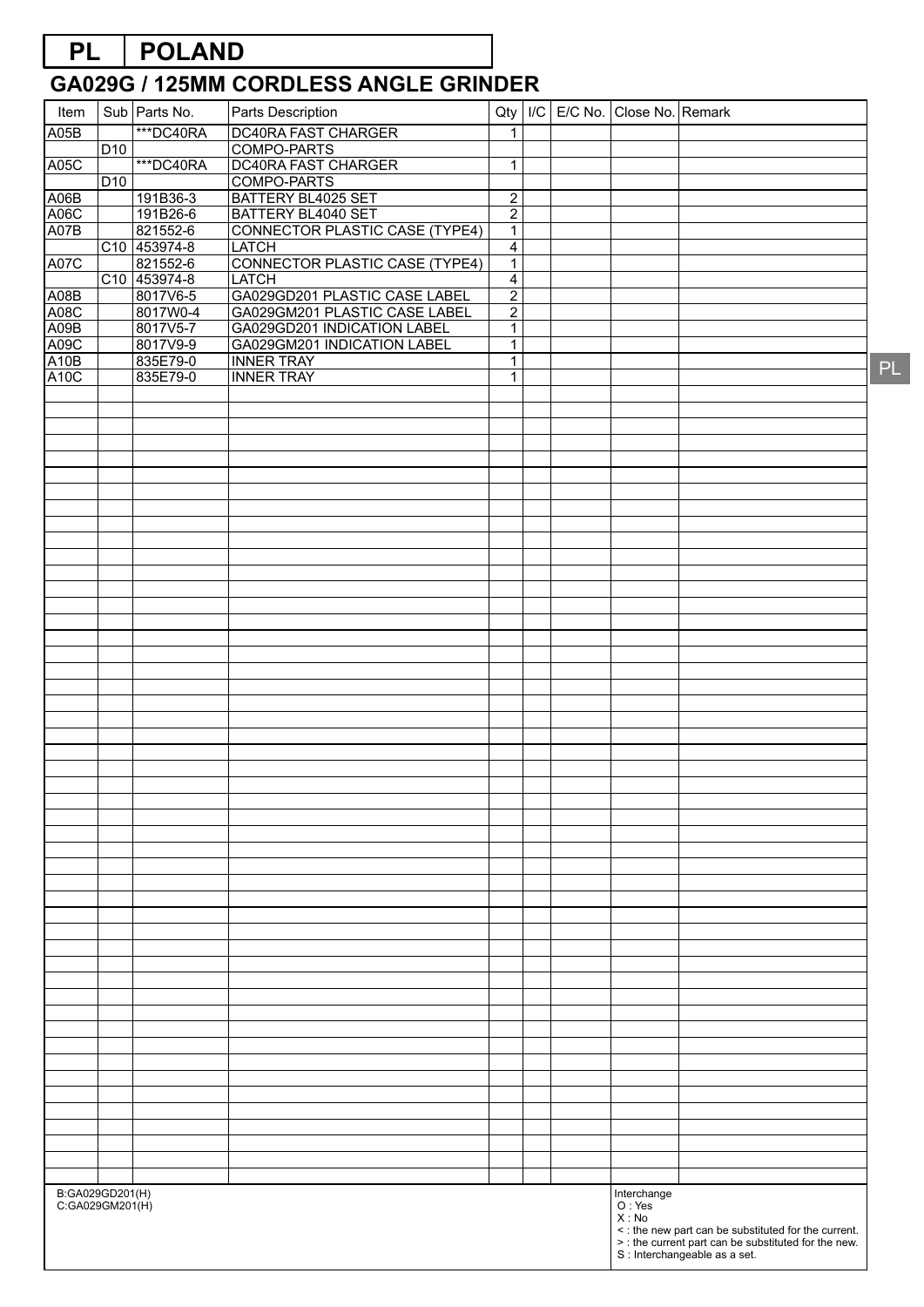![](_page_28_Figure_1.jpeg)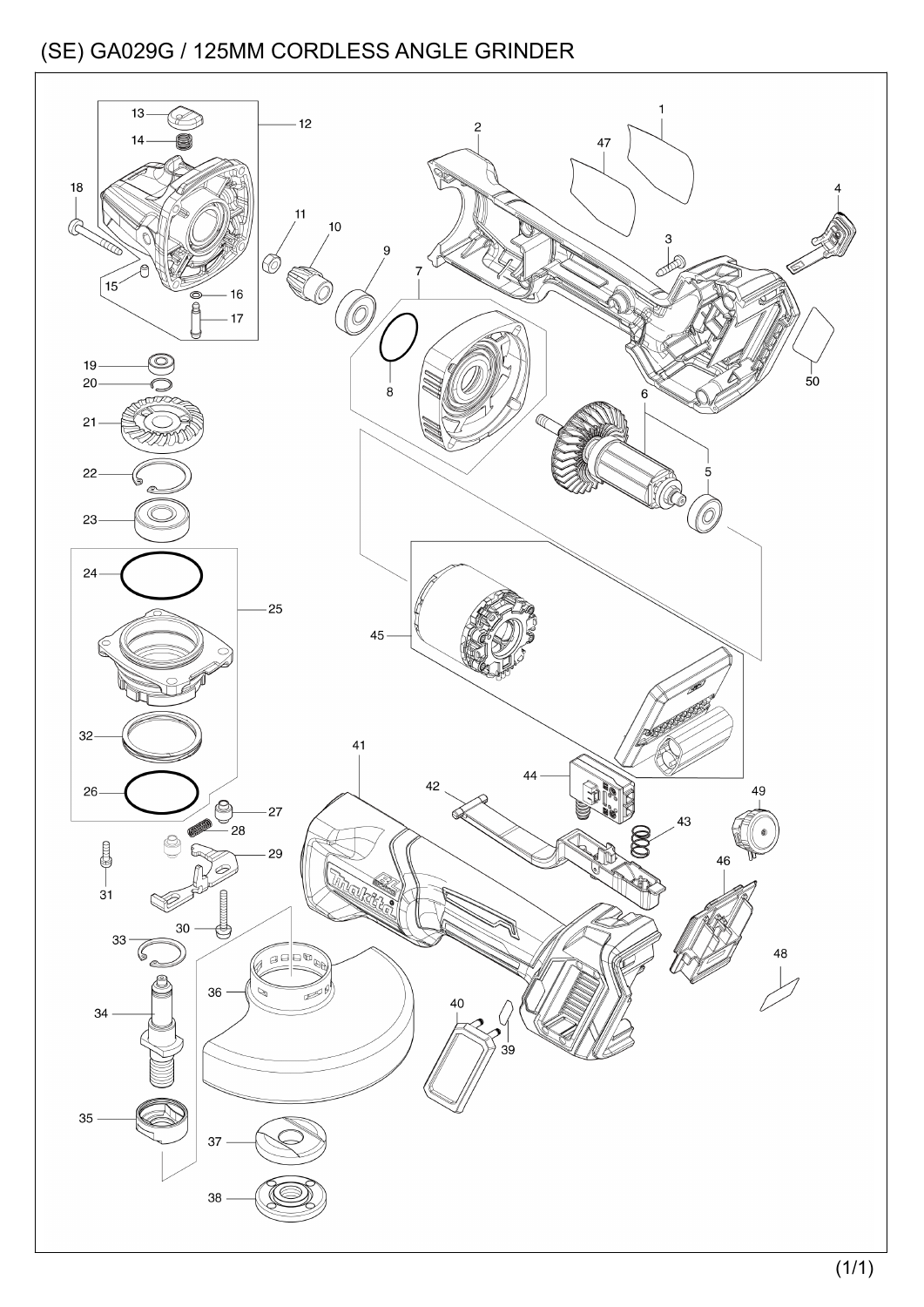# **SE SWEDEN**

| Item             |                 | Sub   Parts No.                      | Parts Description                                     | Qty                        | /C | E/C No.   Close No.   Remark |                                                                                       |    |
|------------------|-----------------|--------------------------------------|-------------------------------------------------------|----------------------------|----|------------------------------|---------------------------------------------------------------------------------------|----|
| 001              |                 | 8008U5-3                             | <b>CLEAR LABEL</b>                                    | 1                          |    |                              |                                                                                       |    |
| 002              |                 | 183P78-5                             | <b>MOTOR HOUSING SET</b>                              | 1                          |    |                              |                                                                                       |    |
|                  |                 | C <sub>10</sub> 263005-3             | <b>RUBBER PIN 6</b>                                   | $\overline{c}$             |    |                              |                                                                                       |    |
|                  | D <sub>10</sub> |                                      | <b>INC. 41</b>                                        |                            |    |                              |                                                                                       |    |
| 003<br>004       |                 | 266326-2                             | <b>TAPPING SCREW 4X18</b>                             | 5                          |    |                              |                                                                                       |    |
|                  |                 | 140G30-2<br>C <sub>10</sub> 213218-6 | CAP COMPLETE<br>O RING 16                             | 1<br>1                     |    |                              |                                                                                       |    |
|                  |                 | C20 818H48-4                         | <b>CAP LABEL</b>                                      | 1                          |    |                              |                                                                                       |    |
| 005              |                 | 210023-2                             | <b>BALL BEARING 627DDW</b>                            | 1                          |    |                              |                                                                                       |    |
| 006              |                 | 519595-7                             | <b>ROTOR ASS'Y</b>                                    | 1                          |    |                              |                                                                                       |    |
|                  | D <sub>10</sub> |                                      | INC. 5                                                |                            |    |                              |                                                                                       |    |
| 007              |                 | 136190-4                             | <b>GEAR HOUSING COVER ASS'Y</b>                       | 1                          |    |                              |                                                                                       |    |
|                  | D <sub>10</sub> |                                      | INC. 8                                                |                            |    |                              |                                                                                       |    |
| 008              |                 | 213445-5                             | O-RING 26                                             | 1                          |    |                              |                                                                                       |    |
| 009              |                 | 210042-8                             | <b>BALL BEARING 629LLB</b>                            | 1                          |    |                              |                                                                                       |    |
| 010              |                 | 226976-5                             | SPIRAL BEVEL GEAR 10                                  | 1                          |    |                              |                                                                                       |    |
| 011<br>012       |                 | 252186-8<br>136198-8                 | HEX. NUT M6<br><b>GEAR HOUSING ASS'Y</b>              | 1<br>1                     |    |                              |                                                                                       | SE |
|                  | D <sub>10</sub> |                                      | INC. 13-17                                            |                            |    |                              |                                                                                       |    |
| 013              |                 | 412234-7                             | <b>PIN CAP</b>                                        | 1                          |    |                              |                                                                                       |    |
| 014              |                 | 233072-2                             | <b>COMPRESSION SPRING 8</b>                           | 1                          |    |                              |                                                                                       |    |
| 015              |                 | 263002-9                             | <b>RUBBER PIN 4</b>                                   | 1                          |    |                              |                                                                                       |    |
| 016              |                 | 213960-9                             | O RING 5                                              | 1                          |    |                              |                                                                                       |    |
| 017              |                 | 256546-6                             | SHOULDER PIN 4                                        | $\mathbf{1}$               |    |                              |                                                                                       |    |
| 018              |                 | 266048-4                             | TAPPING SCREW 4X40                                    | 4                          |    |                              |                                                                                       |    |
| 019              |                 | 210033-9                             | <b>BALL BEARING 696ZZ</b>                             | 1                          |    |                              |                                                                                       |    |
| 020              |                 | 233950-6                             | RING SPRING 11                                        | 1                          |    |                              |                                                                                       |    |
| 021              |                 | 226862-0                             | SPIRAL BEVEL GEAR 37                                  | 1                          |    |                              |                                                                                       |    |
| 022<br>023       |                 | 962151-6<br>211129-9                 | <b>RETAINING RING R-32</b><br>BALL BEARING 6201DDW    | 1<br>1                     |    |                              |                                                                                       |    |
| 024              |                 | 213622-9                             | O RING 45                                             | 1                          |    |                              |                                                                                       |    |
| $\overline{025}$ |                 | 136262-5                             | <b>BEARING BOX ASS'Y</b>                              | $\mathbf{1}$               |    |                              |                                                                                       |    |
|                  | D <sub>10</sub> |                                      | $\overline{\text{INC. 24,26}}$ , 32                   |                            |    |                              |                                                                                       |    |
| 026              |                 | 213510-0                             | O RING 36                                             | 1                          |    |                              |                                                                                       |    |
| 027              |                 | 327322-6                             | SLEEVE 4                                              | $\overline{2}$             |    |                              |                                                                                       |    |
| 028              |                 | 232490-1                             | <b>COMPRESSION SPRING 4</b>                           | $\mathbf 1$                |    |                              |                                                                                       |    |
| 029              |                 | 347641-4                             | <b>LEVER B</b>                                        | 1                          |    |                              |                                                                                       |    |
| 030              |                 | 911159-7                             | PAN HEAD SCREW M4X30                                  | $\overline{2}$             |    |                              |                                                                                       |    |
| 031              |                 | 911138-5                             | P.H.SCREW M4X20 WITH WR                               | $\overline{2}$             |    |                              |                                                                                       |    |
| 032              |                 | 232542-8                             | <b>SCROW WAVE SPRING 41</b>                           | $\mathbf{1}$               |    |                              |                                                                                       |    |
| 033<br>034       |                 | 962105-3<br>326672-6                 | <b>RETAINING RING R-26</b><br><b>SPINDLE</b>          | $\mathbf{1}$               |    |                              |                                                                                       |    |
| 035              |                 | 310514-4                             | <b>LEAD FLANGE</b>                                    | 1<br>1                     |    |                              |                                                                                       |    |
| 036              |                 | 347480-2                             | WHEEL COVER 125                                       | 1                          |    |                              |                                                                                       |    |
| 037              |                 | 224447-6                             | <b>INNER FLANGE 42B</b>                               | 1                          |    |                              |                                                                                       |    |
| 038              |                 | 224554-5                             | LOCK NUT 14-45                                        | $\mathbf 1$                |    |                              |                                                                                       |    |
| 039              |                 | 8005T5-8                             | <b>XGT LOGO LABEL</b>                                 | 1                          |    |                              |                                                                                       |    |
| 040              |                 | 422610-7                             | <b>DUST COVER</b>                                     | 1                          |    |                              |                                                                                       |    |
| 041              |                 | 183P78-5                             | MOTOR HOUSING SET                                     | 1                          |    |                              |                                                                                       |    |
|                  |                 | C10 263005-3                         | RUBBER PIN 6                                          | $\overline{c}$             |    |                              |                                                                                       |    |
| 042              | D <sub>10</sub> | 140T33-4                             | INC. 2<br>SWITCH LEVER COMPLETE                       | 1                          |    |                              |                                                                                       |    |
| 043              |                 | 233263-5                             | <b>COMPRESSION SPRING 9</b>                           | 1                          |    |                              |                                                                                       |    |
| 044              |                 | 651083-9                             | SWITCH C3XA-1PSPM                                     | $\mathbf 1$                |    |                              |                                                                                       |    |
| 045              |                 | 629A00-3                             | STATOR COMPLETE                                       | 1                          |    |                              |                                                                                       |    |
| 046              |                 | 632P65-6                             | <b>TERMINAL UNIT</b>                                  | 1                          |    |                              |                                                                                       |    |
| 047              |                 | 857H80-3                             | GA029G NAME PLATE                                     | 1                          |    |                              |                                                                                       |    |
| 048              |                 | 857H86-1                             | GA029G SERIAL NO. LABEL                               | 1                          |    |                              |                                                                                       |    |
| 049              |                 | 620D30-5                             | <b>DIAL CIRCUIT</b>                                   | 1                          |    |                              |                                                                                       |    |
| 050              |                 | 8015J1-9                             | <b>INDICATION LABEL</b>                               | 1                          |    |                              |                                                                                       |    |
| A01              |                 | 158237-4                             | <b>GRIP 36 COMPLETE</b>                               | 1                          |    |                              |                                                                                       |    |
| A02<br>A03       |                 | A-80656<br>782423-1                  | GRINDING WHEEL 125 WA36N<br><b>LOCK NUT WRENCH 35</b> | $\mathbf 1$<br>$\mathbf 1$ |    |                              |                                                                                       |    |
| A04B             |                 | 412393-7                             | <b>BATTERY COVER</b>                                  | $\overline{2}$             |    |                              |                                                                                       |    |
| A05B             |                 | ***DC40RA                            | DC40RA FAST CHARGER                                   | $\mathbf{1}$               |    |                              |                                                                                       |    |
| B:GA029GM201(H)  |                 |                                      |                                                       |                            |    | Interchange                  |                                                                                       |    |
|                  |                 |                                      |                                                       |                            |    | O: Yes<br>$X:$ No            |                                                                                       |    |
|                  |                 |                                      |                                                       |                            |    |                              | <: the new part can be substituted for the current.                                   |    |
|                  |                 |                                      |                                                       |                            |    |                              | > : the current part can be substituted for the new.<br>S : Interchangeable as a set. |    |
|                  |                 |                                      |                                                       |                            |    |                              |                                                                                       |    |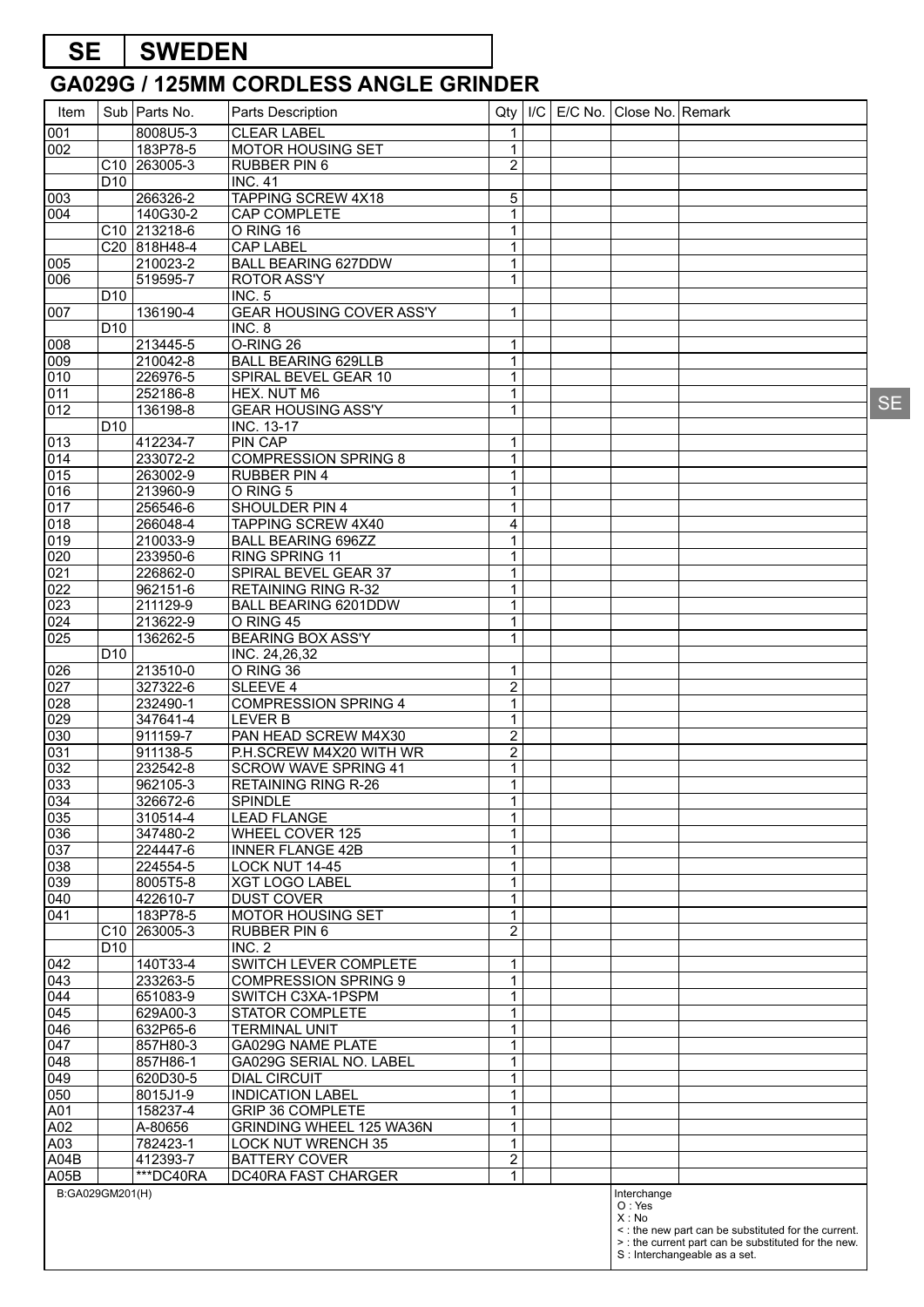# **SE SWEDEN**

| Item            |     | Sub Parts No.            | Parts Description                                    | Qty                              |  | I/C E/C No. Close No. Remark |                                                                                                                                              |
|-----------------|-----|--------------------------|------------------------------------------------------|----------------------------------|--|------------------------------|----------------------------------------------------------------------------------------------------------------------------------------------|
|                 | D10 |                          | COMPO-PARTS                                          |                                  |  |                              |                                                                                                                                              |
| A06B            |     | 191B26-6                 | BATTERY BL4040 SET<br>CONNECTOR PLASTIC CASE (TYPE4) | $\overline{2}$                   |  |                              |                                                                                                                                              |
| A07B            |     | 821552-6                 |                                                      | $\overline{1}$<br>$\overline{4}$ |  |                              |                                                                                                                                              |
| A08B            |     | C10 453974-8<br>8017W0-4 | LATCH<br> GA029GM201 PLASTIC CASE LABEL              | $\overline{2}$                   |  |                              |                                                                                                                                              |
| A09B            |     | 8017V9-9                 | GA029GM201 INDICATION LABEL                          | $\overline{1}$                   |  |                              |                                                                                                                                              |
| A10B            |     | 835E79-0                 | <b>INNER TRAY</b>                                    | $\overline{1}$                   |  |                              |                                                                                                                                              |
|                 |     |                          |                                                      |                                  |  |                              |                                                                                                                                              |
|                 |     |                          |                                                      |                                  |  |                              |                                                                                                                                              |
|                 |     |                          |                                                      |                                  |  |                              |                                                                                                                                              |
|                 |     |                          |                                                      |                                  |  |                              |                                                                                                                                              |
|                 |     |                          |                                                      |                                  |  |                              |                                                                                                                                              |
|                 |     |                          |                                                      |                                  |  |                              |                                                                                                                                              |
|                 |     |                          |                                                      |                                  |  |                              |                                                                                                                                              |
|                 |     |                          |                                                      |                                  |  |                              |                                                                                                                                              |
|                 |     |                          |                                                      |                                  |  |                              |                                                                                                                                              |
|                 |     |                          |                                                      |                                  |  |                              |                                                                                                                                              |
|                 |     |                          |                                                      |                                  |  |                              |                                                                                                                                              |
|                 |     |                          |                                                      |                                  |  |                              |                                                                                                                                              |
|                 |     |                          |                                                      |                                  |  |                              |                                                                                                                                              |
|                 |     |                          |                                                      |                                  |  |                              |                                                                                                                                              |
|                 |     |                          |                                                      |                                  |  |                              |                                                                                                                                              |
|                 |     |                          |                                                      |                                  |  |                              |                                                                                                                                              |
|                 |     |                          |                                                      |                                  |  |                              |                                                                                                                                              |
|                 |     |                          |                                                      |                                  |  |                              |                                                                                                                                              |
|                 |     |                          |                                                      |                                  |  |                              |                                                                                                                                              |
|                 |     |                          |                                                      |                                  |  |                              |                                                                                                                                              |
|                 |     |                          |                                                      |                                  |  |                              |                                                                                                                                              |
|                 |     |                          |                                                      |                                  |  |                              |                                                                                                                                              |
|                 |     |                          |                                                      |                                  |  |                              |                                                                                                                                              |
|                 |     |                          |                                                      |                                  |  |                              |                                                                                                                                              |
|                 |     |                          |                                                      |                                  |  |                              |                                                                                                                                              |
|                 |     |                          |                                                      |                                  |  |                              |                                                                                                                                              |
|                 |     |                          |                                                      |                                  |  |                              |                                                                                                                                              |
|                 |     |                          |                                                      |                                  |  |                              |                                                                                                                                              |
|                 |     |                          |                                                      |                                  |  |                              |                                                                                                                                              |
|                 |     |                          |                                                      |                                  |  |                              |                                                                                                                                              |
|                 |     |                          |                                                      |                                  |  |                              |                                                                                                                                              |
|                 |     |                          |                                                      |                                  |  |                              |                                                                                                                                              |
|                 |     |                          |                                                      |                                  |  |                              |                                                                                                                                              |
|                 |     |                          |                                                      |                                  |  |                              |                                                                                                                                              |
|                 |     |                          |                                                      |                                  |  |                              |                                                                                                                                              |
|                 |     |                          |                                                      |                                  |  |                              |                                                                                                                                              |
|                 |     |                          |                                                      |                                  |  |                              |                                                                                                                                              |
|                 |     |                          |                                                      |                                  |  |                              |                                                                                                                                              |
|                 |     |                          |                                                      |                                  |  |                              |                                                                                                                                              |
|                 |     |                          |                                                      |                                  |  |                              |                                                                                                                                              |
|                 |     |                          |                                                      |                                  |  |                              |                                                                                                                                              |
|                 |     |                          |                                                      |                                  |  |                              |                                                                                                                                              |
|                 |     |                          |                                                      |                                  |  |                              |                                                                                                                                              |
|                 |     |                          |                                                      |                                  |  |                              |                                                                                                                                              |
|                 |     |                          |                                                      |                                  |  |                              |                                                                                                                                              |
|                 |     |                          |                                                      |                                  |  |                              |                                                                                                                                              |
|                 |     |                          |                                                      |                                  |  |                              |                                                                                                                                              |
| B:GA029GM201(H) |     |                          |                                                      |                                  |  | Interchange<br>O : Yes       |                                                                                                                                              |
|                 |     |                          |                                                      |                                  |  | X : No                       |                                                                                                                                              |
|                 |     |                          |                                                      |                                  |  |                              |                                                                                                                                              |
|                 |     |                          |                                                      |                                  |  |                              | x: the new part can be substituted for the current.<br>> : the current part can be substituted for the new.<br>S : Interchangeable as a set. |
|                 |     |                          |                                                      |                                  |  |                              |                                                                                                                                              |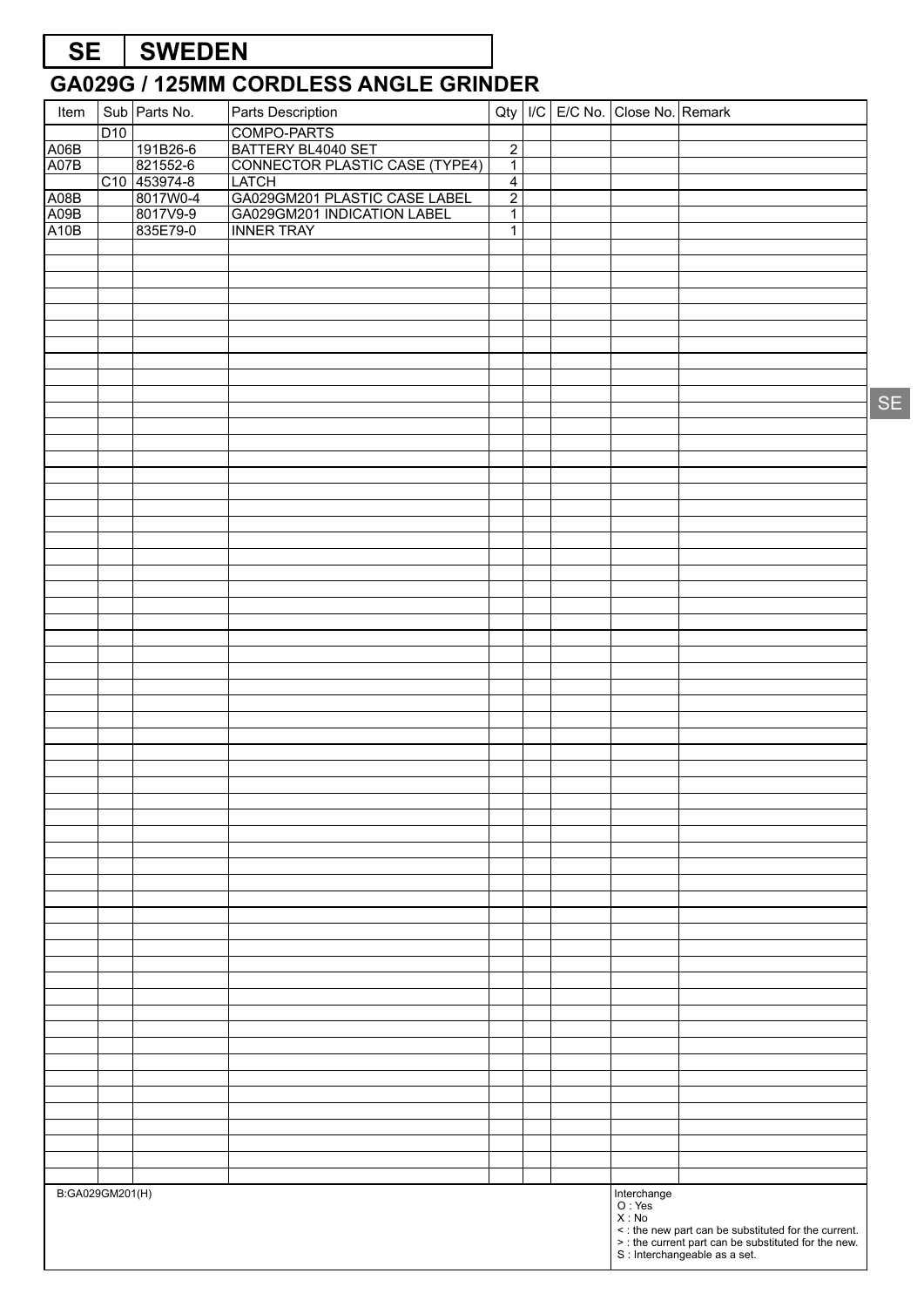![](_page_31_Figure_1.jpeg)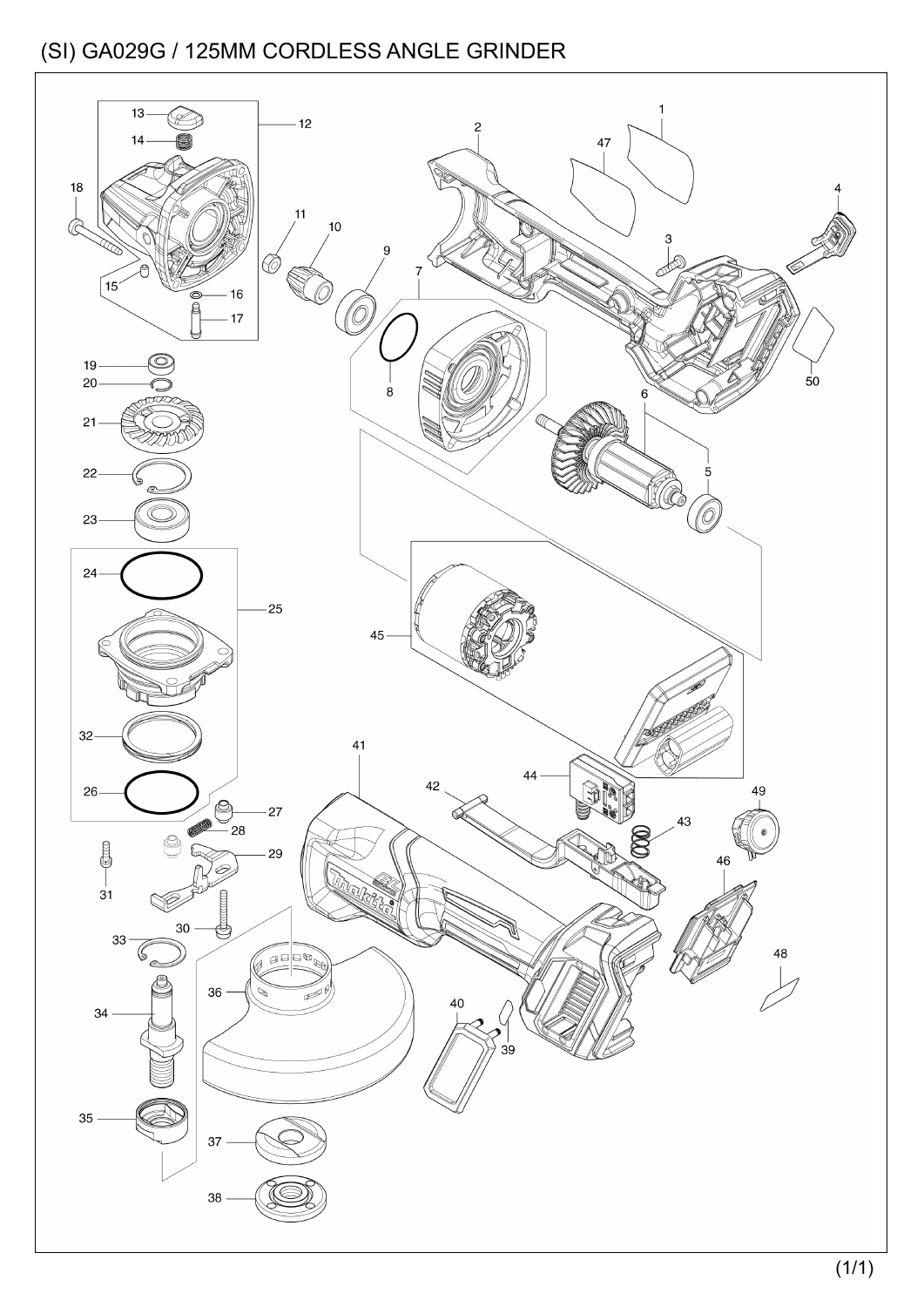# **SI SLOVENIA**

#### **GA029G / 125MM CORDLESS ANGLE GRINDER**

| Item                    |                 | Sub   Parts No.          | Parts Description                                         | Qty               | I/C | E/C No. | Close No. Remark               |                                                                                                                                             |
|-------------------------|-----------------|--------------------------|-----------------------------------------------------------|-------------------|-----|---------|--------------------------------|---------------------------------------------------------------------------------------------------------------------------------------------|
| 001                     |                 | 8008U5-3                 | <b>CLEAR LABEL</b>                                        | 1                 |     |         |                                |                                                                                                                                             |
| 002                     |                 | 183P78-5                 | <b>MOTOR HOUSING SET</b>                                  | 1                 |     |         |                                |                                                                                                                                             |
|                         |                 | C10 263005-3             | RUBBER PIN 6                                              | $\overline{c}$    |     |         |                                |                                                                                                                                             |
|                         | D <sub>10</sub> |                          | <b>INC. 41</b>                                            |                   |     |         |                                |                                                                                                                                             |
| 003                     |                 | 266326-2                 | <b>TAPPING SCREW 4X18</b>                                 | 5                 |     |         |                                |                                                                                                                                             |
| 004                     |                 | 140G30-2                 | <b>CAP COMPLETE</b>                                       | 1                 |     |         |                                |                                                                                                                                             |
|                         |                 | C <sub>10</sub> 213218-6 | O RING 16                                                 | $\mathbf{1}$      |     |         |                                |                                                                                                                                             |
|                         |                 | C20 818H48-4             | <b>CAP LABEL</b>                                          | $\mathbf{1}$      |     |         |                                |                                                                                                                                             |
| 005<br>006              |                 | 210023-2<br>519595-7     | <b>BALL BEARING 627DDW</b><br><b>ROTOR ASS'Y</b>          | $\mathbf{1}$<br>1 |     |         |                                |                                                                                                                                             |
|                         | D <sub>10</sub> |                          | <b>INC. 5</b>                                             |                   |     |         |                                |                                                                                                                                             |
| 007                     |                 | 136190-4                 | GEAR HOUSING COVER ASS'Y                                  | $\mathbf{1}$      |     |         |                                |                                                                                                                                             |
|                         | D <sub>10</sub> |                          | INC. 8                                                    |                   |     |         |                                |                                                                                                                                             |
| 008                     |                 | 213445-5                 | O-RING 26                                                 | 1                 |     |         |                                |                                                                                                                                             |
| 009                     |                 | 210042-8                 | <b>BALL BEARING 629LLB</b>                                | $\mathbf{1}$      |     |         |                                |                                                                                                                                             |
| 010                     |                 | 226976-5                 | SPIRAL BEVEL GEAR 10                                      | $\mathbf{1}$      |     |         |                                |                                                                                                                                             |
| 011                     |                 | 252186-8                 | HEX. NUT M6                                               | $\mathbf{1}$      |     |         |                                |                                                                                                                                             |
| 012                     |                 | 136198-8                 | <b>GEAR HOUSING ASS'Y</b>                                 | 1                 |     |         |                                |                                                                                                                                             |
|                         | D <sub>10</sub> |                          | <b>INC. 13-17</b>                                         |                   |     |         |                                |                                                                                                                                             |
| 013                     |                 | 412234-7                 | <b>PIN CAP</b>                                            | $\mathbf{1}$      |     |         |                                |                                                                                                                                             |
| 014                     |                 | 233072-2                 | <b>COMPRESSION SPRING 8</b>                               | $\mathbf{1}$      |     |         |                                |                                                                                                                                             |
| 015                     |                 | 263002-9                 | <b>RUBBER PIN 4</b>                                       | 1                 |     |         |                                |                                                                                                                                             |
| 016                     |                 | 213960-9                 | O RING 5                                                  | $\mathbf{1}$      |     |         |                                |                                                                                                                                             |
| 017                     |                 | 256546-6                 | SHOULDER PIN 4                                            | $\mathbf{1}$      |     |         |                                |                                                                                                                                             |
| $\overline{018}$        |                 | 266048-4                 | TAPPING SCREW 4X40                                        | 4                 |     |         |                                |                                                                                                                                             |
| $\overline{019}$        |                 | 210033-9                 | <b>BALL BEARING 696ZZ</b>                                 | 1                 |     |         |                                |                                                                                                                                             |
| 020                     |                 | 233950-6                 | RING SPRING 11                                            | $\mathbf{1}$      |     |         |                                |                                                                                                                                             |
| $\overline{021}$        |                 | 226862-0                 | SPIRAL BEVEL GEAR 37                                      | 1                 |     |         |                                |                                                                                                                                             |
| $\overline{022}$<br>023 |                 | 962151-6<br>211129-9     | <b>RETAINING RING R-32</b><br><b>BALL BEARING 6201DDW</b> | $\mathbf{1}$      |     |         |                                |                                                                                                                                             |
| 024                     |                 | 213622-9                 | O RING 45                                                 | 1<br>$\mathbf{1}$ |     |         |                                |                                                                                                                                             |
| $\overline{025}$        |                 | 136262-5                 | <b>BEARING BOX ASS'Y</b>                                  | $\mathbf{1}$      |     |         |                                |                                                                                                                                             |
|                         | D <sub>10</sub> |                          | INC. 24,26,32                                             |                   |     |         |                                |                                                                                                                                             |
| 026                     |                 | 213510-0                 | O RING 36                                                 | 1                 |     |         |                                |                                                                                                                                             |
| 027                     |                 | 327322-6                 | SLEEVE 4                                                  | $\overline{c}$    |     |         |                                |                                                                                                                                             |
| $\overline{028}$        |                 | 232490-1                 | <b>COMPRESSION SPRING 4</b>                               | $\overline{1}$    |     |         |                                |                                                                                                                                             |
| 029                     |                 | 347641-4                 | <b>LEVER B</b>                                            | $\mathbf{1}$      |     |         |                                |                                                                                                                                             |
| 030                     |                 | $911159 - 7$             | PAN HEAD SCREW M4X30                                      | 2                 |     |         |                                |                                                                                                                                             |
| 031                     |                 | $\overline{91}$ 1138-5   | P.H.SCREW M4X20 WITH WR                                   | $\boldsymbol{2}$  |     |         |                                |                                                                                                                                             |
| 032                     |                 | 232542-8                 | <b>SCROW WAVE SPRING 41</b>                               | $\mathbf{1}$      |     |         |                                |                                                                                                                                             |
| 033                     |                 | 962105-3                 | <b>RETAINING RING R-26</b>                                | $\mathbf{1}$      |     |         |                                |                                                                                                                                             |
| 034                     |                 | 326672-6                 | SPINDLE                                                   | 1                 |     |         |                                |                                                                                                                                             |
| 035                     |                 | 310514-4                 | <b>LEAD FLANGE</b>                                        | $\mathbf{1}$      |     |         |                                |                                                                                                                                             |
| 036                     |                 | 347480-2                 | WHEEL COVER 125                                           | 1                 |     |         |                                |                                                                                                                                             |
| 037                     |                 | 224447-6                 | <b>INNER FLANGE 42B</b>                                   | $\mathbf{1}$      |     |         |                                |                                                                                                                                             |
| 038                     |                 | 224554-5                 | LOCK NUT 14-45                                            | 1                 |     |         |                                |                                                                                                                                             |
| 039                     |                 | 8005T5-8                 | <b>XGT LOGO LABEL</b>                                     | $\mathbf{1}$      |     |         |                                |                                                                                                                                             |
| 040                     |                 | 422610-7                 | <b>DUST COVER</b>                                         | $\mathbf{1}$      |     |         |                                |                                                                                                                                             |
| 041                     |                 | 183P78-5                 | <b>MOTOR HOUSING SET</b>                                  | $\mathbf{1}$      |     |         |                                |                                                                                                                                             |
|                         |                 | C <sub>10</sub> 263005-3 | <b>RUBBER PIN 6</b>                                       | $\overline{c}$    |     |         |                                |                                                                                                                                             |
| 042                     | D <sub>10</sub> | 140T33-4                 | <b>INC. 2</b><br>SWITCH LEVER COMPLETE                    | 1                 |     |         |                                |                                                                                                                                             |
| 043                     |                 | 233263-5                 | <b>COMPRESSION SPRING 9</b>                               | $\mathbf{1}$      |     |         |                                |                                                                                                                                             |
| 044                     |                 | 651083-9                 | SWITCH C3XA-1PSPM                                         | 1                 |     |         |                                |                                                                                                                                             |
| 045                     |                 | 629A00-3                 | <b>STATOR COMPLETE</b>                                    | $\mathbf{1}$      |     |         |                                |                                                                                                                                             |
| 046                     |                 | 632P65-6                 | <b>TERMINAL UNIT</b>                                      | 1                 |     |         |                                |                                                                                                                                             |
| 047                     |                 | 857H80-3                 | GA029G NAME PLATE                                         | $\mathbf{1}$      |     |         |                                |                                                                                                                                             |
| 048                     |                 | 857H86-1                 | GA029G SERIAL NO. LABEL                                   | 1                 |     |         |                                |                                                                                                                                             |
| 049                     |                 | 620D30-5                 | <b>DIAL CIRCUIT</b>                                       | $\mathbf{1}$      |     |         |                                |                                                                                                                                             |
| 050                     |                 | 8015J1-9                 | <b>INDICATION LABEL</b>                                   | 1                 |     |         |                                |                                                                                                                                             |
| A01                     |                 | 158237-4                 | <b>GRIP 36 COMPLETE</b>                                   | $\mathbf{1}$      |     |         |                                |                                                                                                                                             |
| A02                     |                 | A-80656                  | GRINDING WHEEL 125 WA36N                                  | 1                 |     |         |                                |                                                                                                                                             |
| A03                     |                 | 782423-1                 | <b>LOCK NUT WRENCH 35</b>                                 | $\mathbf{1}$      |     |         |                                |                                                                                                                                             |
| A04B                    |                 | 412393-7                 | <b>BATTERY COVER</b>                                      | $\overline{2}$    |     |         |                                |                                                                                                                                             |
| A05B                    |                 | ***DC40RA                | DC40RA FAST CHARGER                                       | $\mathbf{1}$      |     |         |                                |                                                                                                                                             |
| B:GA029GM201(H)         |                 |                          |                                                           |                   |     |         | Interchange<br>O: Yes<br>X: No |                                                                                                                                             |
|                         |                 |                          |                                                           |                   |     |         |                                | <: the new part can be substituted for the current.<br>>: the current part can be substituted for the new.<br>S : Interchangeable as a set. |

SI